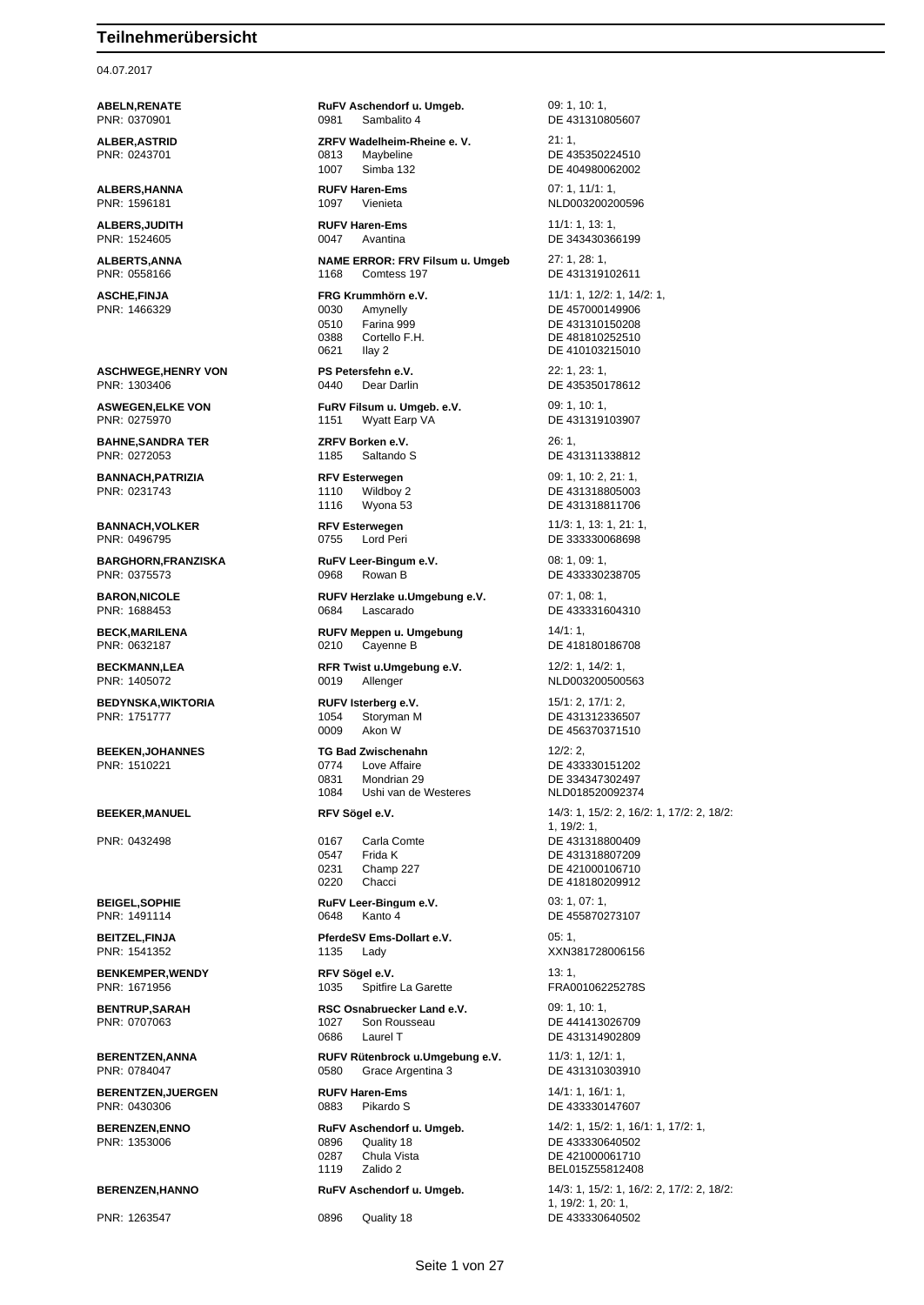### 04.07.2017

PNR: 1263547 0287 Chula Vista DE 421000061710 0280 Christalida Song DE 418180244613 1119 Zalido 2 BEL015755812408 **BEUERMANN,DOERTE RV Scharmbeckstotel** 07: 1, 08: 1, PNR: 0746157 0657 La Cresenta DE 441410465400 1024 Solution 4 DE 441411424808 1005 Shilano 2 DE 435350220611 **BEUERMANN,MAIKE RV Scharmbeckstotel** 09: 1, 10: 1, PNR: 0538443 0657 La Cresenta DE 441410465400 1024 Solution 4 DE 441411424808 0963 Rodario B DE 433332101110 0959 Rivana 11 DE 398980025797 **BEYER,EVELYN RV Mettingen e.V.** 15/1: 2, 18/2: 2, 19/2: 1,<br>
PNR: 0734410 **165** Carl Gustav 4 **DE 433330236505** 0974 Sadis 2 DE 431312005709<br>0714 Lilly Likes Looping DE 431310360309 0714 Lilly Likes Looping<br>0111 Calando S 0327 Coco Carell B DE 441410133011 0766 Lotus Esprit S DE 431316789812 **BEYER,JUSTINE RUFV Meppen u. Umgebung** 14/1: 1, 16/1: 1, 0369 Cordes Daimond DE 421000072005 **BEYER,SARINA RUFV Rulle** 22: 1, 24: 1, PNR: 1009269 0005 Adventure 55 DE 443430016911 0327 Coco Carell B DE 441410133011 **BIRKOBEN,PIA PSV Ihlow e.V.** 08: 2, 09: 1, PNR: 1352572 0963 Rodario B DE 433332101110 0229 Chamar DE 302023757793<br>0959 Rivana 11 DE 398980025797 **BOEDEKER,MAREN PSV Weener-Ems e.V.** 04: 1, 06: 1, PNR: 1821863 1065 Thimon 2 DE 435350300405 PNR: 0625581 0941 Quite Rubin DE 431310104506<br>0099 Burberry 9 DE 457000204105 0099 Burberry 9 DE 457000204105 0331 Cola Zero **DE 418180580808** 0943 Quitharo DE 421000698710 0135 Can do it 21 DE 418180661811 1048 Stazzano DE 418181033110 0406 Cranberry 10 DE 421000098011 0126 Calmara 8 DE 421000549711<br>0324 Coal Quidam DE 421000500712 0324 Coal Quidam DE 421000500712<br>0268 Chicothago DE 421000535712 0268 Chicothago DE 421000535712<br>0143 Canoletto DE 455678049912 0143 Canoletto DE 455678049912 Salvatore 29 DE 431316697012 0040 Arkolino DE 431316894612<br>0681 Lantlord DE 418181122311 0681 Lantlord DE 418181122311<br>0680 Lantinus 9 DE 418181072612 0680 Lantinus 9 DE 418181072612<br>0400 Coupe du Monde DE 418181425612 0400 Coupe du Monde<br>
0362 Cool and clever<br>
DE 418181071212 0456 Dicapo NLD003200902618 0253 Chepetta 3 DE 404989258909 PNR: 0625578 0505 Fabiano 82 DE 431314311607 0034 Antevka DE 441411925907<br>19211 Caythaga DE 421000569508 0129 Camarero 2 DE 421000518710<br>0142 Canolato DE 421000520810 0142 Canolato DE 421000520810 0141 Canillar Canillar DE 421000521710<br>0235 Chantilly 30 DE 431310062010 Chantilly 30 DE 431310062010<br>Clin D'or DE 433330656210 0313 Clin D'or DE 433330656210<br>0058 Bankimoon DE 418181506709 0058 Bankimoon DE 418181506709<br>0679 Lanthaga 2 DE 421000547211 0679 Lanthaga 2 DE 421000547211<br>0144 Canosa 2 DE 418181070712 0144 Canosa 2 DE 418181070712<br>0108 Caipidor DE 441411134411 0108 Caipidor DE 441411134411 0040 Arkolino DE 431316894612<br>0561 Gambrinus 94 DE 418181071912 Gambrinus 94 0681 Lantlord DE 418181122311<br>0680 Lantinus 9 DE 418181072612 0680 Lantinus 9 DE 418181072612<br>0400 Coupe du Monde DE 418181425612 0400 Coupe du Monde DE 418181425612 0751 Lord Heinrich 5 DE 431319681313 0373 Cormalico DE 441411273812 0191 Cash and Flv **DE 418181072312** 

DE 435350220611 DE 433330236505 DE 431312008410 DE 398980025797 **BOELLE,PATRICK RUFV Haselünne u.Umgb. e.V.** 15/2: 2, 16/2: 2, 17/2: 2, 18/2: 2, 19/2: 2, 20: 2, 25: 3, 26: 3, 27: 3, 28: 3, DE 418180216210 DE 418181071212 **BOELLE,PHILIP RUFV Haselünne u.Umgb. e.V.** 15/2: 2, 16/2: 2, 17/2: 2, 18/2: 2, 19/2: 2, 20: 2, 25: 3, 26: 3, 27: 3, 28: 3, DE 421000569508 0178 Caroline 100 DE 418180827012 DE 418182538412 1075 Unana<br>0826 Mobilee Jack van den Dries BEL002W00301274

Mobilee Jack van den Dries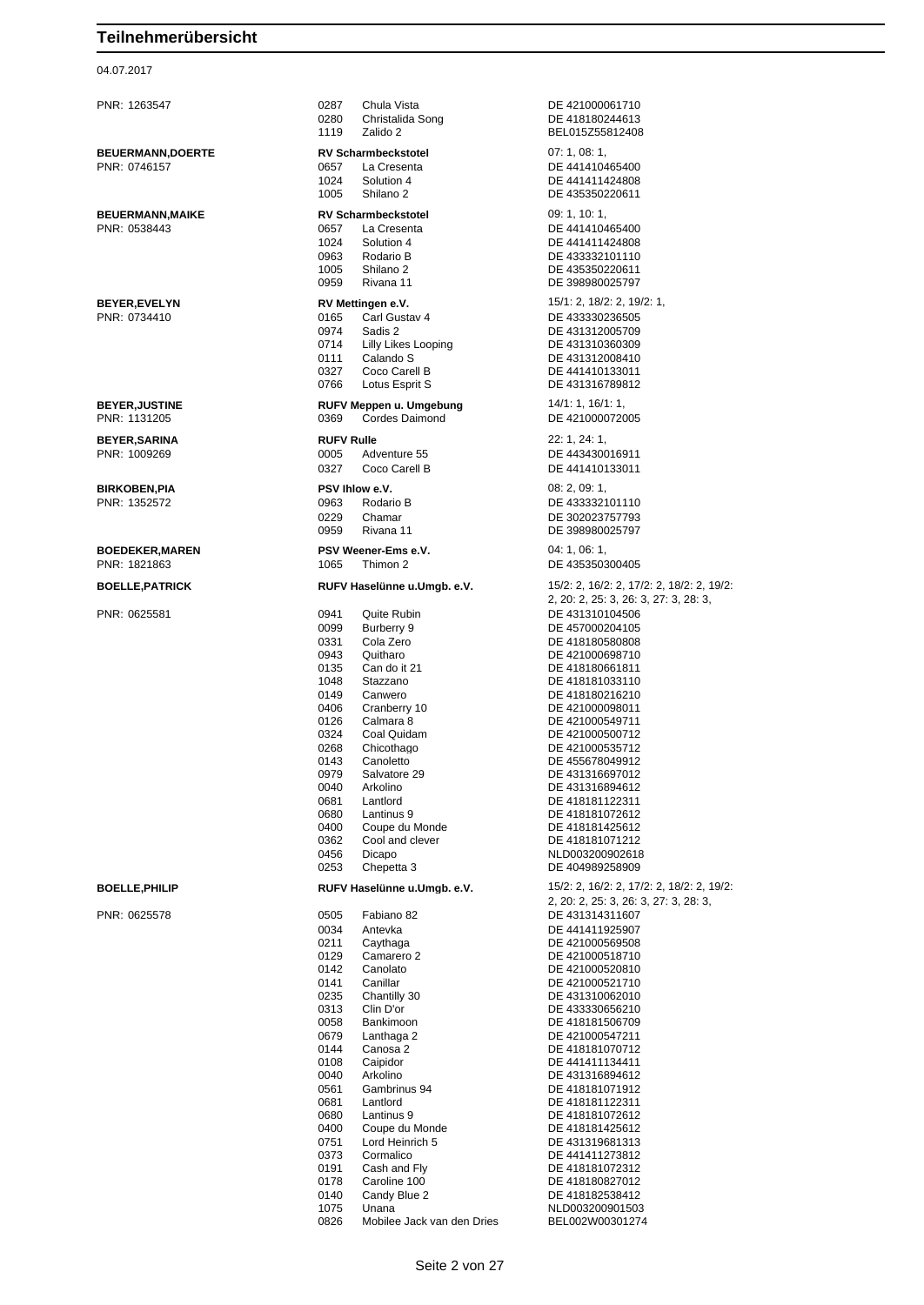### 04.07.2017

**BRINK,MIRIAM RUFV Haren-Ems** 03: 2, 04: 1, 06: 1, 11/1: 1, 13: 1, PNR: 1524598 0895 0 Qualissa **DE 433331133906** 

**BOELLE,PIA RUFV Haselünne u.Umgb. e.V.** 12/2: 2, 14/2: 2, PNR: 1184530 0184 Carving's Girl DE 443434723606 0772 Louis 236 NLD003200302564 **BOENIGK,KATRIN RUFV der Gemeinde Lindern** 18/1: 2,<br>PNR: 0939298 **RUFV der Gemeinde Lindern 19** BEL015Z55643813 Creme de la Creme 13 0458 Discovery 61 NLD003201305425 **BOHLEN,ANN-KATHRIN RFV Doerpen u. Umgebung e.V.** 11/1: 1, 12/2: 1, 19/1: 1,<br>PNR: 1352208 PNR: 1352208 1002 Shakira 389 DE 431316720207 1013 Sixtus K DE 431318805811 0104 Cabrio K DE 431310726812 **BOLTE, JESCA-RAJANA Reit-Club Senne e.V.** 12/1: 1, 18/1: 1, 19/1: 1, 19/1: 1, 19/1: 1, 19/1: 1, 19/1: 1, 19/1: 1, 19/1: 1, 19/1: 1, 19/1: 1, 19/1: 1, 19/1: 1, 19/1: 1, 19/1: 1, 19/1: 1, 19/1: 1, 19/1: 1, 19/1: 1, 1, 1, 0278 Chocolate Girl 2 DE 441410087411<br>0652 Kings Star Kalle DE 427270194111 0652 Kings Star Kalle DE 427270194111 Amazing Dancer 2 **BOOK,MAREIKE RUFV Haren-Ems** 02: 1, 03: 1, 03: 1, 03: 1, 03: 1, 03: 1, 03: 1, 03: 1, 03: 1, 03: 1, 03: 1, 03: 1, 03: 1, 03: 05 **BORGHORST, JULIA RUFV Emlichheim e.V.** 15/1: 2, 19/2: 1, 19/2: 1, 19/2: 1, 19/2: 1, 19/2: 1, 19/2: 1, 19/2: 1, 19/2: 1, 10/2 1072 Ulargo 2010 DE 431318801311<br>19711 Light Love 2010 DE 431316607111 0711 Light Love DE 431316607111<br>0197 Cassidj DE 433332023811 0197 Cassidj DE 433332023811<br>0586 Gretchen K.I DE 431318807312 1094 Vendelin 2 Vendelin 2 VED003200204262<br>0480 VED003200810383 0480 Dutch Boy 3 NLD003200810383 0629 Iron Man 17 NED003201307049 **BORGHORST,KATHARINA RUFV Emlichheim e.V.** 04: 1, 06: 1, 11/1: 1, 0818 Milka 53 DE 435350304008 **BORGMANN,HENDRIK RUFV Werlte u. Umgebung** 12/2: 1, PNR: 1678908 0419 Cup Cake 2 DE 435350005110 0537 Flor van de Mispelaere BEL002P00201691 **BORGMANN,RICARDA RUFV Werlte u. Umgebung** 11/1: 1, 12/1: 1, PNR: 1710209 1095 Vicky 128 DE 398980484898 **BORN,JANINA RUFV Haren-Ems** 18/1: 1, 19/1: 1, 27: 1, 28: 1, 0851 New York 18 DE 421000542611<br>0090 Bodine 2 NLD003200606703 0090 Bodine 2 NLD003200606703 0046 Atlantik 61 NLD003201002982<br>1090 Valoo Valoo NI D003200903010 1090 Valoo NLD003200903010 0164 Caritina B Caritina B Content Caritina B Cincom Caritina B Content BEL015Z55634311 0293 Cinderella Z 3 BEL015Z55634311<br>Monaco 118 BEL015Z55605512 0830 Monaco 118 BEL015Z55605512 **BORN,SVENJA RUFV Haren-Ems** 03: 1, 08: 1, 12/2: 1, 14/2: 1, 199615<br> **PNR: 1189615 RUFV Haren-Ems** 0771 Loui Light **DE 418181300313** 0771 Loui Light DE 418181300313 0090 Bodine 2 NLD003200606703 **BORNHORST,STINA** *ZRUFV Berge e.V.* **11/1: 1, 12/1: 1, 12/1: 1, 12/1: 1, 12/1: 1, 12/1: 1, 12/1: 1, 12/1: 1, 12/1: 1, 12/1: 1, 12/1: 1, 12/1: 1, 12/1: 1, 12/1: 1, 12/1: 1, 12/1: 1, 12/1: 1, 12/1: 1, 12/1: 1, 12/1: 1, 12/1** PNR: 1409693 1045 Stakko's Son DE 431316607411 PNR: 1706167 0186 Casado 5 DE 421000026208 0799 Lycon 3 DE 441410766208<br>0768 Lou Lou Light DE 433330175810 0768 Lou Lou Light DE 433330175810<br>0222 Chacco's Son II DE 441410272111 0222 Chacco's Son II DE 441410272111<br>0276 Chocolate 87 DE 418180030011 0276 Chocolate 87 DE 418180030011<br>0333 Cold Case 5 DE 418182120511 033 Cold Case 5 DE 418182120511<br>Somersby 5 DE 418180126912 1025 Somersby 5 DE 418180126912 0397 Cote de Pablo **DE 418180656312**<br>0713 Like Angel **DE 441410248012** Like Angel **DE 441410248012** 0736 Little Tyrion DE 441411322212 0136 Can Ya Mecan DE 421000137812 0897 Qualu DE 421000527812 0520 Ferstlhof's Athletica<br>
0503 Evolution 14 DE 431318109911 0503 Evolution 14 DE 431318109911<br>1030 Special Effect 4 DE 418181294212 **BOWE,LISA RUFV Lorup e.V. CONSERVING A RUFV Lorup e.V. 02: 1, 03: 1, 04: 1, 06: 1,** PNR: 1351957 1153 Niger XXN381728006159 1158 Niger XXN381728006160 **BRAND,LAUREEN RUFV Lathen u. Umgebung** 02: 1, 03: 1, PNR: 1574070 0767 Lou 94 NLD003000032620 0786 Ludger O DE 433331507004 0132 Campino 449 DE 435350305408

PNR: 0786092 0115 Caley Coco DE 441411380910 DE 404980014108 DF 431318807312 DE 418181300313 **BOURSIER,ALEXANDRE RFV Emsbueren e.V.** 15/2: 2, 17/2: 2, 18/1: 2, 19/1: 2, 20: 2, 25: 3, 26: 3, 27: 2, 28: 2, DE 418181294212 **BREUER, CELINA REV Sögel e.V. REV Source 2014** 1, 06: 1, 07: 2, 08: 1, 11/1: 1, 08: 1, 11/1: 1, 08: 1, 11/1: 1, 08: 1, 11/1: 1, 08: 1, 11/1: 1, 08: 1, 11/1: 1, 08: 1, 07: 2, 08: 1, 11/1: 1, 08: 0, 09: 0, 0786 Ludger O 0032 Anny 41 DE 402989245805

**Qualissa DE 433331133906**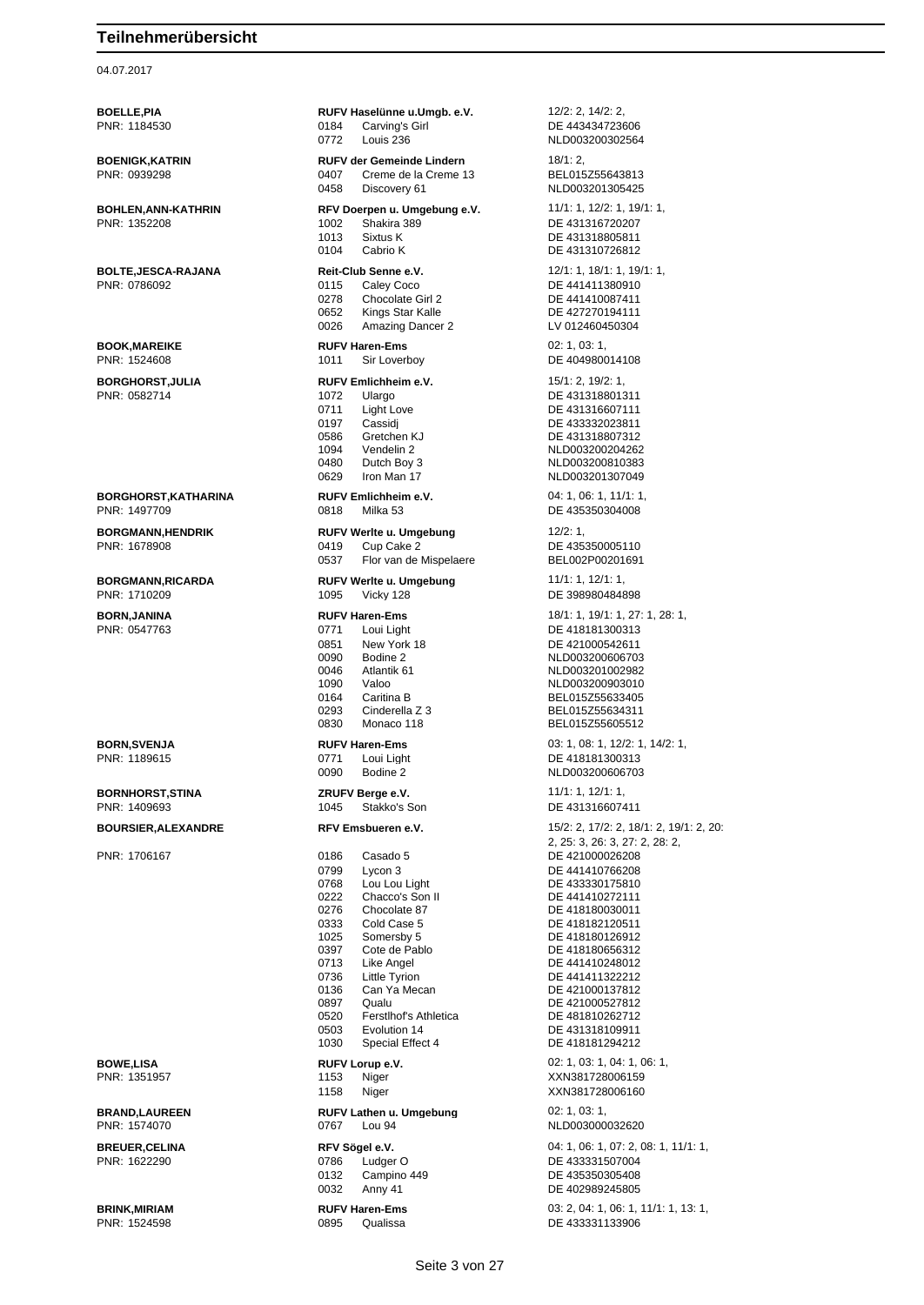## 04.07.2017

| PNR: 1524598                                | 0859<br>Norway VDL                                                                                                                                                                                                                                                                                                                                                                                                                                                                                                                                                                                                                                                                                                                                                                                                                   | DE 304040201995                                                                                                                                                                                                                                                                                                                                                                                                                                                                                                                                                                                                                                            |
|---------------------------------------------|--------------------------------------------------------------------------------------------------------------------------------------------------------------------------------------------------------------------------------------------------------------------------------------------------------------------------------------------------------------------------------------------------------------------------------------------------------------------------------------------------------------------------------------------------------------------------------------------------------------------------------------------------------------------------------------------------------------------------------------------------------------------------------------------------------------------------------------|------------------------------------------------------------------------------------------------------------------------------------------------------------------------------------------------------------------------------------------------------------------------------------------------------------------------------------------------------------------------------------------------------------------------------------------------------------------------------------------------------------------------------------------------------------------------------------------------------------------------------------------------------------|
| <b>BRINKMANN,LENA</b><br>PNR: 1351697       | RUFV Neu-Versen u.Umgebung e.V.<br>0298<br>Cita 47                                                                                                                                                                                                                                                                                                                                                                                                                                                                                                                                                                                                                                                                                                                                                                                   | 11/2: 1, 13: 1,<br>DE 431318804310                                                                                                                                                                                                                                                                                                                                                                                                                                                                                                                                                                                                                         |
| <b>BROECKMANN, ELENA</b><br>PNR: 0962914    | RV Fritz Sümmermann Fröndenberg e<br>Esperanza 92<br>0500<br>0156<br>Caramba 99                                                                                                                                                                                                                                                                                                                                                                                                                                                                                                                                                                                                                                                                                                                                                      | 25: 2, 26: 2,<br>DE 441411188212<br>DE 441411470212                                                                                                                                                                                                                                                                                                                                                                                                                                                                                                                                                                                                        |
| <b>BRONN, SARAH</b><br>PNR: 1351299         | PferdeSV Ems-Dollart e.V.<br>0809<br>Magic Whisper                                                                                                                                                                                                                                                                                                                                                                                                                                                                                                                                                                                                                                                                                                                                                                                   | 08: 1, 11/2: 1,<br>NLD019090003174                                                                                                                                                                                                                                                                                                                                                                                                                                                                                                                                                                                                                         |
| <b>BRUNDIERS, WILHELM</b><br>PNR: 0021503   | PSV Löningen-Ehren e.V.<br>Santana 891<br>0985<br>0671<br>Lady Girl<br>0645<br>Kabanatschi<br>0904<br>Quatman<br>0823<br>Miss Johnson<br>0827<br>Mobility's Farina<br>1056<br>Sugar Ray 8<br>0907<br>Que Sera 28<br>Christof 4<br>0283<br>0286<br>Chucker<br>0719<br>Lindsey Vonn 2<br>Campari de Luxe 2<br>0131<br>0460<br>Divertimento 12<br>0150<br>Cape Town 19<br>0446<br>Delizio L<br>Coradina 15<br>0367<br>1018<br>Smokey Joe 5<br>1010<br>Sir Henry B 2<br>1089<br>Valley of Love<br>0411<br>Cristalmé<br>0900<br>Quasito B<br>0096<br><b>Bud Spencer B</b><br>0061<br>Barichella B<br>0067<br><b>Bellatrix B</b><br>0339<br>Colofonia B<br>0550<br>Fritz von Ehren B<br>0940<br>Quisel B<br>0824<br>Missisippi B<br>0913<br>Queenie B<br>0899<br>Quanto B<br>0910<br>Quedence B<br>0534<br>Flipper 145<br>0812<br>Mattis 6 | 14/1:1,<br>DE 433330024405<br>DE 433330287005<br>DE 481632018301<br>DE 421000058007<br>DE 433330374907<br>DE 435350307908<br>DE 431318337908<br>DE 418180868609<br>DE 418181111009<br>DE 433330233209<br>DE 433330247009<br>DE 441410189709<br>DE 433330782410<br>DE 433331043810<br>DE 433332104011<br>DE 421000182611<br>DE 431315424111<br>DE 431310269111<br>DE 435350257111<br>DE 441411274611<br>DE 433330953412<br>DE 433332015212<br>DE 431316877812<br>DE 435350322111<br>DE 433330123812<br>DE 433330463912<br>DE 435350325512<br>DE 435350320412<br>DE 435350310012<br>DE 435350309912<br>DE 435350087413<br>DE 433331649808<br>DE 498350334509 |
| <b>BRUNDIRS, SUSANNE</b><br>PNR: 0443630    | RUFV Haselünne u.Umgb. e.V.<br>0447<br>Denver 207                                                                                                                                                                                                                                                                                                                                                                                                                                                                                                                                                                                                                                                                                                                                                                                    | 10:1,<br>DE 431318112408                                                                                                                                                                                                                                                                                                                                                                                                                                                                                                                                                                                                                                   |
|                                             |                                                                                                                                                                                                                                                                                                                                                                                                                                                                                                                                                                                                                                                                                                                                                                                                                                      |                                                                                                                                                                                                                                                                                                                                                                                                                                                                                                                                                                                                                                                            |
| <b>BRUNS,LINA-SOPHIE</b><br>PNR: 1350781    | RFV Sögel e.V.<br>0889<br>Precious 3<br>0599<br>Havik B                                                                                                                                                                                                                                                                                                                                                                                                                                                                                                                                                                                                                                                                                                                                                                              | 11/1: 1, 12/2: 1,<br>NLD003199709155<br>NLD003201208144                                                                                                                                                                                                                                                                                                                                                                                                                                                                                                                                                                                                    |
| <b>BRUNS, THEODOR</b><br>PNR: 0021827       | <b>TG Bad Zwischenahn</b><br>0678<br>Landro B<br>0377<br>Cornesch                                                                                                                                                                                                                                                                                                                                                                                                                                                                                                                                                                                                                                                                                                                                                                    | 14/3: 1, 16/2: 1,<br>DE 431310010302<br>DE 418181514907                                                                                                                                                                                                                                                                                                                                                                                                                                                                                                                                                                                                    |
| <b>BRUNS, TOMKE</b><br>PNR: 0758979         | <b>TG Bad Zwischenahn</b><br>0678<br>Landro B<br>0377<br>Cornesch<br>0976<br>Salida del sol 17<br>0545<br>Frappé<br>Sarabande VA<br>0991<br>0558<br>Gaitano 21<br>0776<br>Lu B<br>0705<br>Lico B<br>0513<br>Feeling Light N<br>1038<br>Squax<br>Marlou 9<br>0810                                                                                                                                                                                                                                                                                                                                                                                                                                                                                                                                                                     | 14/3: 1, 16/2: 2, 18/2: 2, 19/2: 2,<br>DE 431310010302<br>DE 418181514907<br>DE 418180053212<br>DE 433330847612<br>DE 431319101912<br>DE 431312508512<br>DE 431310190512<br>DE 431310189112<br>DE 431316632213<br>NLD003201109606<br>NLD003201208142                                                                                                                                                                                                                                                                                                                                                                                                       |
| <b>BUEHRMANN, JAQUELINE</b><br>PNR: 0926290 | RUFG Falkenberg e.V.<br>0917<br>Quentino 26<br>0636<br>Jamela 2<br>0639<br>Jella 14<br>0185<br>Casablanca 125                                                                                                                                                                                                                                                                                                                                                                                                                                                                                                                                                                                                                                                                                                                        | 25: 2, 26: 2, 27: 2, 28: 2,<br>DE 433330657811<br>DE 433330904611<br>DE 433330644512<br>DE 418181074112                                                                                                                                                                                                                                                                                                                                                                                                                                                                                                                                                    |
| <b>BUETER, FABIAN</b><br>PNR: 1095609       | <b>RUFV Osterbrock</b><br>1019<br>Smudo 8<br>0389<br>Corvette 40<br>0028<br>Amber Rose 2                                                                                                                                                                                                                                                                                                                                                                                                                                                                                                                                                                                                                                                                                                                                             | 14/2: 2, 16/1: 1,<br>DE 431310351306<br>DE 433331188807<br>DE 404989252809                                                                                                                                                                                                                                                                                                                                                                                                                                                                                                                                                                                 |
| <b>BUEUESKER, MARA</b><br>PNR: 0567273      | RUFV Leer e.V.<br>0968<br>Rowan B                                                                                                                                                                                                                                                                                                                                                                                                                                                                                                                                                                                                                                                                                                                                                                                                    | 09:1, 10:1,<br>DE 433330238705                                                                                                                                                                                                                                                                                                                                                                                                                                                                                                                                                                                                                             |
| <b>BURMEISTER,UTE</b><br>PNR: 0305724       | RFV Edewecht-Portsloge e.V.<br>0183<br>Cartouche l'espoir                                                                                                                                                                                                                                                                                                                                                                                                                                                                                                                                                                                                                                                                                                                                                                            | 11/3: 1, 12/1: 1,<br>DE 421000125411<br>10: 2, 25: 2, 26: 2,                                                                                                                                                                                                                                                                                                                                                                                                                                                                                                                                                                                               |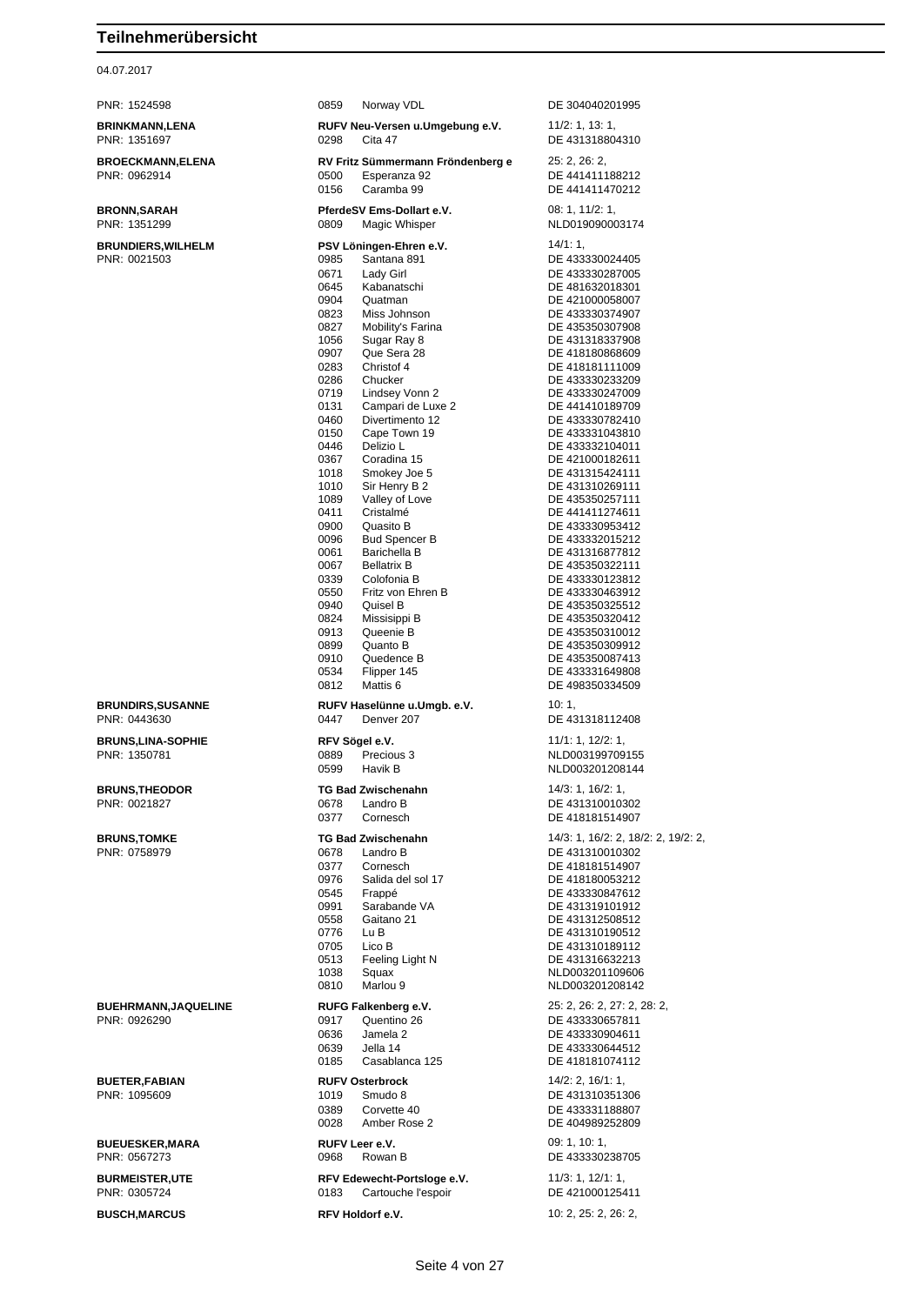### 04.07.2017

PNR: 1708159

| <b>CREMER, SASKIA</b> |
|-----------------------|
| PNR: 0487157          |

PNR: 0365510 1009 Sir Easy PUR DE 409090042008 0945 Quote Unquote **DE 43339802809**<br>0903 Quateron DE 433330622910 0903 Quateron DE 433330622910<br>19878 Petit Plaisir 4 DE 433330430710 1036 Sportivo DE 431312366412 1078 Unesco 38 DE 431316875412 **BUTEN,CHRISTINA RUFV Osterbrock** 14/2: 1, 16/1: 1, 18/1: 1, 18/1: 1, 18/1: 1, 18/1: 1, 18/1: 1, 18/1: 1, 18/1: 1, 18/1: 1, 18/1: 1, 18/1: 1, 1178 Chilling 1178 Chilling DE 456370272709 **BUURMAN,DEMI RUFV Haren-Ems** 01: 1, **BUURMAN,KAYLEE RUFV Haren-Ems** 03: 1, 04: 1, 11/1: 1, PNR: 1708158 0250 Chelsea 107 DE 431314807208 0098 Buitenstee's Shiny **CIRKSENA,NINA RUFV Isterberg e.V.** 04: 1, 06: 1, 11/1: 1, 13: 1, 19: 1, 19: 1, 11/1: 1, 13: 1, 19: 1, 19: 1, 19: 1, 19: 1, 19: 1, 19: 1, 19: 1, 19: 1, 19: 1, 19: 1, 19: 1, 19: 1, 19: 1, 19: 1, 19: 1, 19: 1, 19: 1, 19: 1 1046 Stanley 190 DE 431312324610 0647 Kantie's Dido NLD018020081562 **COLLMANN,JASMIN RFV Doerpen u. Umgebung e.V.** 02: 1, 03: 1,<br>
PNR: 1791250 **PNR: 1791250 REV DOE** 1128 Tunja's Demie **CORDES,LINDA RUFV Haren-Ems** 07: 1, 08: 1, 09: 1, 0158 Caravaggio 8 DE 421000160403 0364 Copa Cabana 19 DE 421000213103 1023 Soliver DE 431316723607 0119 Calimero 626 DE 441411574910 1074 Ulyxes NLD003200102325<br>0519 Ferrybank Patch Number 1RL414005123315 Perrybank Patch IRL414005123315<br>Arimara 1990 - NLD00320050772 0039 Arimara NLD003200507725 **CORDES,OLIVER RUFV Lastrup e.V.** 25: 1, 26: 1, 27: 2, 28: 2, PNR: 0656940 0454 Diarra DE 421000126610<br>0884 Pikeur Canvaro 0684 DE 421000202610 0884 Pikeur Canvaro DE 421000202610 0795 Lukanec DE 421000289510<br>0006 Afrika 61 DE 418180065911 0006 Afrika 61 DE 418180065911<br>0687 Lavender Brown DE 418180118611 0687 Lavender Brown<br>0770 Loudini 0770 Loudini DE 418181100511 1053 Stina 67 DE 431318110911<br>1053 DE 418180588112 0323 Coachella 4 DE 418180588112 1015 Skip Rock DE 433330587812 0806 Mackmyra DE 418180277112 Comfort 3 DE 418180247313<br>
Kingston 43 DE 418180108812 0653 Kingston 43 DE 418180108812 0271 Chin Ziano DE 441410503812 0717 Lincoln 126 Letter BEL015Z55727011 **CREV Auf der Gethe e.V.** 12/1: 1, 14/1: 1, 14/1: 1, 14/38<br>0438 **Davlight 250 DE 441411929805** PNR: 0487157 0438 Daylight 250 DE 441411929805 **CREMER,VIVIANE ZRFV Auf der Gethe e.V.** 07: 1, 08: 1, 09: 1, PNR: 0487208 1034 Spirit 170 DE 441410689304 **CRIEGEE,MARIE RUFV Samern e.V.** 12/2: 1, 13: 1, PNR: 1354372 1060 Surprise Magic M DE 431318504311 **DABROWSKI,PIOTR PSV Löningen-Ehren e.V.** 14/1: 1, 16/1: 2, 18/1: 2, 19/1: 2, PNR: 1509573 0985 Santana 891 DE 433330024405 0671 Lady Girl DE 433330287005 0645 Kabanatschi DE 481632018301 0904 Quatman DE 421000058007 0641 Juicy Bimba S<br>0955 Really Royal Ronia **DE 435350093607** 0955 Really Royal Ronja DE 435350093607 0827 Mobility's Farina DE 435350307908<br>1056 Sugar Ray 8 DE 431318337908 1056 Sugar Ray 8 DE 431318337908 Contefino- R DE 433330593308 0907 Oue Sera 28 DE 418180868609 0283 Christof 4 DE 418181111009 0286 Chucker DE 433330233209 0131 Campari de Luxe 2 DE 441410189709<br>0460 Divertimento 12 DE 433330782410 0247 Checkina 2 DE 441410576209<br>0150 Cape Town 19 DE 433331043810 0150 Cape Town 19 DE 433331043810<br>0446 Delizio L<br>DE 433332104011 0367 Coradina 15 DE 421000182611<br>1018 Smokey Joe 5 DE 431315424111 1018 Smokey Joe 5 DE 431315424111<br>
1018 Valley of Love Contract DE 435350257111 1089 Valley of Love DE 435350257111<br>
0411 Cristalmé DE 441411274611 0411 Cristalmé DE 441411274611<br>19900 Quasito B DE 433330953412 0900 Quasito B DE 433330953412<br>0096 Bud Spencer B DE 433332015212 0096 Bud Spencer B DE 433332015212<br>0061 Barichella B DE 431316877812 0061 Barichella B<br>19967 Bellatrix B DE 435350322111 0067 Bellatrix B DE 435350322111<br>
0339 Colofonia B DE 433330123812 0339 Colofonia B DE 433330123812 099 Quisel B<br>
Missisippi B DE 435350320412 0824 Missisippi B DE 435350320412 0913 Queenie B DE 435350310012

DE 433330430710 XXN381728006802 DE 433330782410 DE 433332104011

0899 Quanto B Quanto B Quanto B Quanto B Quanto B QUE QUE QUE QUE QUE QUE QUE QUE QUE QUE QUE QUE QUE QUE QUE QUE QUE QUE QUE QUE QUE QUE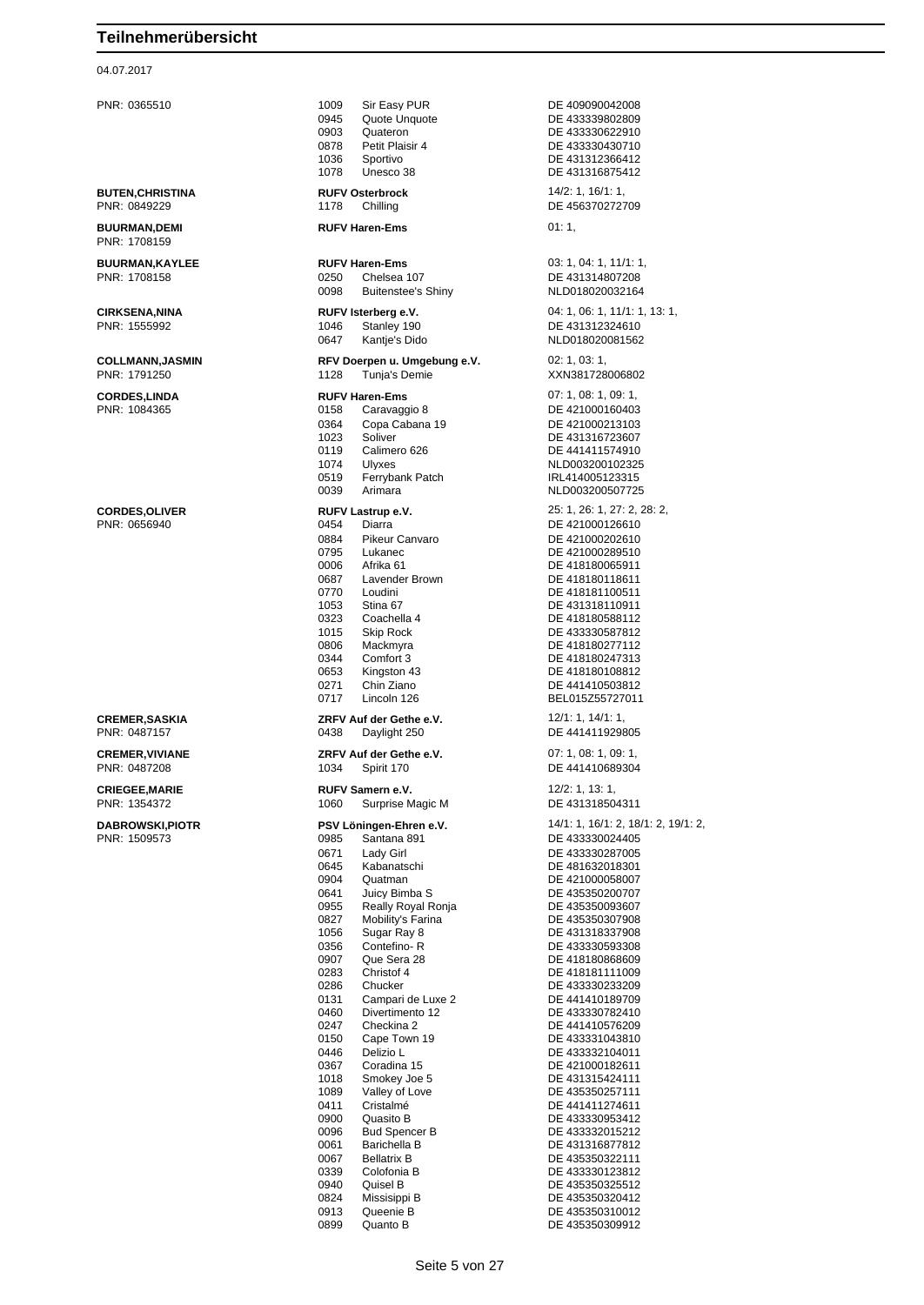## 04.07.2017

| PNR: 1509573                            | 0661<br>La Peppa<br>Allegro 433<br>0018<br>0874<br>Penelope L<br>0820<br>Mini Maus B                                                                                                                                                                  | DE 441411213412<br>DE 433330644213<br>BEL015Z55848810<br>DE 498350334609                                                                                                                     |
|-----------------------------------------|-------------------------------------------------------------------------------------------------------------------------------------------------------------------------------------------------------------------------------------------------------|----------------------------------------------------------------------------------------------------------------------------------------------------------------------------------------------|
| DAENEKAS, ANN-KATHRIN<br>PNR: 1555909   | FuRV Filsum u. Umgeb. e.V.<br>Callie K<br>0125                                                                                                                                                                                                        | 08: 1, 09: 1, 14/1: 1, 16/1: 1,<br>DE 418180022106                                                                                                                                           |
| <b>DEBBRECHT,LENA</b><br>PNR: 1355755   | RuFV Aschendorf u. Umgeb.<br>Okitoki<br>0864                                                                                                                                                                                                          | 11/2: 1, 12/1: 1,<br>DE 433330560209                                                                                                                                                         |
| <b>DEITERS, MALTE</b><br>PNR: 0966762   | RUFV Isterberg e.V.<br>Asrael 7<br>0043<br>0221<br>Chaccira 4                                                                                                                                                                                         | 14/2: 1, 16/1: 1,<br>DE 441411722903<br>DE 433332129111                                                                                                                                      |
| <b>DERCKS, ALINA</b><br>PNR: 1586562    | RV Kranenburg u.Umg.<br>0821<br>Mirabella 23                                                                                                                                                                                                          | 22: 1, 23: 1,<br>DE 443435678312                                                                                                                                                             |
| <b>DEULING, ANKE</b><br>PNR: 1355625    | <b>RUFV Haren-Ems</b><br>0914<br>Quel Vie<br>0630<br>It's Lady Yvonne Z                                                                                                                                                                               | 12/1: 1, 13: 1, 14/1: 1,<br>DE 433330204904<br>BEL015Z55666508                                                                                                                               |
| <b>DEULING, MAIKE</b><br>PNR: 1682597   | RUFV Rütenbrock u.Umgebung e.V.<br>0886<br>Piquet G                                                                                                                                                                                                   | 03: 1, 11/1: 1, 13: 1,<br>SWE004041006045                                                                                                                                                    |
| <b>DEULING, MARIEKE</b><br>PNR: 1682598 | RUFV Rütenbrock u.Umgebung e.V.<br>Selina 64<br>0997                                                                                                                                                                                                  | 03: 1, 04: 1, 06: 1,<br>DE 327270139898                                                                                                                                                      |
| <b>DEULING, SOPHIE</b><br>PNR: 1766209  | RUFV Rütenbrock u.Umgebung e.V.                                                                                                                                                                                                                       | 01: 1, 02: 1,                                                                                                                                                                                |
| <b>DIEKMANN,JOSEF</b><br>PNR: 1568834   | PSV Löningen-Ehren e.V.                                                                                                                                                                                                                               | 24: 1,                                                                                                                                                                                       |
| DIEKMANN, MONJA<br>PNR: 1355527         | PSV Löningen-Ehren e.V.                                                                                                                                                                                                                               | 23:1,                                                                                                                                                                                        |
| <b>DIENESCH,FENJA</b><br>PNR: 1479316   | RUFV Meppen u. Umgebung<br>0442<br>Dei lüttke Deern                                                                                                                                                                                                   | 03: 1, 07: 1,<br>DE 433331034909                                                                                                                                                             |
| <b>DIJKMEIJER,KIM</b><br>PNR: 0723927   | <b>RUFV Wietmarschen</b><br>0190<br>Cash 204<br>0983<br>Samira S 2<br>0555<br>Fürst Puu<br>0493<br>Elektra Blu<br>Teun van't Wisselend Tij<br>1063<br>0479<br>Dumcro<br>0582<br>Grandios 67                                                           | 09: 2, 10: 2,<br>DE 441411564105<br>DE 431319669008<br>DE 433330277909<br>DE 433330415609<br>NLD004200600739<br>NLD003200804664<br>NLD003201104676                                           |
| <b>DINKLAGE, JAN</b><br>PNR: 1636498    | RFV Doerpen u. Umgebung e.V.<br>0523<br>Filou D<br>0127<br>Calou 2<br>Carlo D<br>0173<br>Corrada D<br>0384                                                                                                                                            | 11/1: 1, 12/1: 1,<br>DE 431318805704<br>DE 421000314207<br>DE 421000547011<br>DE 421000548311                                                                                                |
| <b>DINKLAGE,TIM</b><br>PNR: 1693329     | RFV Doerpen u. Umgebung e.V.<br>0523 Filou D<br>0127<br>Calou 2<br>0173<br>Carlo D<br>Corrada D<br>0384                                                                                                                                               | 11/1: 1, 12/1: 1,<br>DE 431318805704<br>DE 421000314207<br>DE 421000547011<br>DE 421000548311                                                                                                |
| DIPPEL, JULIA<br>PNR: 0651828           | RUFV Haselünne u.Umgb. e.V.<br>0425<br>Cushy-Jolie                                                                                                                                                                                                    | 11/3: 1, 13: 1,<br>DE 433330656310                                                                                                                                                           |
| <b>DIRKSEN,FENJA</b><br>PNR: 0924202    | PferdeSV Ems-Dollart e.V.<br>0861<br>Numa Una S                                                                                                                                                                                                       | 19/1:1, 20:1,<br>DE 418182005311                                                                                                                                                             |
| <b>DIRKSEN,LISANN</b><br>PNR: 0924201   | PferdeSV Ems-Dollart e.V.<br>0063<br>Batida de Coco 28                                                                                                                                                                                                | 04: 1, 06: 1,<br>DE 402980005500                                                                                                                                                             |
| DOETKOTTE,FRANZISKA<br>PNR: 0516089     | LZRFV Gronau e.V.<br>0308<br>Clausewitz N<br>0405<br>Cracker Jack D 2<br>0075<br><b>Berlinale D</b><br>0055<br>Baloutendra D<br>0735<br>Little Lightning D<br>0281<br>Christiane D<br>0109<br>Caipirinha D<br>1085<br>Ustinov 32<br>0118<br>Calido 82 | 14/3: 2, 16/2: 2,<br>DE 421000081002<br>DE 441411090509<br>DE 441411565711<br>DE 441410831812<br>DE 441410832012<br>DE 441411477112<br>DE 441411614310<br>DE 404040244201<br>NLD003200709669 |
| DOORNBOS, HANNA<br>PNR: 1825152         | RUFV Rhede (Ems) e.V.<br>1125<br>Zolano<br>1126<br>Zolano                                                                                                                                                                                             | 01: 1, 02: 1,<br>XXN381728006246<br>XXN381728006496                                                                                                                                          |
| <b>DREISING, MAREN</b><br>PNR: 0970735  | RFV Lingen u.U.e.V.<br>0123<br>Calixtus 4<br>0720<br>Lingua 2<br>Lyn <sub>2</sub><br>0801<br>0758<br>Lorio S                                                                                                                                          | 11/3: 1, 12/2: 2, 13: 1,<br>DE 433331512704<br>DE 433330577308<br>DE 418181347108<br>GBR002006015322                                                                                         |
| <b>DUEPREE, INKEN</b>                   | RUFV Hesel u. Umgebung e.V.                                                                                                                                                                                                                           | 04: 1, 06: 1, 11/3: 1,                                                                                                                                                                       |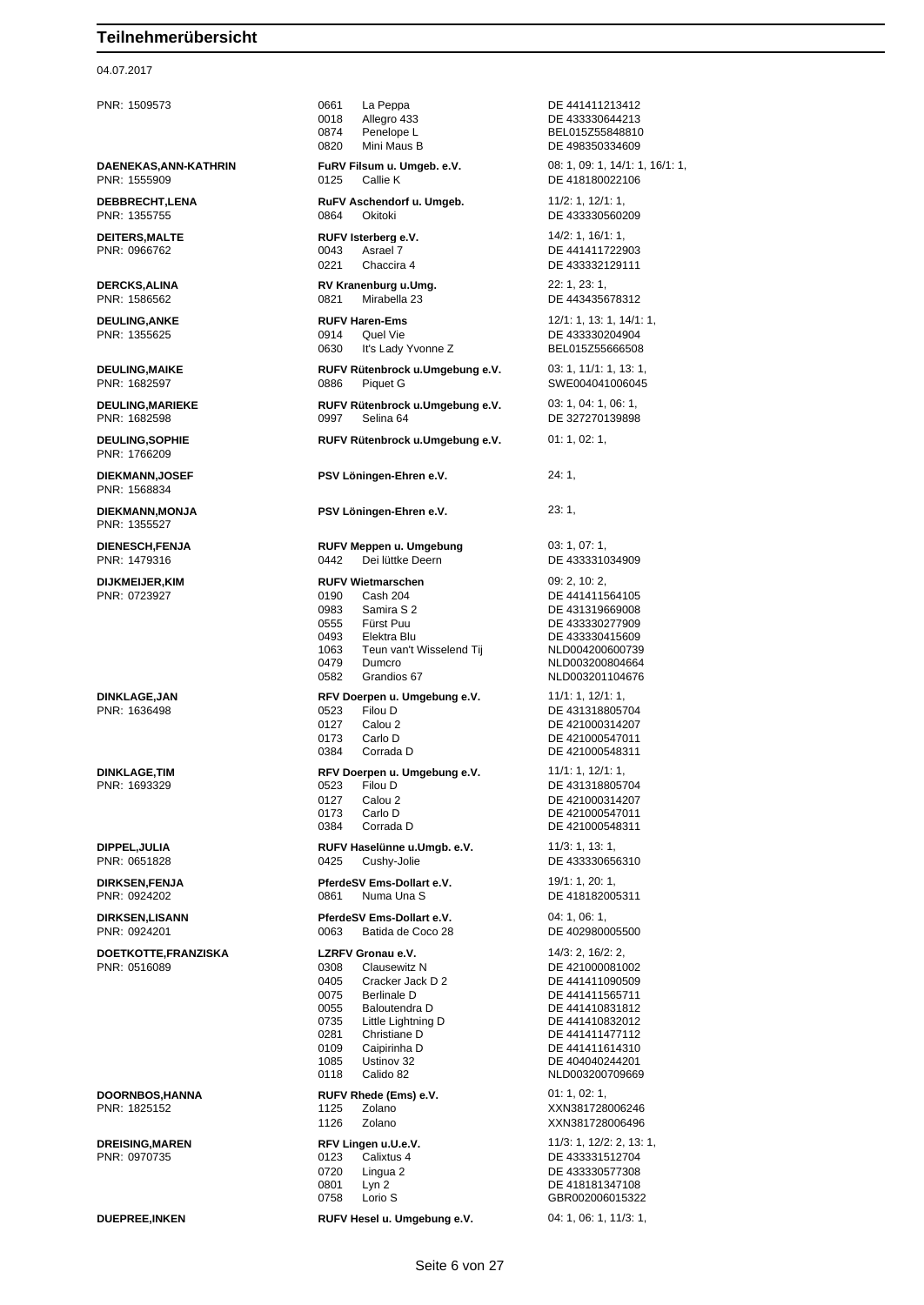04.07.2017

**GERDES,ANNA-LENA RFV Sögel e.V.** 14/2: 1, 16/1: 1, 16/1: 1, 16/1: 1, 16/1: 1, 16/1: 1, 16/1: 1, 16/1: 1, 16/1: 1, 16/1: 1, 16/1: 1, 16/1: 1, 16/1: 1, 16/1: 1, 16/1: 1, 16/1: 1, 16/1: 1, 16/1: 1, 16/1: 1, 16/1: 1, 16/1:

PNR: 1494407 0740 Llaun Serenade DE 422220013306 **DULLE,KAREN RUFV Meppen u. Umgebung** 17/1: 1, 18/1: 1, PNR: 0503968 0727 Litessa DE 431316780310 0386 Corsica 14 DE 421000075113 **DUMMEYER, JENS RUFV Lastrup e.V. RUFV 19/2: 4, 20: 4, 20: 4, 20: 4, 20: 4, 20: 4, 20: 4, 20: 4, 20: 4, 20: 4, 20: 4, 20: 4, 20: 4, 20: 4, 20: 4, 20: 4, 20: 4, 20: 4, 20: 4, 20: 4, 20: 4, 20: 4, 20: 4, 20: 4, 20: 4, 20** PNR: 0322845 1180 Cornflakes 6 DE 421000050311 1181 Tom Cruise W Z BEL015Z55752812 **EGBERS,JULIA RUFV Herzlake u.Umgebung e.V.** 01: 1, PNR: #000006 1154 Pünktchen XXXC0#000000003 **ELSNER, ANJA RFV Sögel e.V. 10: 1,** PNR: 0248888 0538 Florenciana L DE 433330441607 0528 First class van Helsing DE 431310519611 0358 Contex 12 DE 431311435412 **ESDERS,LEONIE RUFV Haren-Ems** 03: 1, **FANTI,GIOVANNI RV Vechta e.V.** 25: 2, 26: 2, 27: 2, 28: 1,<br>
PNR: 1484751 **174** Con Amore RM **DE 418180116511** 1174 Con Amore RM DE 418180116511 1173 Cesna M DE 418180134912 1176 Queeny Moon RM<br>1175 Killian van het Avenhof BEL002W00294058 Killian van het Avenhof **FEITSMA,FELIX RUFV Isterberg e.V.** 14/3: 2, 15/2: 2, 16/2: 2, 17/2: 2, 18/2: 2, 17/2: 2, 18/8<br> **RUFV Isterberg e.V.** 14/3: 2, 17/2: 2, 18/2: 2, 17/2: 2, 18/2: 2, 17/2: 2, 17/2: 2, 17/2: 2, 17/2: 2, 17/2: 2, 17/2: 2, 17/ 0707 Liebste Roadst DE 433330440107 0311 Cleopatra 250 DE 421000363109 **FELDMANN,MANUEL RUFV Isterberg e.V.** 27: 2, 28: 2, PNR: 0962841 1150 Leocaballo R DE 431316606211 1149 Chiara Belladonna D DE 418180131911 **FISCHER,ISABELL RUFV Haren-Ems** 11/2: 1, 12/2: 1, 14/1: 1, PNR: 1527797 0106 Caderas M AUT900110064106 **FOCKE,LARISSA RUFV Haselünne u.Umgb. e.V.** 07: 1, 08: 1, 09: 1, **FOKKERT,SANDRA RUFV Wietmarschen** 11/2: 1, 12/2: 2, 0212 Ceddy 3 DE 431318108607 0477 Dream Girl 67 DE 431316873212 **FRANIK,MAYA Reit-Club Senne e.V.** 03: 1, 04: 1, 06: 1, 06: 1, 08: 1, 08: 1, 08: 1, 08: 1, 08: 1, 08: 1, 08: 1, 08: 1, 08: 1, 08: 1, 08: 0278 Chocolate Girl 2 0278 Chocolate Girl 2 DE 441410087411 PNR: 0852067 0944 Quorum L DE 333331022399 0754 Lord Ludwig 10 DE 433330584407<br>0791 Lui 92 DE 433330342911 Lui 92 DE 433330342911 0567 Gennaia 2 DE 418182573712 **FRAUENRATH,JOHANNA RUFV Lastrup e.V.** 15/1: 3, 17/1: 3, 1070 Turbud Cicero BEL002W00210981<br>0646 Kamilla ter Muyncken BEL002W00297102 Kamilla ter Muyncken **FUSARO,LUIS SEBASTIAN RUFV Schwagstorf** 15/2: 1, 17/2: 2, 19/1: 1, 20: 1, PNR: 1620122 0329 Coconella 8 DE 421000111508<br>0302 Clarina 11 DE 421000136308 0302 Clarina 11 DE 421000136308 **GAYER,KARL-BERND ZRFV Wadelheim-Rheine e. V.** 15/2: 1, 17/2: 1, 19/1: 1, 20: 1, 0226 ChaChaCha S DE 433330639810 0359 Contraire 3 Contraire 3 CONNE 1042 Stacoon S DE 433330513013 **GELLHAUS,SARAH RV Visbek e.V.** 16/2: 1, PNR: 0808210 0160 Carentino 3 DE 433330665006 0394 Cosmo Cool DE 421000537312 0169 Carlimo DE 421000551213 Haare Majesteit

**GERDES,SABRINA RFV Sögel e.V.** 12/1: 1, 13: 1,

**GERLEMANN,ANNA RUFV Meppen u. Umgebung** 15/1: 1, 17/1: 1, 17/1: 1, 18/289 Ciao Bella 6 **DE** 4333306607 1053 Stina 67 DE 431318110911

**GERMER,LENA RUFV Lathen u. Umgebung** 19/1: 1, 20: 1,<br>
PNR: 0852065 **PNR: 0852065** 189 0189 Cascada 94 **DE 41818215** 0189 Cascada 94 DE 418182153711

**ERBACH, PETER REXEMBLE REV Emsbueren e.V.** 15/2: 1, 18/1: 1, 19/1: 1, 27: 1, 28: 1, 19/1: 1, 27: 1, 28: 1, 19/1: 1, 27: 1, 28: 1, 19/1: 1, 27: 1, 28: 1, 19/1: 1, 27: 1, 28: 1, 19/1: 1, 27: 1, 28: 1, 19/1: 1, 27: 1, 28: DE 441411127807 NLD003200900062 PNR: 1652294 1135 Maximus XXN381728006156 BEL028099127349 **FRANKE,OLIVER RFV Lingen u.U.e.V.** 14/2: 2, 16/1: 2, 18/1: 1, 19/1: 2, 20: 1, PNR: 1014436 0872 Pauline 415 DE 441411089109 DE 431310302911 DE 433330538408 DE 441411608501 PNR: 1477381 0251 Chelsea 154 NLD003200706003 DE 433330660707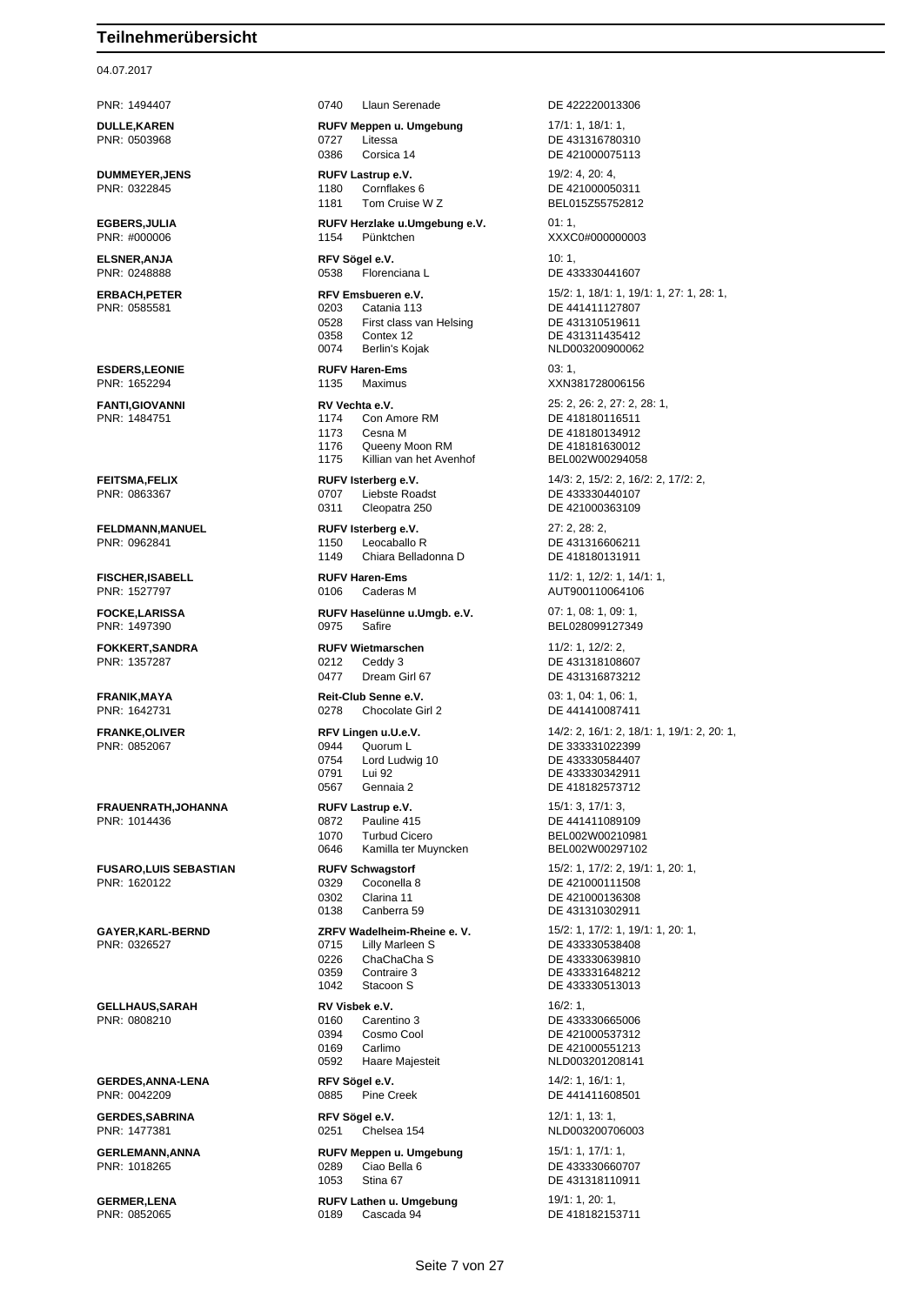04.07.2017

**GEURKINK,LAURA RUFV Herzlake u.Umgebung e.V.** 11/2: 1, 12/1: 1, PNR: 1214818 0865 Pacman 12 NLD003201101365 **GODENSCHWAGER,SANDRA RFR Twist u.Umgebung e.V.** 11/2: 1, 13: 1, PNR: 1751289 0352 Condios 14 NLD003200710503 **GOECKEN,JENS RFZV Beesten e.V.** 14/2: 2, 16/1: 2, 16/1: 2, 16/1: 2, 16/1: 2, 16/1: 2, 16/1: 2, 16/1: 2, PNR: 1185862 0730 Little Dream 61 DE 456570266009<br>0412 Cristrose G DE 441411080113 0412 Cristrose G DE 441411080113 **GOECKING,KATHARINA RUFV Haren-Ems** 11/2: 1, 12/1: 1, 0107 Cadillac 51 DE 421000184406 **GOEHLFENNEN,JANNES RUFV Isterberg e.V.** 16/2: 2, 17/2: 2, PNR: 1359503 0102 C-Roberto B DE 441411000408 0862 Number One B DE 441410922509<br>0282 Christiano Ronaldo B DE 441410918510 0282 Christiano Ronaldo B DE 441410918510 0153 Caracas 104 Quantity DE 441410959011 **GRAAP,ERIC RUFV Werlte u. Umgebung** 14/3: 2, 15/2: 2, 0168 Carla Kolumna 2 DE 433330444602 1080 Unique 102 NLD003200106767 **GRAEFE,JAIKE RUFV Hesel u. Umgebung e.V.** 15/1: 2, 17/1: 1,<br>PNR: 1103852 **15/2: 2006 Infinity's Lady DE 4181800928** 0626 Infinity's Lady DE 418180092806 0232 Championesse du Lys For Plea DE 418180003507 **GRIESEN,JOHANNES RUFV Werlte u. Umgebung** 27: 2, 28: 2, 28: 2, 28: 2, 28: 2, 28: 2, 28: 2, 28: 2, 28: 2, 28: 2, 28: 2, 28: 2, 28: 2, 28: 2, 28: 2, 28: 2, 28: 2, 28: 2, 28: 2, 28: 2, 28: 2, 28: 2, 28: 2, 28: 2, 28: 2, 29 0710 Light Com DE 431316812911 **GRIESER, NANTJE RV Brookmerland e.V.** 08: 1, 09: 1, 09: 1, 09: 1, 09: 1, 09: 1, 09: 1, 09: 1, 09: 1, 09: 1, 09: 1, 09: 1, 09: 1, 09: 1, 09: 0097 Bugatti vom Immenhof 0097 Bugatti vom Immenhof DE 435350276805 **GROMMEL,WIEBKE RUFV Haren-Ems** 18/1: 1, **GROTE,LEA RUFV Niedergrafschaft e.V. Uelsen** 08: 1, 11/2: 1, PNR: 1130239 0466 Don Denver As DE 431318503008 **GUELDENSTERN-BROXTERMANN, RV Visbek e.V.** 27: 2, 28: 1,<br>PNR: 0458493 **PNR: 0458493** 27: 2, 28: 1, 2007 2107 Whoopi Goldberg 6 1107 Whoopi Goldberg 6 0745 Lollipop G 2 DE 418181396908 0453 Dialexa B DE 433330468911 1113 Witches Goldberg B DE 418180000912 **HAAS DR.,JOHANN RFV Nienberge e.V.** 07: 1, 08: 1, 11/3: 1, 12/1: 1, 14/1: 1, PNR: 0338406 1136 Coronation 8 DE 441410278810 **HAAS,SABINE RFV Nienberge e.V.** 03: 1, 04: 1, 07: 1, 11/3: 1, 21: 1, PNR: 0361067 1137 Lesley 59 DE 431318507802 **HACKER,LENA RUFV Fuerstenau e.V.** 06: 1, 08: 1, 11/2: 1, 08: 1, 11/2: 1, 08: 1, 11/2: 1, 08: 1, 11/2: 1, 08: 1, 11/2: 1, 08: 1, 08: 1, 08: 1, 08: 1, 08: 1, 08: 1, 08: 1, 08: 0, 0871 **Paul 696 DE 433331236303** 0871 Paul 696 DE 433331236303 0980 Sam Sin Little Dancer DE 433330487106<br>0092 Brilon 2 0092 Brilon 2 DE 335350180497<br>0064 Be Mini DE 421000317308 0002 Acorados DE 441411031208 **HAGENA,SINA-JOHANNA FuRV Timmel e.V.** 08: 1, 09: 1, 09: 1, 09: 1, 09: 1, 09: 1, 09: 1, 09: 1, 09: 1, 09: 1, 09: 1, 09: 1, 09: 1, 09: 1, 09: 1, 09: 1, 09: 1, 09: 1, 09: 1, 09: 1, 09: 1, 09: 1, 09: 1, 09: 1, 09: 1, 09: 1, Apuira **DE 441411334202** 0461 Diziano Da Vinci DE 433330929410 0066 Bella Lottchen DE 431316936911 **HAMANN,WINFRIED ZRFV Legden e.V.** 11/3: 1, 21: 1, PNR: 0323399 0052 Balou 606 DE 433330426004 0266 Chico 869 DE 441410852408 **HAMERS,ANNA RuFV Aschendorf u. Umgeb.** 12/1: 1, 14/1: 1, PNR: 1363889 0319 0319 Clipper 3 DE 431319852506 **HARDINGHAUS,ANNETTE RV Mettingen e.V.** 27: 2, 28: 1, PNR: 0212517 0427 Cyraleen H DE 441411434406 0176 Carmen 234 DE 421000131304<br>0894 Quaiten H DE 441410460808 0894 Quaiten H DE 441410460808<br>0918 Quenva H DE 441410436709 Quenya H DE 441410436709<br>Claus H 2 DE 441410812411 0307 Claus H 2 DE 441410812411 **HARTL,JULIA FURV Filsum u. Umgeb. e.V.** 03: 1, 06: 1, 07: 1, 13: 1, 08: 1, 07: 1, 13: 1, 07: 1, 13: 1, 07: 1, 13: 1, 07: 1, 13: 1, 07: 1, 13: 1, 07: 1, 13: 1, 07: 1, 13: 1, 07: 1, 13: 1, 07: 1, 13: 1, 07: 1, 07: 1, 07: 1105 Weyli DE 433330489008 **HEBBELMANN,MANFRED RUFV Haren-Ems** 18/1: 1, 19/1: 2, 20: 1, 25: 1, 0198 Cassitha NLD003201203280 **HECKMANN,ISABEL RUFV Isterberg e.V.** 15/1: 1, 17/1: 1, PNR: 0286956 0922 Quicklebendig DE 431310112806 0596 Happy Hopsi DE 433330303106

DE 433331096506 DE 431318807511 DE 431312512112 DE 433330538810 DE 421000317308 DE 418182515011 0703 Level Two **DE 421000271406**<br>0915 Quelle Belle 3 DE 421000327906 0915 Quelle Belle 3 DE 421000327906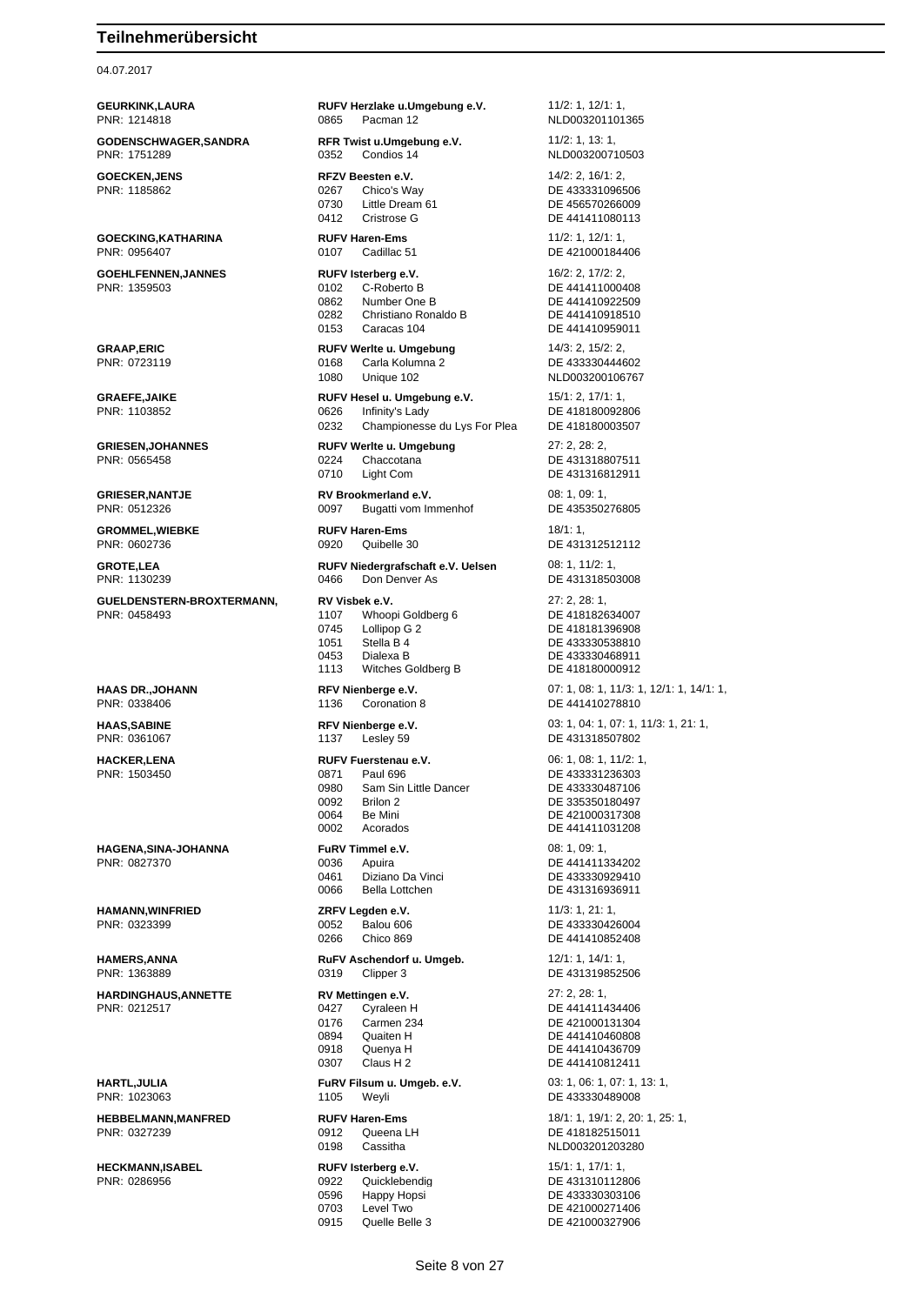### 04.07.2017

| HECKMANN,MICHAEL |
|------------------|
| DNIR 0286055     |

| -------------<br>PNR: 1857095 |  |
|-------------------------------|--|
| <b>HEINE.MARIA</b>            |  |

PNR: 0286956 0409 Crime Time 4 DE 421000591507 0277 Chocolate Coffee DE 418180019608 0045 Atlanta 537 DE 421000117608<br>1991 - DE 421000121808 Alida 88 **DE 421000121808**<br>Curious Felix **DE 421000297010** 0422 Curious Felix DE 421000297010 0609 Hepsahra DE 433331016210 0663 La Quinara 2 DE 410104133508 0549 Frieda 256 DE 456570099711 0667 Labyrinthodontia DE 433330976011 DE 418181072811 0305 Classic Boy 24 DE 421000108611 0845 Natreju DE 421000044412 0802 Lynford 8 DE 421000421109<br>0785 Ludger G DE 431319914305 0785 Ludger G DE 431319914305 BEL015Z55793909 0552 Full Time 7 NLD003201005259 **RUFV Isterberg e.V.** 15/2: 2, 17/2: 3, 19/2: 1, 20: 1, PNR: 0286955 0922 Quicklebendig DE 431310112806 0596 Happy Hopsi DE 433330303106<br>0051 Balluchon du Rouet DE 473730768305 0051 Balluchon du Rouet<br>0703 Level Two 0703 Level Two DE 421000271406<br>0301 Clarence S DE 421000284706 Clarence S DE 421000284706 0409 Crime Time 4 DE 421000591507 0496 Enterprice 4 DE 431311205707 0554 Funny Face 8 DE 431317210007 1054 Storyman M DE 431312336507 DE 421000163908 0195 Cassaro M DE 451510510608 0009 Akon W<br>0148 Cantiaro de Chile K DE 421000085610 0148 Cantiaro de Chile K<br>0931 Quindo 5 0931 Quindo 5 DE 418180259410<br>0121 Calisto 39 DE 456570299211 DE 456570299211 1093 Vayron 2 DE 433330959111 0708 Lieschen Müller 6<br>0305 Classic Boy 24 0305 Classic Boy 24 DE 421000108611<br>0340 Colorado 223 DE 421000183811 0340 Colorado 223 DE 421000183811<br>0773 Lovaina DE 421000211511 0773 Lovaina DE 421000211511 DE 431311906911 0495 Enesco 5 DE 441410809811 0845 Natreju DE 421000044412 0207 Cathmandu DE 456570062112<br>0802 Lynford 8 DE 421000421109 Lynford 8 DE 421000421109<br>Cini-Mini DE 433330042413 0296 Cini-Mini 2008 DE 433330042413 0785 Ludger G DE 431319914305 0637 Jason - Hilton BEL002W00292656 0209 Cavalli 3 NLD003200706317 **HEINE,LUISA RUFV Rütenbrock u.Umgebung e.V.** 02: 1, 03: 1, 0781 Lucky Love 8 DE 433331109105 **HEINE,MARIA RUFV Rütenbrock u.Umgebung e.V.** 09: 1, 10: 1, 0952 Ravallo 28 DE 431318107708 **HELD,NINA-JUSTINE RUFV Haren-Ems** 13: 1, 14/1: 1, PNR: 1686300 0342 Columbo 50 DE 431318802809 **HELD,STEFANIE RUFV Haren-Ems RUFV Haren-Ems** 07: 1, 11/2: 2, 12/2: 1, 13: 1, 11/2: 2, 12/2: 1, 13: 1, 19: 1, 19: 1, 19: 1, 19: 1, 19: 1, 19: 1, 19: 1, 19: 1, 19: 1, 19: 1, 19: 1, 19: 1, 19: 1, 19: 1, 19: 1, 19: 1, 19: DE 441411905104 1074 Ulyxes **NLD003200102325**<br>0519 Ferrybank Patch **NCLALL** IRL414005123315 0519 Ferrybank Patch IRL414005123315<br>0164 Caritina B BEL015Z55633405 BEL015Z55633405 **HELMERS,LISA RUFV Leer e.V. CONSISTENT 1135 RUFV Leer e.V.** 04: 1, 06: 1, 06: 1, 06: 1, 06: 1, 06: 1, 06: 1, 06: 1, 06: 1, 06: 1, 06: 1, 06: 1, 06: 1, 06: 1, 06: 1, 06: 1, 06: 1, 06: 1, 06: 1, 06: 1, 06: 1, 06: 1, 0 1135 Colauti XXN381728006156 **HEMPEL,TESSA ZOE RV Helleforth e.V.** 07: 1, 09: 1, 11/1: 1, 0578 Golden Night-Star V **HEMPELMANN,PAULA RUFV Meppen u. Umgebung** 11/1: 1, 12/1: 1, PNR: 1465755 0844 Narmatige DE 418181508209 **HERBST,SARAH RUFV Werlte u. Umgebung** 14/3: 1, 16/2: 1, PNR: 0875980 0288 Chupa Chup 5 DE 433331512805 **HESSEL,ELSA RUFV Meppen u. Umgebung 07: 1, 08: 1,** PNR: 1119431 0688 Laviva L DE 456370146610 **HESSEL,SELMA RUFV Meppen u. Umgebung** 11/1: 1, 13: 1, 14/1: 1, PNR: 1568925 0688 Laviva L DE 456370146610 **HEYER, DENNIS RV Oldenburger Muensterland e.V** 25: 2, 26: 2, 27: 2, 28: 2, 28: 2, 28: 2, 28: 2, 28: 2, 28: 2, 28: 2, 28: 2, 28: 2, 28: 2, 28: 2, 28: 2, 28: 2, 28: 2, 28: 2, 28: 2, 28: 2, 28: 2, 28: 2, 28: 2, 28: 2, 28: 1020 Snoopnose DE 431317007905 0037 Aquarell PW DE 433330682904<br>0888 Poggy De DE 433331174701 0888 Poggy DE 433331174701 0421 Cupido K 2 DE 418180027307<br>1055 Strombuli DF 433331004207 1055 Strombuli DE 433331004207 0272 Chincento DE 418184068809

0223 Chaccobel DE 418184111709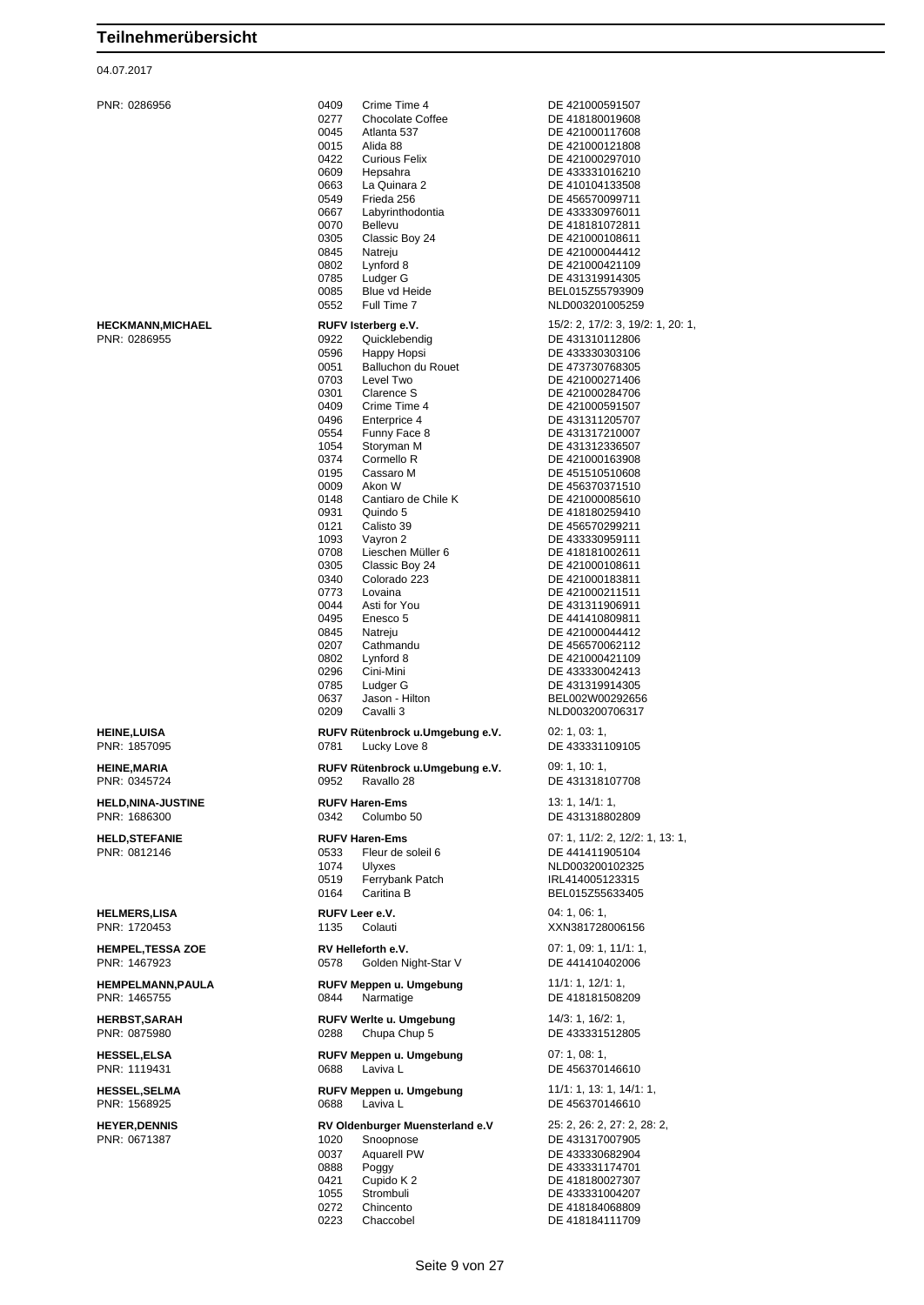#### 04.07.2017

| <b>HEYER,JOACHIM</b> |  |
|----------------------|--|
| DNIR 1067787         |  |

PNR: 0671387 0939 Quinton 11 DE 433330678209 0147 Canterbury 10 DE 441410196809<br>
0857 Nogadishu DE 441411554609 0857 Nogadishu DE 441411554609 Doriano 13 DE 433330658011 0225 Chacdina DE 418184016411<br>1067 Tornado VS DE 421000585611 1067 Tornado VS DE 421000585611 0417 Cucinello DE 418180853409 0116 Caliberty DE 418180032412<br>0863 Numeri DE 418182530512 0863 Numeri DE 418182530512<br>0494 Emma N DE 421000543012 0990 Saphire 5 DE 431319502212<br>0215 Cellestino 8 DE 418182517412 0215 Cellestino 8 DE 418182517412<br>0246 Check it up 3 DE 418180244813 0246 Check it up 3 DE 418180244813<br>0174 Carlos 778 DE 431310052813 0174 Carlos 778 DE 431310052813<br>0154 Caracas 99 DE 418182588811 0179 Carreras 14 Letter 101 DE 418180239112<br>1101 Vladimir 17 Letter DE 433330495213 1101 Vladimir 17 DE 433330495213 **RUFV Cappeln** 25: 2, 26: 2, 27: 2, 28: 2, e: 0067787 1020 Snoopnose DE 431317007905<br>۲۳۹۵ - ۲۵۵۶ - ۲۵۵۶ Tagarell PW وO37 Aguarell PW 0037 Aquarell PW DE 433330682904<br>0888 Poggy De DE 433331174701 0888 Poggy DE 433331174701 1055 Strombuli DE 433331004207 0041 Artist PW DE 433330654508 0939 **Quinton 11** DE 433330678209 0147 Canterbury 10 DE 441410196809<br>0857 Nogadishu DE 441411554609 0474 Doriano 13 DE 433330658011 1067 Tornado VS DE 421000585611 0417 Cucinello DE 418180853409 0116 Caliberty DE 418180032412 0863 Numeri DE 418182530512<br>0494 Emma N DE 421000543012 0494 Emma N DE 421000543012 0990 Saphire 5 DE 431319502212<br>0215 Cellestino 8 DE 418182517412 0215 Cellestino 8 DE 418182517412<br>0246 Check it up 3 DE 418180244813 0246 Check it up 3 DE 418180244813<br>0174 Carlos 778 DE 431310052813 0174 Carlos 778 DE 431310052813<br>0154 Caracas 99 DE 418182588811 0154 Caracas 99 DE 418182588811 0179 Carreras 14 DE 418180239112 1101 Vladimir 17 DE 433330495213 **HILBERS,NADJA RUFV Wietmarschen** 07: 1, 11/2: 1, 12/2: 1, 12/2: 1, 19/2: 1, 12/2: 1, 12/2: 1, 12/2: 1, 12/2: 1, 12/2: 1, 12/2: 1, 12/2: 1, 12/2: 1, 12/2: 1, 12/2: 1, 12/2: 1, 12/2: 1, 12/2: 1, 12/2: 1, 12/2: 1, 12/2: 1, 1108 Wie Wanda DE 433331646510 0611 Hip Hop's Hallah DE 404980003811 0640 Joey Jumper 2 NLD008120041212 **HILGEFORT,ANNA RUFV Lathen u. Umgebung** 18/1: 2, 19/1: 2, 20: 1,<br>PNR: 0533084<br>
1129 Carl Lewis 7 DE 431316965911 PNR: 0533084 1129 Carl Lewis 7 DE 431316965911 1131 Special Lucy H DE 433330294512<br>1130 Limited Edition 82 DE 433331627412 1130 Limited Edition 82 DE 433331627412 **HILLEN,DANA RUFV Hubertus B.Bentheim e.V** 08: 2, 11/2: 2, 13: 1, PNR: 1617706 0843 Nanu 141 DE 409090067910 **HILLING,SANDRA RUFV Osterbrock** 07: 1, PNR: 0874087 0966 Rosalie 151 DE 433330358705 **HOCHWEIS,HANNAH TG Bad Zwischenahn** 11/3: 1, 12/1: 1, PNR: 0703031 0976 Salida del sol 17 DE 418180053212 **HOEGEMANN,ANNE RG Klein Roscharden** 14/3: 2, 16/2: 2, 0527 Fire-Star DE 433330611208 0909 Quebelle de la cour DE 433330569209 **HOELSCHER,JENNIFER LZRFV Gronau e.V.** 14/3: 2, 16/1: 2, 0124 Calle 54 DE 441411937408 0548 Frieda 229 DE 441410096910 **HOELSCHER,TABEA RUFV Rütenbrock u.Umgebung e.V.** 14/1: 2, PNR: 1341324 0833 Monte Revellino B DE 441410586408 0618 Hulingshof's Jogi DE 433330386109 **HOFSCHROEER,HENDRIK RUFV Herzlake u.Umgebung e.V.** 15/2: 1, PNR: 0524723 1164 Lüttinghof's Converse DE 421000526209 **HOLLENBECK,SARA RUFV Rulle** 27: 1, 28: 1, PNR: 0326255 0258 Chica 162 DE 418180023108 0455 Diatos<br>
0451 Diabolo de Semilly<br>
DE 421000540612 0451 Diabolo de Semilly DE 421000540612 0695 Leo Lausemaus 3 DE 418181086313 0849 Nero 541 DE 418180213913 0249 Chelestina 3 DE 418180111313 **HOLLENBECK,SEBASTIAN RUFV Rulle** 25: 1, 26: 1, 27: 1, 28: 1,

DE 421000543012 DE 418182588811 DE 418180027307 DE 441411554609 DE 433331610809 DE 418184014613 DE 418180023108 0455 Diatos DE 418180092111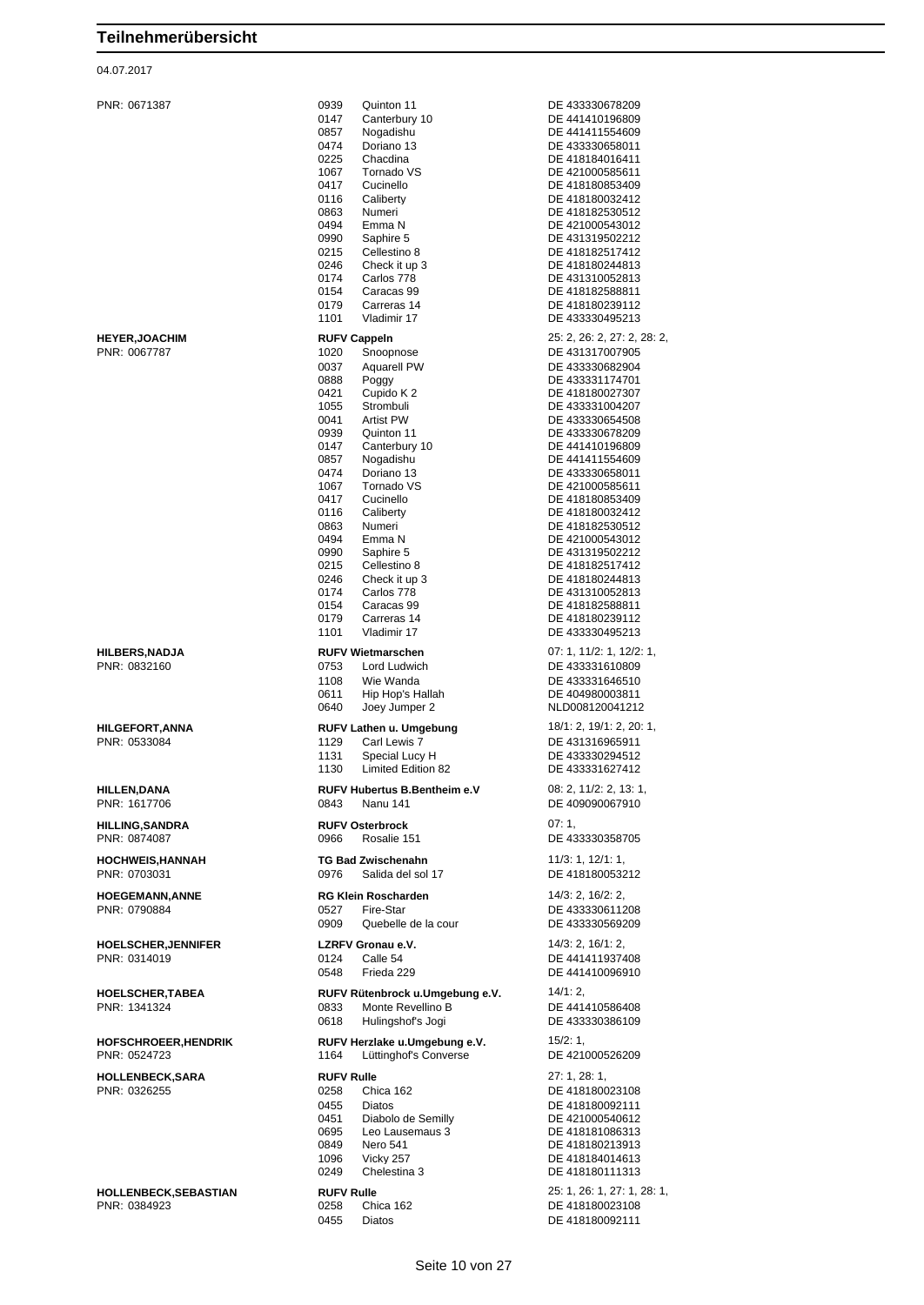#### 04.07.2017

PNR: 0384923 0451 Diabolo de Semilly DE 421000540612 0876 Pepe 298 **DE 431312344511**<br>0695 Leo Lausemaus 3 DE 418181086313 0695 Leo Lausemaus 3 DE 418181086313<br>0849 Nero 541 DE 418180213913 DE 418180213913 1096 Vicky 257 DE 418184014613 0249 Chelestina 3 DE 418180111313 **HOLTGERS,HEINRICH RUFV Lastrup e.V.** 18/2: 2, 19/2: 2, 20: 2, 25: 2, 26: 2, Pinan 2 DE 433330999309 0795 Lukanec DE 421000289510<br>1057 Summer Affair DE 433330078909 1057 Summer Affair DE 433330078909<br>0526 Fire and Ice J DE 441411078610 DE 441411078610 0443 Dejavuc DE 433330441511<br>19687 Lavender Brown DE 418180118611 0687 Lavender Brown DE 418180118611<br>0323 Coachella 4 DE 418180588112 0323 Coachella 4 DE 418180588112<br>0192 Casino 87 DE 421000117812 0192 Casino 87 Casino 87 DE 421000117812<br>0248 Cheeky Monkey 2 DE 433330143912 Cheeky Monkey 2 1015 Skip Rock DE 433330587812<br>19462 Dodo 59 DE 433330877712 0462 Dodo 59 DE 433330877712<br>0562 Gangster 90 DE 431318110312 0562 Gangster 90 DE 431318110312<br>1806 Mackmyra DE 418180277112 0806 Mackmyra DE 418180277112 0572 Giacomo 211 DE 418182532812<br>0769 Louann DE 418180219913 0769 Louann DE 418180219913 0271 Chin Ziano DE 441410503812 0666 Label d'Amour LUX001000008410 0485 Eddie Cara NED003200908370 0321 Close up des Terdrix Z BEL015Z55644012 **HOLTMANN,ANIKA RFV Ochtrup e.V.** 14/1: 1, 22: 1, 23: 2, 24: 1, PNR: 1130494 0299 Claire de Lune 25 DE 422220003111 0841 Na mein Kleiner W DE 441410930611<br>0842 Na meine Kleine W DE 441410872412 Na meine Kleine W<br>Faro 122 0511 Faro 122 NLD003200500023 **HOLTVLUEWER,ANIKA RUFV Isterberg e.V.** 08: 1, PNR: 0592142 0892 Prinz Contoni DE 441411334609 **HOLTVLUEWER,JAN-HEINZ RUFV Isterberg e.V.** 11/3: 1, PNR: 0216263 0792 Lui 99 DE 433330476410 **HOLZ,BIRGITT RUFV Haselünne u.Umgb. e.V.** 10: 2, Poon Vargas **DE 431314910105**<br>Pirst Lady HE **DE 431310032704** 0529 First Lady HF DE 431310032704 0778 Lucien 7 DE 421000301008 **HOPSTER, LISA RUFV Fuerstenau e.V. 14/2: 2,**<br> **PNR:** 0975165 **DRIPY FUEL ASS PNR:** 0975165 **DE** 433 1162 Donna 735 DE 433330334808 1161 Captains Clover IRL414005264790 **HORNHUES,EDGAR RFV St. Martin Stadtlohn e. V.** 12/1: 1, 14/1: 1, PNR: 0293587 0749 Lord Eddi 2 DE 431319659209 **HORNHUES,JOLINA RFV Südlohn-Oeding e. V.** 03: 1, 04: 2, 06: 2, 11/1: 2, PNR: 1675819 0575 Gina 1719 DE 431310025306 0728 Little bit late DE 441411422408 **HORNHUES,RALF RFV St. Martin Stadtlohn e. V.** 14/1: 1, 27: 1, PNR: 0073252 0659 La Jolie 59 DE 431312018406 **HUESERS,CAROLIN RUFV Osterbrock** 18/1: 1, 19/1: 1, 20: 1, PNR: 0854822 0244 Chayra AS DE 431316715311 0252 Chelsey AS DE 431316926112<br>1099 Vincent AS DE 441410597013 Vincent AS DE 441410597013 **HUESERS,HERMANN RUFV Rütenbrock u.Umgebung e.V.** 18/1: 2, 19/1: 2, 19/1: 2, 19/1: 2, 19/1: 2, 19/1: 2, 19/1: 2, 19/1: 2, 19/1: 2, 19/1: 2, 19/1: 2, 19/1: 2, 19/1: 2, 19/1: 2, 19/1: 2, 19/1: 2, 19/1: 2, 19/1: 2, 19/1: 2, DE 418180191912 0977 Salito 13 DE 431316618613 0623 Incora NLD003200803632 0869 Parco 18 NLD008120011212 **HUESING,DANIEL RFR Twist u.Umgebung e.V.** 19/1: 1, 20: 1, PNR: 0363705 0053 Balou 798 NLD003201111008 **HUESKEN,CHRISTOPH RFV Lingen u.U.e.V.** 14/2: 1, 16/1: 1, PNR: 0074602 0387 Corsica 9 DE 456570092309<br>
0542 For Diamond DE 441410467710 0542 For Diamond DE 441410467710 **HUESKEN,FREDERIKE RFV Lingen u.U.e.V.** 15/1: 1, 17/1: 1, 17/1: 1, 18/1: 1, 18/1: 1, 18/1: 1, 18/1: 1, 18/1: 1, 18/1: 1, 18/1: 1, 18/1: 1, 18/1: 1, 18/1: 1, 18/1: 1, 18/1: 1, 18/1: 1, 18/1: 1, 18/1: 1, 18/1: 1, 18/1: 1, DE 456570092309 **HUSMANN,KIM RUFV Herzlake u.Umgebung e.V.** 11/1: 1,<br>PNR: 1610236 **BUSH 1190** Cup Cake K **DE 435** 1190 Cup Cake K DE 435350315710 **ISAAK,ALEXANDER RFV Graf Haeseler Wallenbrück e.V.** 08: 1, 15/2: 1, 18/1: 1, 27: 1, PNR: 0692504 **COMPUT COMPUT COMPUT COMPUT COMPUT** DE 441411912708 PNR: 0692504 0294 Cindy Girl 2 DE 441411912708 Chuck 41 DE 441410769913 **ISAAK-NOEL,CATARINA RFV Graf Haeseler Wallenbrück e.V.** 09: 1, 10: 1, 10: 1, 10: 1, 10: 1, 10: 1, 10: 1, 10: 1, 10: 1, 10: 1, 10: 1, 10: 1, 10: 1, 10: 1, 10: 1, 10: 1, 10: 1, 10: 1, 10: 1, 10: 1, 10: 1, 10: 1, 10: 1, 10 0535 Flirticious DE 431310254909

**JANKE,SUSANNE RUFV Wietmarschen** 11/3: 1, 12/2: 1,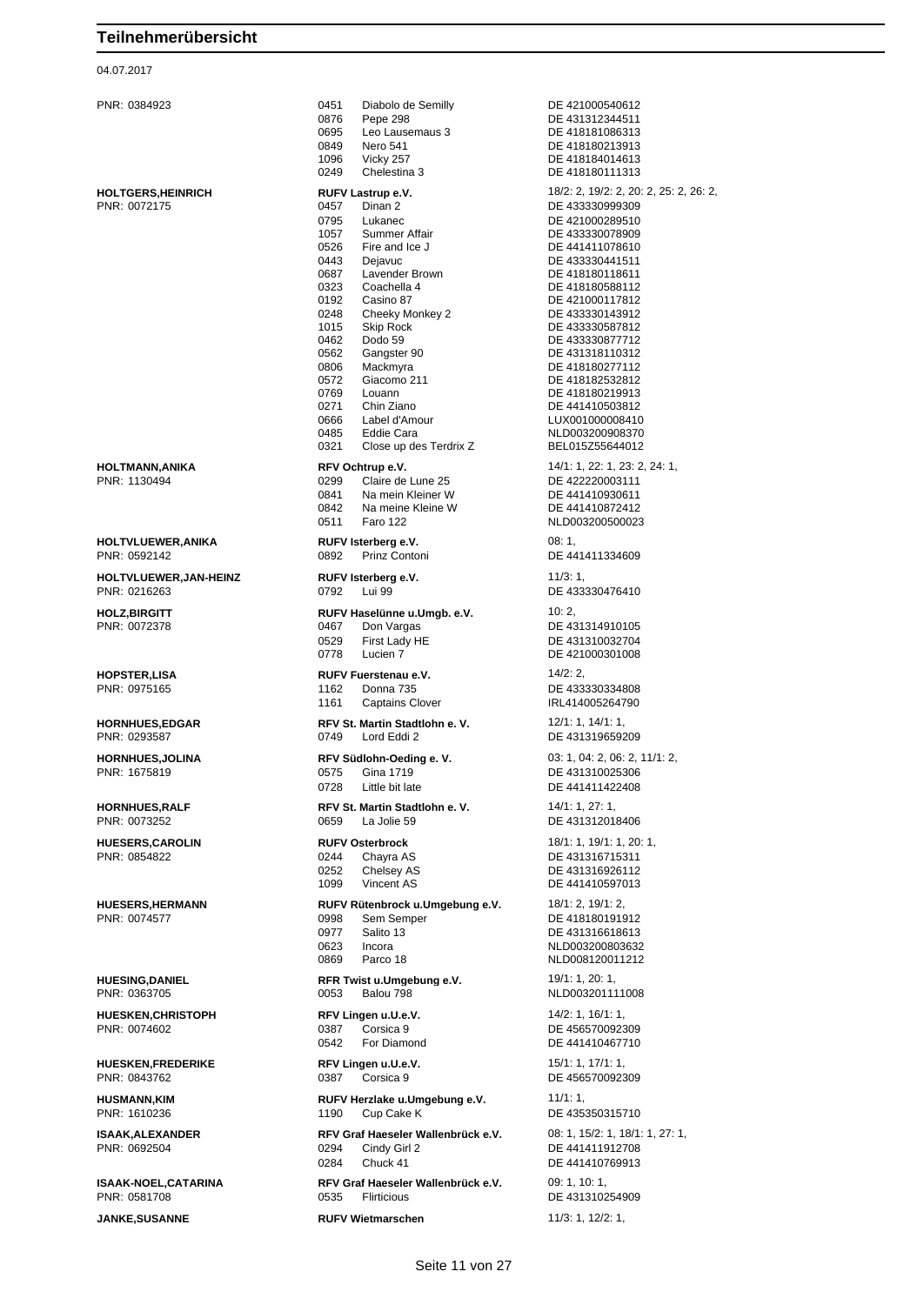## 04.07.2017

| PNR: 0856518                               | 0879<br>Pia Zett<br>0216<br>Centopia SJ                                                                                                                                                                                                                                                                                                            | DE 441410360802<br>DE 433330931612                                                                                                                                                                                                                                                      |
|--------------------------------------------|----------------------------------------------------------------------------------------------------------------------------------------------------------------------------------------------------------------------------------------------------------------------------------------------------------------------------------------------------|-----------------------------------------------------------------------------------------------------------------------------------------------------------------------------------------------------------------------------------------------------------------------------------------|
| <b>JANNING, KERSTIN</b><br>PNR: 0619211    | RV Recke e.V.<br>0057<br>Bandit 444                                                                                                                                                                                                                                                                                                                | 02: 1, 03: 1,<br>DE 304989408698                                                                                                                                                                                                                                                        |
| <b>JANSSEN DR., REGINE</b><br>PNR: 0135696 | <b>RUFV Merzen</b><br>0404<br>Cowo<br>0012<br>Ali Baba 161<br>0733<br>Little Jo 24<br>0557<br>Gabbiana                                                                                                                                                                                                                                             | 25: 2, 26: 2,<br>DE 433330529308<br>DE 418180123112<br>DE 418180048212<br>DE 418180355211                                                                                                                                                                                               |
| <b>JANSSEN,LENA</b><br>PNR: 1365073        | RFV Overledingerland Ihrhove e.V.<br>0464<br>Don Chico 5                                                                                                                                                                                                                                                                                           | 10:1,<br>DE 433330191302                                                                                                                                                                                                                                                                |
| <b>JANSSEN,MATTHIAS</b><br>PNR: 0077113    | <b>RUFV Merzen</b><br>0935<br>Quinta 75<br>1040<br>Stabuck<br>0078<br>Bexley 3<br>0404<br>Cowo<br>0672<br>Lady in Black 18<br>0245<br>Che Fantastica<br>0649<br>Karlotta 24<br>0234<br>Chandor 14<br>0012<br>Ali Baba 161<br>0733<br>Little Jo 24<br>0557<br>Gabbiana<br>0729<br>Little Candice<br>0734<br>Little John 44<br>0157<br>Caramel amour | 25: 2, 26: 2,<br>DE 433331378304<br>DE 433330513807<br>DE 441411558307<br>DE 433330529308<br>DE 431310559409<br>DE 433330240809<br>DE 433330427410<br>DE 441411416710<br>DE 418180123112<br>DE 418180048212<br>DE 418180355211<br>DE 418182500512<br>DE 418182500712<br>DE 441411234412 |
| <b>JARCZEWSKA,DOMINIKA</b><br>PNR: 1508154 | PSG Lähden e.V.<br>0054<br>Balouna 2                                                                                                                                                                                                                                                                                                               | 04:1,06:1,<br>DE 441411354306                                                                                                                                                                                                                                                           |
| <b>JASKEN,HELMUT</b><br>PNR: 0273875       | RUFV Rütenbrock u.Umgebung e.V.<br>0905<br>Que Belle 6                                                                                                                                                                                                                                                                                             | 11/3: 1, 18/1: 1,<br>DE 431310294111                                                                                                                                                                                                                                                    |
| JUEHRDEN,ISABELL ZU<br>PNR: 0929585        | RV Helleforth e.V.<br>0122<br>Calit<br>0334<br>Cold Play 7                                                                                                                                                                                                                                                                                         | 14/3: 2, 15/1: 1, 16/2: 1, 17/1: 1,<br>DE 421000239703<br>DE 441410798109                                                                                                                                                                                                               |
| <b>JUERRENS,PETRA</b><br>PNR: 0587082      | RuFV Leer-Bingum e.V.<br>0992<br>Sasuke<br>0573<br>Gigolo 417                                                                                                                                                                                                                                                                                      | 06: 1, 11/3: 1, 21: 1,<br>DE 410100471508<br>DE 304047694297                                                                                                                                                                                                                            |
| <b>KAIZINGER, BALAZS</b><br>PNR: 0788272   | <b>RUFV Wietmarschen</b>                                                                                                                                                                                                                                                                                                                           | : 0,                                                                                                                                                                                                                                                                                    |
| <b>KANDZIORA, ANDREAS</b><br>PNR: 0506639  | <b>RUFV Haren-Ems</b><br>Feengold 3<br>0514<br>0868<br>Paramont's Lady<br>Con Cuidado<br>0348<br>Ms. Maily<br>0837<br>0838<br>Ms. Morningstar                                                                                                                                                                                                      | 14/3: 2, 15/2: 2, 16/2: 2, 17/2: 1,<br>DE 481810140004<br>DE 421000316407<br>DE 421000112011<br>DE 431316882911<br>DE 431316883111                                                                                                                                                      |
| <b>KANDZIORA,MARCEL</b><br>PNR: 1720126    | RUFV Rütenbrock u.Umgebung e.V.<br>0022<br>Alposas Nevada<br>0021<br>Alposa's Mister Murphy                                                                                                                                                                                                                                                        | 03: 1, 04: 2, 06: 2, 11/1: 1, 13: 1,<br>DE 443430570510<br>DE 443430570610                                                                                                                                                                                                              |
| KANDZIORA,MARVIN<br>PNR: 1720128           | RUFV Rütenbrock u.Umgebung e.V.<br>1124<br>Starboy                                                                                                                                                                                                                                                                                                 | 01:1,05:1,<br>XXN381728006236                                                                                                                                                                                                                                                           |
| <b>KAPPERNAGEL,UTE</b><br>PNR: 0538959     | RuFV Aschendorf u. Umgeb.<br><b>Fantastic Walisa</b><br>0509                                                                                                                                                                                                                                                                                       | 07:1<br>DE 433332502007                                                                                                                                                                                                                                                                 |
| <b>KASIMIR,SVENJA</b><br>PNR: 1414868      | <b>RFV Velbert</b><br>0240<br>Charly Go 2                                                                                                                                                                                                                                                                                                          | 06: 1, 11/2: 1,<br>DE 333330429898                                                                                                                                                                                                                                                      |
| KATHMANN, BERNHARD<br>PNR: 0309081         | <b>RUFV Haren-Ems</b><br>0574<br>Gigolo 597                                                                                                                                                                                                                                                                                                        | 11/3: 1, 21: 1,<br>NLD003200412580                                                                                                                                                                                                                                                      |
| <b>KEMPER,JAIMIE</b><br>PNR: 1549086       | RUFV Rütenbrock u.Umgebung e.V.<br>0204<br>Catch him if you can                                                                                                                                                                                                                                                                                    | 14/1:1<br>DE 421000292409                                                                                                                                                                                                                                                               |
| <b>KEMPER,SONJA</b><br>PNR: 1099074        | RUFV Lathen u. Umgebung<br>0559<br><b>Gala 151</b>                                                                                                                                                                                                                                                                                                 | 12/2: 1, 14/2: 1,<br>DE 418183000109                                                                                                                                                                                                                                                    |
| <b>KERSTEN,MARTIN</b><br>PNR: 0392416      | <b>RUFV Alfhausen</b><br>0117<br>Calida CB<br>1014<br>Skinny Littel Boy MM<br>0840<br>My Girl 52                                                                                                                                                                                                                                                   | 25: 1, 26: 1,<br>DE 418181665512<br>DE 433330568612<br>DE 431316782512                                                                                                                                                                                                                  |
| KETTNAKER,MARCEL-ALEXANDE<br>PNR: 0715783  | RV Oldenburger Muensterland e.V<br>0430<br>Daniza 5<br>0110<br>Calamar                                                                                                                                                                                                                                                                             | 27: 2, 28: 2,<br>DE 421000041311<br>DE 431310517811                                                                                                                                                                                                                                     |
| <b>KEUTER, VICTORIA</b><br>PNR: 1616025    | RUFV Bawinkel u. Umgebung e.V.<br>Esmiralda 22<br>0499                                                                                                                                                                                                                                                                                             | 06: 1, 13: 1,<br>DE 433330878508                                                                                                                                                                                                                                                        |
| <b>KIEMSTEDT, SANDRA</b><br>PNR: 0533790   | Ländl.ZRFV Volmarstein e.V.<br>0486<br><b>Eddy Cursey</b>                                                                                                                                                                                                                                                                                          | 15/1: 1, 17/1: 1, 27: 1,<br>DE 431315401501                                                                                                                                                                                                                                             |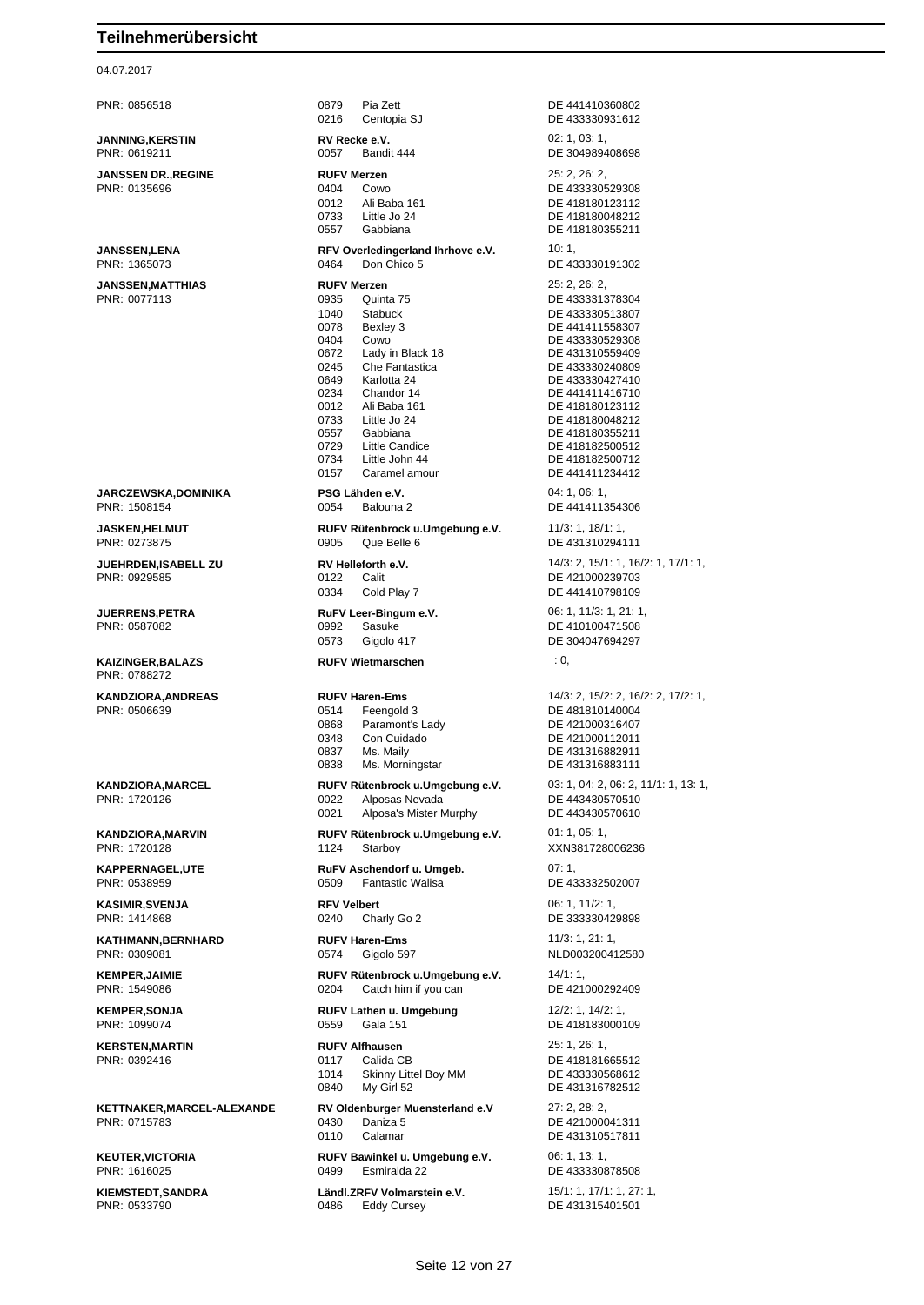### 04.07.2017

**KLEYMANN,MARIE-SOPHIE RFV Sögel e.V.** 13: 1, **PNR: 0282890 DE 32** 

**KNIPPER,KERSTIN RFV Sögel e.V.** 11/3: 1, 12/1: 1, 12/1: 1, 12/1: 1, 12/1: 1, 12/1: 1, 12/1: 1, 12/1: 1, 12/1: 1, 12/1: 1, 12/1: 1, 12/1: 1, 12/1: 1, 12/1: 1, 12/1: 1, 12/1: 1, 12/1: 1, 12/1: 1, 12/1: 1, 12/1: 1, 12/1: 1

**KOCH,JASMIN RV Visbek e.V.** 28: 1,

**KORNFELDNER,VERONIKA RG Klein Roscharden** 25: 2, 26: 2, 27: 2, 28: 2,

PNR: 1574333 1163 Mylord 167 BEL015Z55674013

**KINZILO,TOBIAS RUFV Haren-Ems** 18/1: 1, PNR: 0633889 0238 Charlott 35 DE 421000550313

**KLENE,LENNARD RUFV Lathen u. Umgebung** 01: 1, 02: 1, PNR: 1859569 0635 Jack 31 DE 302025687695

0432 Dario Dee K DE 431318312404<br>0972 Rudollph DE 433330439902

**KLINKER,JONAS ZRFV Legden e.V.** 14/1: 1, 16/1: 1, 16/1: 1, 18/1: 1, 16/1: 1, 16/1: 1, 16/1: 1, 16/1: 1, PNR: 0988732 1192 Goldfire 19 DE 437000047206

**KLOCK,SVEN RuFV Leer-Bingum e.V.** 11/2: 1, 13: 1, PNR: 1546369 1049 Stella 1017 DE 410102021509

**KOCK,ROBERT RUFV Alfhausen** 27: 1, 28: 1, PNR: 0779527 0870 Patrischa 7 DE 431318315211

PNR: 0090109 0481 Dutshman NLD003200302415

0337 Colja 9 DE 443430349208<br>0589 Gripu DV LV 012460450029 Gripu LV 012460450029

**KOETTING,MARIE RUFV Wietmarschen** 07: 1, 09: 1, 1172 It's Barclay DE 431318502612

PNR: 1503426 0402 Coutreau DE 441411280710

**KOHNEN,STEFANIE RUFV Haren-Ems** 12/1: 1, 18/1: 1, 0568 Geraldina 2 NLD003201105103

> 1041 Stacenta<br>
> 0114 Caletta 99 DE 433330402309 0114 Caletta 99 DE 433330402309

**KOLLMER,SINA RG Klein Roscharden** 14/2: 2, 16/1: 2, PNR: 0811204 0029 Amy 199 DE 433330332206

0908 Quebec 59 DE 433330052610<br>0354 Connar 2 DE 418183224011

**KOOP,JONAS RUFV Haren-Ems** 07: 1,<br> **PNR: 1147520 RUFV Haren-Ems** 07: 1, **PNR: 1147520 RUDO** 0574 Gigolo 597 NLD003200412580

> 0112 Calcio 2 DE 418180093511 1050 Stella 1051 DE 431311323611

PNR: 0333503 0922 Quicklebendig DE 431310112806 0596 Happy Hopsi DE 433330303106<br>
0051 Balluchon du Rouet DE 473730768305 0051 Balluchon du Rouet<br>0703 Level Two 0703 Level Two DE 421000271406<br>0409 Crime Time 4 DE 421000591507 0409 Crime Time 4 DE 421000591507<br>0496 Enterprice 4 DE 431311205707 1054 Storyman M DE 431312336507 0363 Coolman 71 DE 456370327707<br>0148 Cantiaro de Chile K DE 421000085610 0148 Cantiaro de Chile K<br>0422 Curious Felix 0422 Curious Felix DE 421000297010<br>1093 Vayron 2 DE 433330959111 1093 Vayron 2 DE 433330959111 Lieschen Müller 6 DE 418181002611<br>Classic Boy 24 DE 421000108611  $0305$  Classic Boy 24<br> $0340$  Colorado 223 0340 Colorado 223 DE 421000183811 0773 Lovaina DE 421000211511 0845 Natreju DE 421000044412 0207 Cathmandu DE 456570062112 0802 Lynford 8 DE 421000421109 0785 Ludger G DE 431319914305

DE 321210088396 DE 433330439902 DE 431316857301 0547 Frida K DE 431318807209 PNR: 1367523 1157 Clinthago DE 421000547611 **KOENNING,PETRA RFV St. Martin Stadtlohn e. V.** 11/3: 1, 12/1: 1, 14/1: 1, **KOENNING,VERENA RFV St. Martin Stadtlohn e. V.** 14/2: 1, 15/1: 2, 16/1: 2, 17/1: 1, 27: 2, 17. PNR: 0825389 DE 410101025006 **KOHNE,ALINA RUFV Herzlake u.Umgebung e.V.** 03: 1, 04: 1, 11/1: 1, 13: 1, DE 431318804010 **KOLLMER,KIM RG Klein Roscharden** 12/2: 2, 14/2: 2, PNR: 1406063 0782 Lucy 544 DE 433331378604 0782 Lucy 544 DE 433331378604 0114 Caletta 99 DE 433330402309<br>0908 Quebec 59 DE 433330052610 DE 418183224011 **KOMMER, NICOLE RV Byfang Essen 1953 e.V.** 06: 1, 07: 1, 08: 1, 21: 1,<br>
PNR: 0638654 **DE 421000184811** DE 421000184811 **KRAGE,KATHRIN RUFV Isterberg e.V.** 15/1: 2, 17/1: 2, 18/2: 2, 19/2: 2, 20: 1, DE 431311205707 BEL002W00292656

**KRAUSSER,JENNIFER RFV Berching e.V.** 11/2: 1, 12/2: 1, 18/1: 1,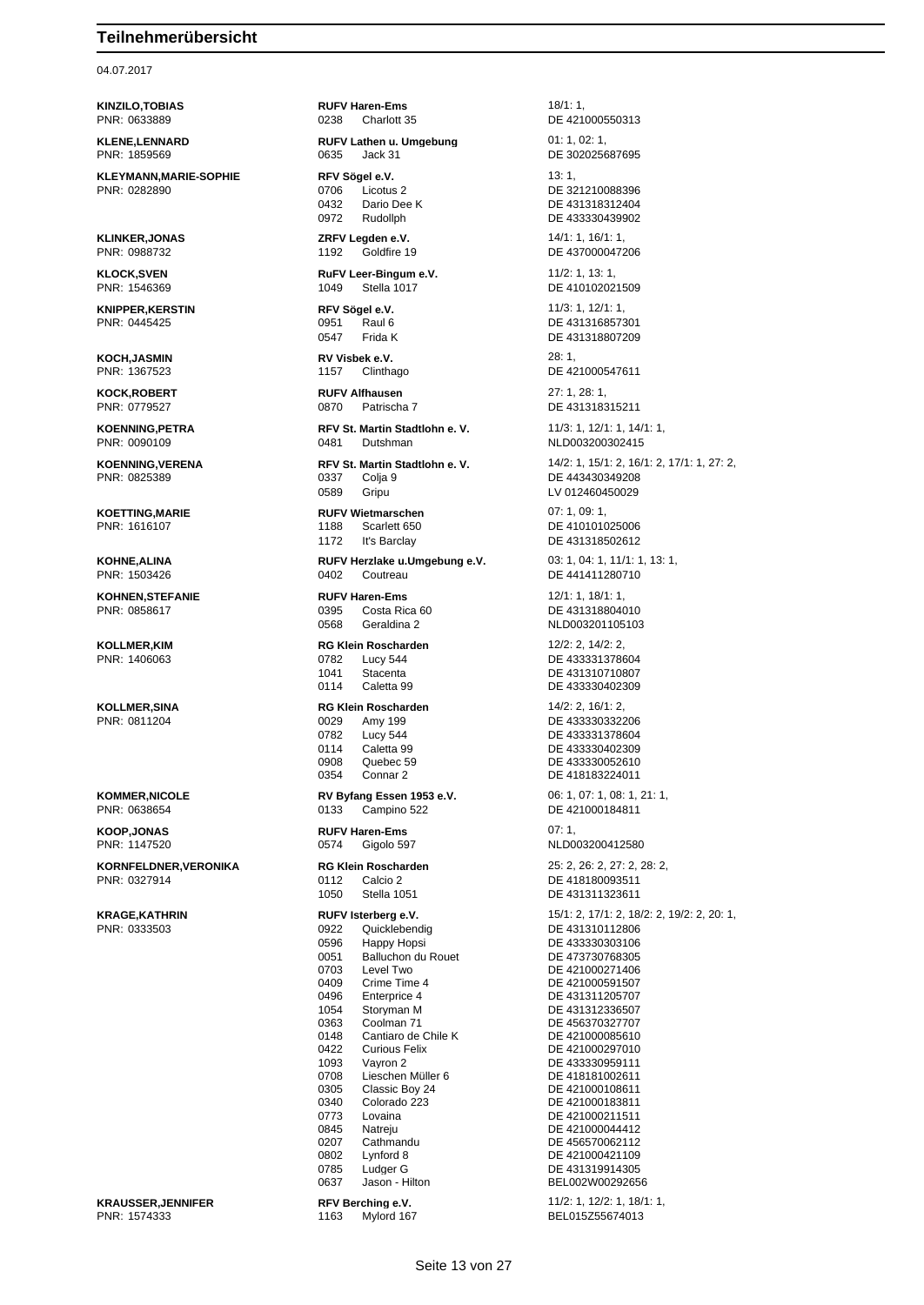## 04.07.2017

**KREHENWINKEL,ANDREA ZRFV St.Hubertus Neuenkirchen e.V.** 25: 1, 26: 1, PNR: 0372345 0059 Baobai DE 441410248712

**KROEGER,LINDA RUFV Papenburg** 14/2: 1, 16/1: 1, 18/1: 1, 18/1: 1, 18/1: 1, 18/1: 1, 18/1: 1, 18/1: 1, 18/1: 1, 18/1: 1, 18/1: 1, 18/1: 1, 18/1: 1, 18/1: 1, 18/1: 1, 18/1: 1, 18/1: 1, 18/1: 1, 18/1: 1, 18/1: 1, 18/1: 1,

**KRUESSEL,ANNA MARIE RUFV Haren-Ems** 08: 2, 09: 2, 10: 2,

**LACHMANN,MICHELLE RFV Hünxe** 22: 2, 23: 1, 24: 1,

**LANGE DR.,ANDREAS RUFV Lastrup e.V.** 25: 1, 26: 1,

PNR: 1574333 1166 Burberry 23 NLD003200908663

**KREMER,EMILIA REV Sögel e.V. RFV Sögel e.V.** 11/1: 1, 12/2: 1, 22: 1, 23: 1,<br>
PNR: 1479355 **12: 1169** California Sunrise 2 **DE** 435350160809 **Political**<br>California Sunrise 2 1170 Toto 27 DE 410100848712

**KRONBERG,AYLINA PferdeSV Ems-Dollart e.V.** 04: 1, 11/1: 1, PNR: 1640518 0836 Mr. Bickel DE 404980057000

1062 Telaya S DE 435350251707

**KRUESSEL,KATHRIN RUFV Rütenbrock u.Umgebung e.V.** 07: 1, 08: 1,<br>PNR: 0864115 **DE 4558701 DE 4558701** 0617 Hugo Brillant De 155870185712

**KUGLAND,LYNNE RUFV Lathen u. Umgebung** 07: 1, 08: 1,

**KUPER,STEFANIE RV Petkum-Oldersum e.V.** 09: 1, 10: 1, 0031 Anatoll 11 DE 433330903101

0341 Colorado WH DE 443430026711

**LAGER,NICOLE RUFV Lengerich u. Umgebung e.V.** 14/1: 1, PNR: 0398145 0676 Lando 299 DE 433330462403

PNR: 1371481 0345 Comme ci comme ca 6 DE 421000262011

PNR: 1371475 0077 Betty Bariton DE 441410316612 0891 Prinsenhof's Dino DE 302028072199

1183 Cap 9 DE 433330880612

0949 Rapunzel 183 DE 433330573706 0985 Santana 891 DE 433330024405 0671 Lady Girl DE 433330287005<br>0645 Kabanatschi DE 481632018301 0645 Kabanatschi DE 481632018301<br>0904 Quatman DE 421000058007 0904 Quatman DE 421000058007 0827 Mobility's Farina<br>0638 Jeanny H 1056 Sugar Ray 8 DE 431318337908 0907 Que Sera 28 DE 418180868609<br>0283 Christof 4 DE 418181111009 0283 Christof 4 DE 418181111009 0286 Chucker DE 433330233209<br>1991 The Undsey Vonn 2 DE 433330247009 0632 It's Zara DE 431313900208<br>0460 Divertimento 12 DE 433330782410 0460 Divertimento 12 DE 433330782410<br>0206 Catch Me B DE 433330118211 0206 Catch Me B<br>0150 Cape Town 19 DE 433331043810 0446 Delizio L Contra Contra DE 433332104011 0367 Coradina 15 DE 421000182611 1018 Smokey Joe 5 DE 431315424111 0807 Madlock H WE DE 435350163411<br>1089 Valley of Love DE 435350257111 0900 Quasito B DE 433330953412<br>0061 Barichella B DE 431316877812 0061 Barichella B<br>19967 Bellatrix B DE 435350322111 0067 Bellatrix B DE 435350322111<br>
0339 Colofonia B DE 433330123812 0339 Colofonia B DE 433330123812 0940 Quisel B DE 435350325512 0824 Missisippi B<br>
0913 Queenie B<br>
DE 435350310012 0913 Queenie B DE 435350310012<br>0899 Quanto B DE 435350309912 0899 Quanto B DE 435350309912 0910 Quedence B DE 435350087413<br>0534 Flipper 145 DE 433331649808 0312 Cleopatra Z BEL015Z55572506

PNR: 0217955 0853 Nicoss 2 DE 435350214505 0073 Bentley's Bomber DE 435350140408 0982 Sambina La Bonita DE 431316665508

PNR: 0997495 0023 Alvaro 90 DE 421000170100

0928 Quinara K DE 433332640808 DE 435350377901 DE 404989248509 PNR: 0971236 0875 Penelope SG DE 443435676111 DE 435350102612 **LAMMERS,ALISA RUFV Rütenbrock u.Umgebung e.V.** 19/1: 1, 20: 1, 25: 1, **LAMMERS,EMMA RUFV Haren-Ems** 07: 1, 09: 1, 10: 1, 11/1: 1, 18/1: 1, 19/1: 1, 25: 1, **LAUDENBERG,ANNICKA PSV Löningen-Ehren e.V.** 08: 2, 09: 1, 18/1: 1, 19/1: 1, 0473 Dorian Grey 43 DE 433331104306 Jeanny H DE 435350133908 DE 433330247009 DE 433331043810 DE 435350257111 Flipper 145 **DE 43331649808**<br>Cleopatra Z **BEL015Z5557250 LEHNIGER,MICHAELA RuFV Leer-Bingum e.V.** 04: 1, 07: 2, 08: 1, 09: 1, 11/3: 1, 21: 1, **LEISING,CHANTAL RFV Velbert** 11/2: 1, 12/2: 1, 13: 1, 14/1: 1, 19/1: 1,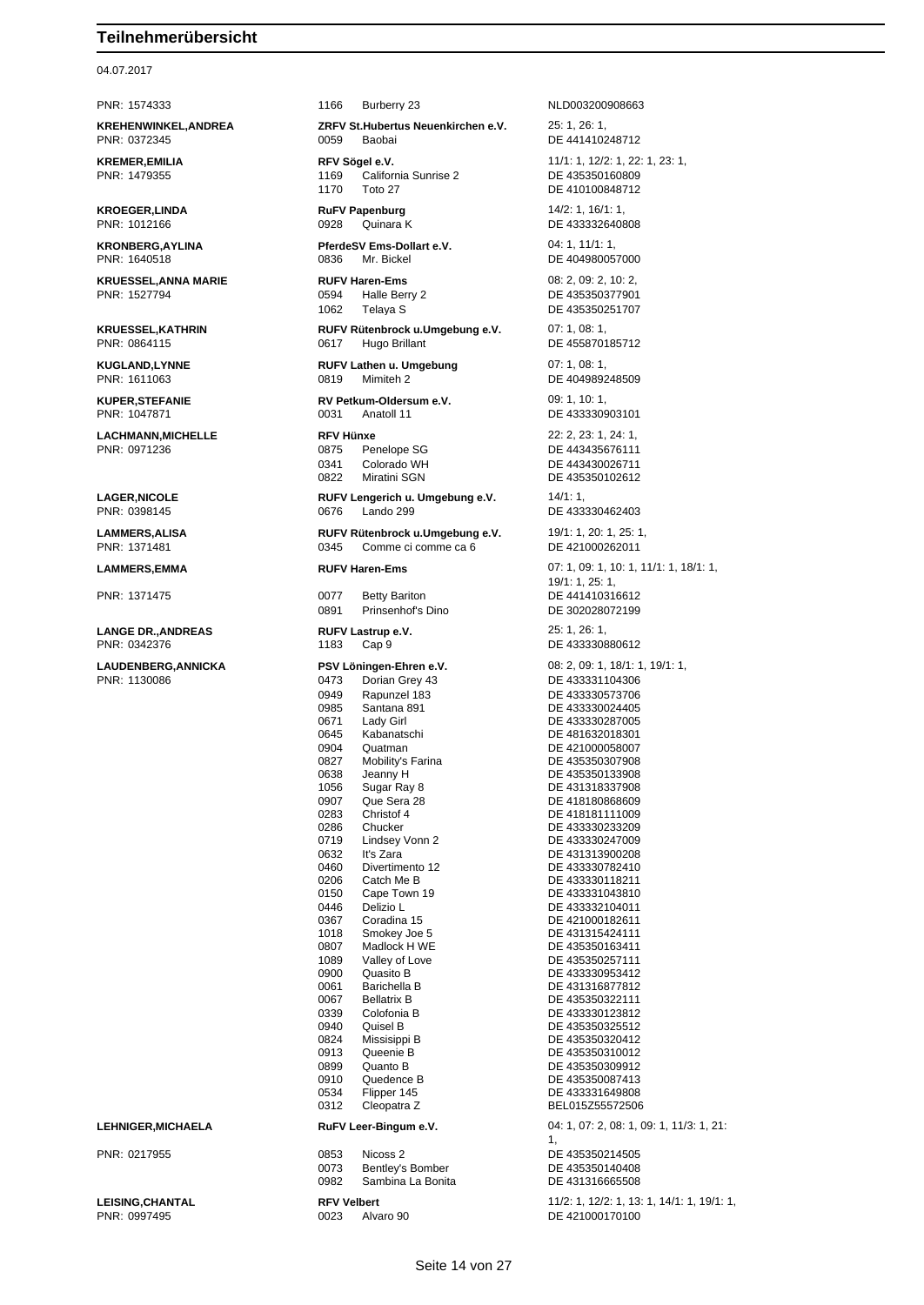04.07.2017

PNR: 0997495 0240 Charly Go 2 DE 333330429898 0335 Colena DE 421000529910 **LENARTZ,PAULINE RURV Rastede** 07: 1, 14/1: 1, 16/1: 1, 0303 Clarissa 145 DE 441411561709 0962 Rockset DE 433330466211 **LIENKAMP,DORIS RFV Ochtrup e.V.** 09: 1, 09: 1, 09: 1, 09: 1, 09: 1, 09: 1, 09: 1, 09: 1, 09: 1, 09: 1, 09: 1, 09: 1, 09: 1, 09: 1, 09: 1, 09: 1, 09: 1, 09: 1, 09: 1, 09: 1, 09: 1, 09: 1, 09: 1, 09: 1, 09: 1, 09: 1, 09: 0516 Fernando 691 DE 441411282709 **LINDROOS,SARA RUFV Lastrup e.V.** 27: 1, 28: 1, PNR: 1255980 0006 Afrika 61 DE 418180065911 0687 Lavender Brown DE 418180118611<br>0770 Loudini DE 418181100511 0770 Loudini DE 418181100511 0323 Coachella 4 DE 418180588112<br>1015 Skip Rock DE 433330587812 0806 Mackmyra DE 418180277112<br>0653 Kingston 43 DE 418180108812 0653 Kingston 43 DE 418180108812<br>0271 Chin Ziano DE 441410503812 **LINNENBAUM,BIRGIT ZRFV Neuenkirchen e. V.** 11/3: 1, 12/1: 1, 0584 Grazia 130 DE 433330872006 0832 Monte 47 DE 441411491204<br>0350 Conan B DE 433331014609 Conan B DE 433331014609 0161 Caretino B DE 441410105710 0365 Cora 628 DE 441410724311 **LINNENBAUM,MATTHIAS ZRFV Neuenkirchen e. V.** 11/3: 1, 12/1: 1, PNR: 0370684 0584 Grazia 130 DE 433330872006 0832 Monte 47 DE 441411491204<br>0350 Conan B DE 433331014609 0350 Conan B DE 433331014609<br>0161 Caretino B DE 441410105710 0161 Caretino B DE 441410105710<br>0365 Cora 628 DE 441410724311 **LINNIG,SARAH REBECCA RV Ganderkesee** 11/2: 2, 12/2: 2, 14/1: 1, PNR: 0920515 0239 Charlotte 150 DE 433330881306 0543 For Kids Lady DE 441411585310 **LITWIN,ULRIKE RuFV Löningen-Böen-Bunnen v.1927** 21: 1, PNR: #000001 1121 Donnez moi une Chance XXXC0#000000000 1193 Conmyt XXXC0#000000004 **LONNEMANN,DIRK RUFV Haren-Ems** 16/2: 1, 17/2: 1, PNR: 0287128 0429 Danique 6 NLD003200802372 **LONNEMANN,VIVIEN RUFV Haren-Ems** 14/3: 2, 15/1: 2, 16/2: 2, 17/1: 2, 18/2: PNR: 0879513 0304 Classic - Girl 2 DE 421000270903 0414 Crostino Crostino DE 431318113310<br>1083 Ursus 60 COMP NLD003200104659 1083 Ursus 60 NLD003200104659 0347 Compassion 4 SWE004040801417 **LOTH,RAINER RUFV Aschendorf u. Umgeb.** 08: 1, 09: 1, 09: 1, 09: 1, 09: 1, 09: 1, 09: 1, 09: 1, 09: 1, 09: 1, 09: 1, 09: 1, 09: 1, 09: 1, 09: 1, 09: 1, 09: 1, 09: 1, 09: 1, 09: 1, 09: 1, 09: 1, 09: 1, 09: 1, 09: 1, 09: 1 **LUEBBERS,ANNA-KRISTINA RUFV Rhede (Ems) e.V.** 07: 2,<br>PNR: 0547202 **DE 4:** 0816 Mikesch 17 **DE 4:** 0816 Mikesch 17 DE 435350024709<br>0416 Crystal Dance DE 435350028410 0476 Dragonball 2 DE 435350031413 **LUEBBERS,MAICKEL RUFV Rütenbrock u.Umgebung e.V.** 18/2: 2, 19/2: 2, 20: 2, 25: 2, 26: 2, 27: PNR: 0385198 0262 Chicago Blue 3 DE 433330488310 0201 Castle Hill 2 DE 433330400511 0856 Noble Star 14 DE 418186606610 0094 Bubalou DE 431310398011<br>1087 Valegro 3 DE 431310523111 0010 Al Pacina 3 DE 443436268112<br>0205 Catch me 66 DE 481810128212 0205 Catch me 66 DE 481810128212<br>0260 Chica TT DE 431310746412 0260 Chica TT DE 431310746412 Crispero T<br>
Granny's Girl T<br>
DE 431318804012 0583 Granny's Girl T<br>0588 Griep an T<br>DE 431318803113 0588 Griep an T DE 431318803113 0634 Jabadabadoe BEL015Z55734810 **LUEBBERS,MAIK RUFV Emlichheim e.V.** 18/1: 1, 19/1: 1, 19/1: 1, PNR: 0928380 0159 Careful 76 DE 431310302111 **LUEHN,ALEXANDRA RUFV Wietmarschen** 12/1: 1, 0628 Innocent 8 DE 433330691501 **LUEKEN, SASKIA RFR Twist u.Umgebung e.V.** 11/2: 1, 13: 1, 13: 1, PNR: 1124447 1120 Zidane G NLD003200410352 **LUENSWILKEN,ANNE RC Werlte e.V.** 15/1: 1, 17/1: 1, 19/2: 1, 20: 1, PNR: 0005162 0408 Cressida 8 DE 431316711807 0854 No Time L DE 441410759412

DE 433330587812 DE 441410503812 DE 441410724311 1, 19/2: 1, 27: 2, NLD003201201514 DE 433330149809 DE 435350028410 2, 28: 2, DE 431310523111 BEL015Z55726611

DE 410103002413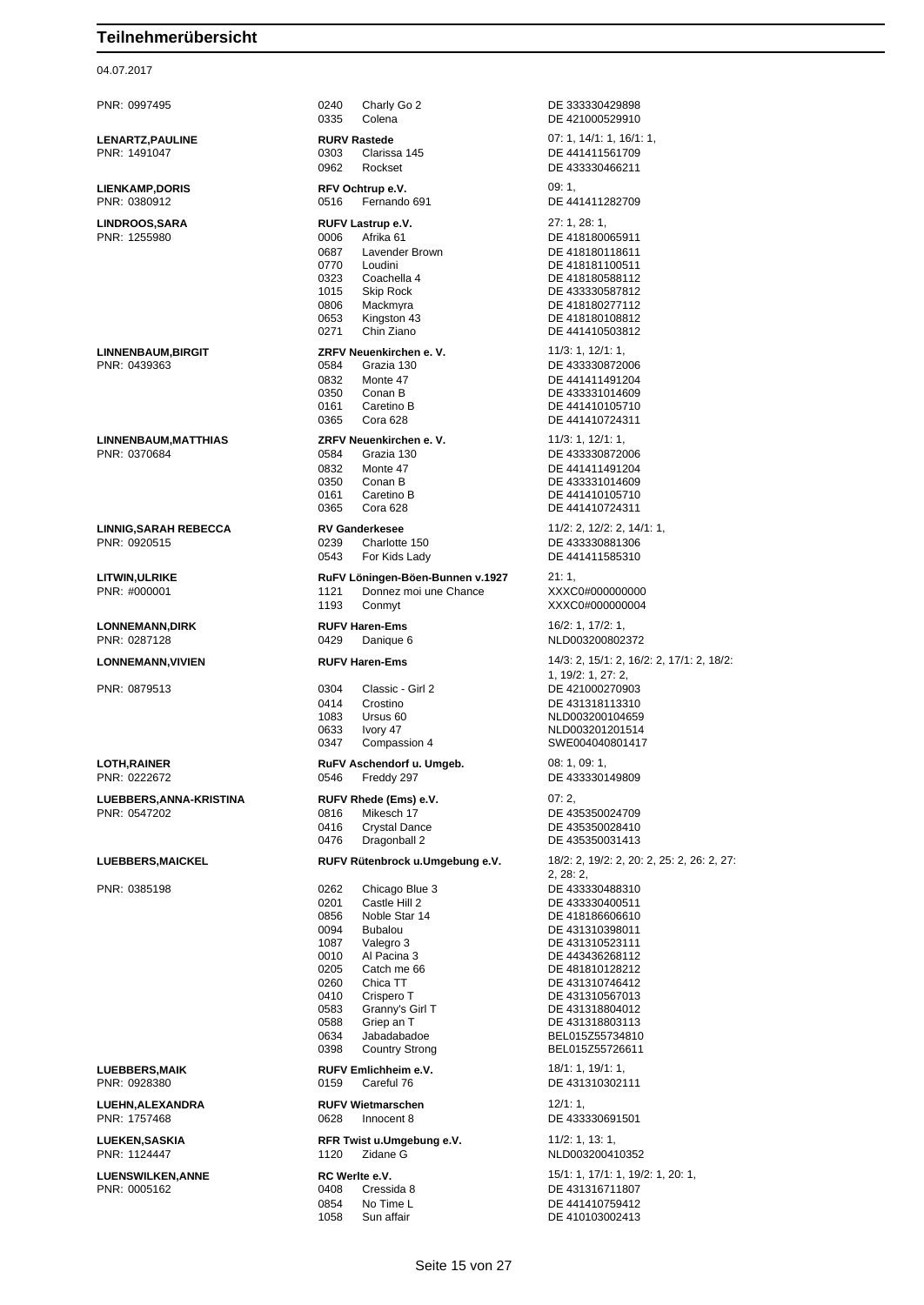04.07.2017

**MOELLER,NORA RFR Twist u.Umgebung e.V.** 11/2: 1, 13: 1,

| <b>LUESSING,HANNA</b><br>PNR: 1465233    | RUFV Rütenbrock u.Umgebung e.V.                                                                                                                                                                                                                                                                                                                                                                                                                                                                                                                                                | 07:1,08:1                                                                                                                                                                                                                                                                                                                                                                                                                                                                                                                          |  |
|------------------------------------------|--------------------------------------------------------------------------------------------------------------------------------------------------------------------------------------------------------------------------------------------------------------------------------------------------------------------------------------------------------------------------------------------------------------------------------------------------------------------------------------------------------------------------------------------------------------------------------|------------------------------------------------------------------------------------------------------------------------------------------------------------------------------------------------------------------------------------------------------------------------------------------------------------------------------------------------------------------------------------------------------------------------------------------------------------------------------------------------------------------------------------|--|
| <b>LUESSING,IRA</b>                      | <b>RUFV Haren-Ems</b>                                                                                                                                                                                                                                                                                                                                                                                                                                                                                                                                                          | 14/3: 2, 15/1: 1, 17/1: 1, 19/1: 1, 20:                                                                                                                                                                                                                                                                                                                                                                                                                                                                                            |  |
| PNR: 1369423                             | 1090<br>Valoo<br>0164<br>Caritina B<br>0293<br>Cinderella Z 3<br>0569<br>Gerartini JR                                                                                                                                                                                                                                                                                                                                                                                                                                                                                          | 1, 25: 1, 27: 1,<br>NLD003200903010<br>BEL015Z55633405<br>BEL015Z55634311<br>NLD003201106579                                                                                                                                                                                                                                                                                                                                                                                                                                       |  |
| <b>LUKEI,NANCY</b><br>PNR: 1642575       | RFV Doerpen u. Umgebung e.V.<br>0685<br>Lassini 6                                                                                                                                                                                                                                                                                                                                                                                                                                                                                                                              | 18/1:1,<br>DE 418181631912                                                                                                                                                                                                                                                                                                                                                                                                                                                                                                         |  |
| <b>LUKEI,ROMY</b><br>PNR: 1079463        | RFV Doerpen u. Umgebung e.V.<br>1098<br>Vilydi                                                                                                                                                                                                                                                                                                                                                                                                                                                                                                                                 | 14/1: 1, 16/1: 1,<br>NLD003200208628                                                                                                                                                                                                                                                                                                                                                                                                                                                                                               |  |
| MAEHLENHOFF,SANDRA<br>PNR: 0434742       | RV Leichttrab Wildeshausen<br>0971<br>Rudi Ratlos 5                                                                                                                                                                                                                                                                                                                                                                                                                                                                                                                            | 07: 1, 08: 1, 09: 1,<br>DE 433330973403                                                                                                                                                                                                                                                                                                                                                                                                                                                                                            |  |
| MARKS,SARAH<br>PNR: 0805170              | RUFV Tammingaburg e.V.<br>Stainless 2<br>1043<br>0993<br>Satinka 5                                                                                                                                                                                                                                                                                                                                                                                                                                                                                                             | 15/1: 1, 17/1: 1,<br>DE 431310360908<br>DE 404980038805                                                                                                                                                                                                                                                                                                                                                                                                                                                                            |  |
| MARKUS,KARL-HEINZ<br>PNR: 0108933        | RC Werlte e.V.<br>0177<br>Carolina 37<br>0906<br>Que Casco<br>0748<br>Lord Argo<br>1155<br>Quorin<br>0784<br><b>Lucy 749</b><br>0241<br>Charlyn 9<br>0001<br>A Kind of Magic 16<br>1012<br>Sixpack 7<br>0984<br>San Amour 6                                                                                                                                                                                                                                                                                                                                                    | 15/2: 2, 17/2: 2, 18/2: 2, 25: 1, 26: 1,<br>DE 421000531408<br>DE 421000099409<br>DE 418181640010<br>DE 431310638910<br>DE 433330303812<br>DE 431310420813<br>DE 418180278313<br>DE 410103002313<br>DE 410103002113                                                                                                                                                                                                                                                                                                                |  |
| MARSCHALL,DANIELA<br>PNR: 0639931        | PSV Löningen-Ehren e.V.<br>0779<br>Lucky 1504<br>0483<br>Easygoing                                                                                                                                                                                                                                                                                                                                                                                                                                                                                                             | 14/3:2,<br>DE 427270606506<br>DE 431311334309                                                                                                                                                                                                                                                                                                                                                                                                                                                                                      |  |
| MARTIN,VIVIAN<br>PNR: 0879065            | <b>RUFV Cloppenburg</b><br>1100<br>Viva Chicco<br>0743<br>Loki Doki<br>0675<br>Landano 17<br>0382<br>Cornstein<br>0701<br>Lester 201<br>0989<br>Saphira 225<br>0757<br>Lorella <sub>9</sub><br>0213<br>Celesta 23<br>0391<br>Corzet<br>0747<br>Loranda 6<br>0741<br>Locita<br>0698<br>Leordanos<br>0346<br>Compagnon 12<br>1068<br>Toronto 55<br>0665<br>Labalou<br>0994<br>Scarlet 142<br>0091<br>Botakara<br>0937<br>Quintano 56<br>0642<br>Junior 152<br>0368<br>Corado 113<br>0846<br>Naughty Boy 11<br>0737<br>Littlefoot 48<br>0378<br>Cornet Accorado<br>0484<br>Edarco | 25: 2, 26: 2, 27: 2, 28: 2,<br>DE 433330472106<br>DE 421000154607<br>DE 433332006409<br>DE 456370101310<br>DE 433330491611<br>DE 433330691911<br>DE 433330692011<br>DE 433330690911<br>DE 433330688710<br>DE 433330689110<br>DE 433330689210<br>DE 418180058610<br>DE 418180190811<br>DE 418180139912<br>DE 418182500412<br>DE 433330182112<br>DE 433330181912<br>DE 418180019612<br>DE 433331607212<br>DE 433330591613<br>DE 431316734513<br>DE 433332018913<br>GBR002100873068<br>BEL002W00304455<br>02: 1, 03: 1, 05: 1, 06: 1, |  |
| <b>MENKE,JULIANE</b><br>PNR: 1831867     | <b>RUFV Haren-Ems</b><br>Luigi 257<br>0793                                                                                                                                                                                                                                                                                                                                                                                                                                                                                                                                     | DE 431318812303                                                                                                                                                                                                                                                                                                                                                                                                                                                                                                                    |  |
| <b>MEYER,KATHARINA</b><br>PNR: 1265093   | RUFV Niedergrafschaft e.V. Uelsen<br>Fanta Berry Blue<br>0507                                                                                                                                                                                                                                                                                                                                                                                                                                                                                                                  | 11/2: 1, 12/1: 1,<br>DE 435350091604                                                                                                                                                                                                                                                                                                                                                                                                                                                                                               |  |
| MEYN,PATRICK<br>PNR: 0923507             | <b>TG Bad Zwischenahn</b><br>0315<br>Clintadel                                                                                                                                                                                                                                                                                                                                                                                                                                                                                                                                 | 25: 1, 26: 1,<br>DE 433330506612                                                                                                                                                                                                                                                                                                                                                                                                                                                                                                   |  |
| MIKULKOVA,KRISTYNA                       | <b>Gastlizenz GER</b>                                                                                                                                                                                                                                                                                                                                                                                                                                                                                                                                                          | 15/1: 2, 16/1: 2, 17/1: 2, 18/1: 2, 19/1:<br>2,                                                                                                                                                                                                                                                                                                                                                                                                                                                                                    |  |
| PNR: 1485546                             | 1143<br>Flo-Jo 3<br>1145<br>History 30<br>1142<br>Egano 23<br>1144<br>Harvard 10<br>1146<br>Indyana<br>1147<br>Inkognito 27                                                                                                                                                                                                                                                                                                                                                                                                                                                    | DE 49C980014710<br>DE 404980012412<br>DE 404989275109<br>DE 404980014412<br>DE 404980007513<br>DE 404980007613                                                                                                                                                                                                                                                                                                                                                                                                                     |  |
| MOEHLMEYER,JASMIN TOMKE<br>PNR: 1473837  | FuRV Timmel e.V.<br>Fun Suprice<br>0553                                                                                                                                                                                                                                                                                                                                                                                                                                                                                                                                        | 08:1,09:1,<br>DE 433330607610                                                                                                                                                                                                                                                                                                                                                                                                                                                                                                      |  |
| <b>MOEHLMEYER,WIEBKE</b><br>PNR: 1730417 | FuRV Timmel e.V.<br>0967<br>Roseanne G                                                                                                                                                                                                                                                                                                                                                                                                                                                                                                                                         | 11/1: 1, 13: 1,<br>DE 333330193699                                                                                                                                                                                                                                                                                                                                                                                                                                                                                                 |  |
| <b>MOELLER.NORA</b>                      | RFR Twist u.Umaebuna e.V.                                                                                                                                                                                                                                                                                                                                                                                                                                                                                                                                                      | 11/2: 1, 13: 1,                                                                                                                                                                                                                                                                                                                                                                                                                                                                                                                    |  |

DE 498980181807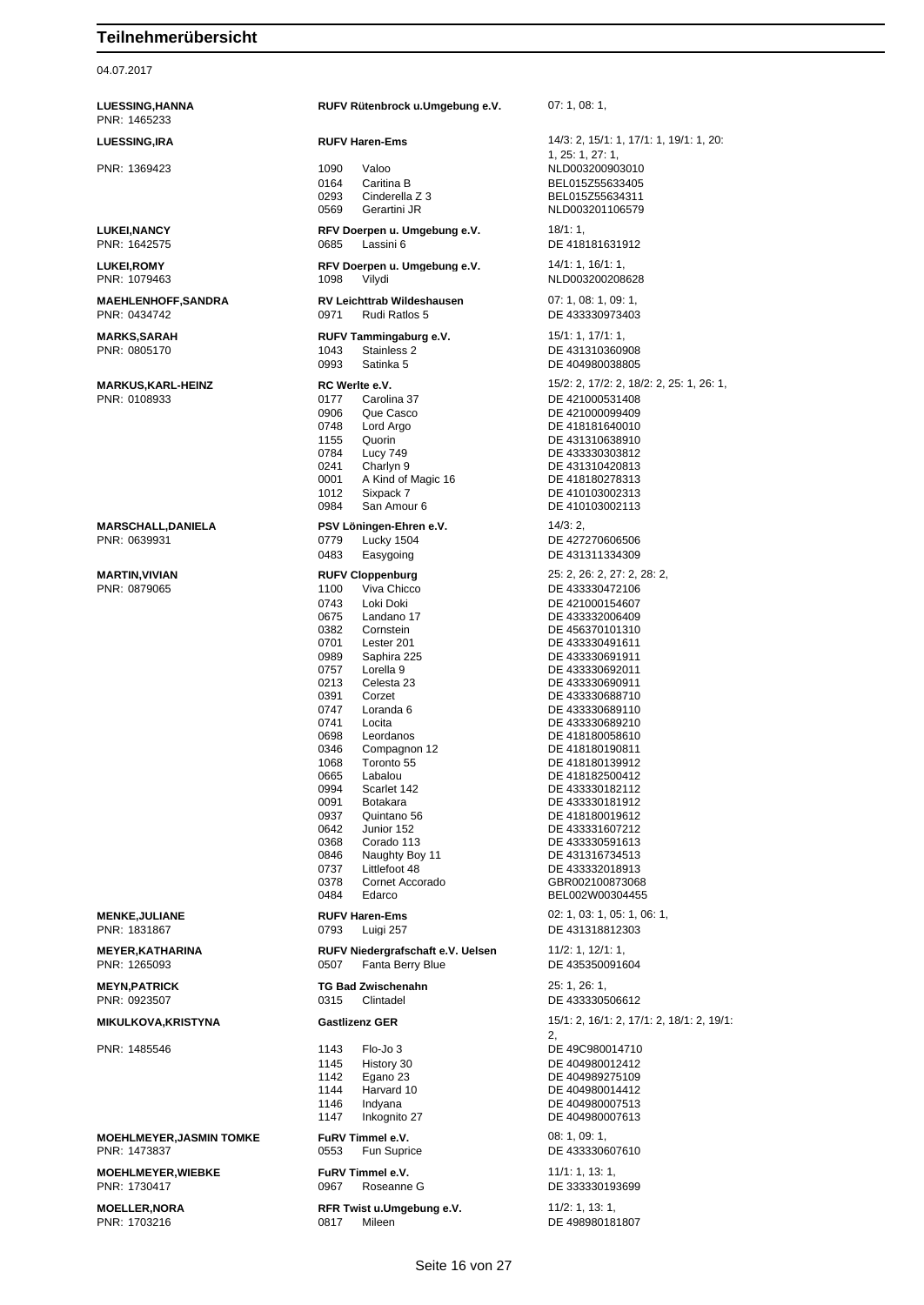### 04.07.2017

PNR: 1184432

**MOELLER,TOBIAS RFV Velbert RFV 15/2: 1, 17/2: 1, 27: 1,** 27: 1, 27: 1, 27: 1, 27: 1, 27: 1, 27: 1, 27: 1, 27: 1, 27: 1, 27: 1, 27: 1, 27: 1, 27: 1, 27: 1, 27: 1, 27: 1, 27: 1, 27: 1, 27: 1, 27: 1, 27: 2, 2, 2, 2, 2, 2 PNR: 0393408 0995 Sebastiano 3 DE 431318810905 1001 Shakira 194<br>0265 Chice Maid<br>DE 441411361409 0265 Chice Maid DE 441411361409 **MOERKER,MEIRA RUFV Rütenbrock u.Umgebung e.V.** 01: 1, 02: 1, 05: 1, 06: 1, PNR: #000002 1122 Valentino XXXC0#000000001 **MOORMANN,JUDITH RUFC Dinklage e.V.** 25: 2, 26: 2, 26: 2, 26: 2, 28: 2, 26: 2, 26: 2, 26: 2, 26: 2, 26: 2, 26: 2, 26: 2, 26: 2, 26: 2, 26: 2, 26: 2, 26: 2, 26: 2, 26: 2, 26: 2, 26: 2, 26: 2, 26: 2, 26: 2, 26: 2, 26: 2, 26: 1081 Unorando DE 431314603409 0829 Mon Petit Elton DE 433331055009 0273 Chloe 25 DE 421000092412 0330 Coconut Kiss 27 DE 441411279512<br>1091 Van Harten 1091 DE 433330021012 **MOSS,JUDITH RUFV Haren-Ems** 07: 1, 08: 1, PNR: 0585694 1023 Soliver DE 431316723607 **MUELLER,LAURA RUFV Haren-Ems** 03: 1, 07: 1, PNR: 0959154 0428 Dancing Queen 158 DE 431311334007 **MUELLER,MARIE RV Verl e.V.** 22: 1, 24: 1, **MUKE,LAURA RUFV Osterbrock** 11/1: 1, 13: 1, PNR: 1506411 0194 Cassandra 324 DE 431310735907 **MUKE,NORA RUFV Osterbrock** 06: 1, 07: 1, 11/1: 1, PNR: 1506410 0828 Momo 475 DE 335350203097 0039 Arimara NLD003200507725 **NEUBAUER,FINJA MAYLEEN RV Helleforth e.V.** 02: 1, 03: 2, 05: 1, PNR: 1637289 0796 Lundberg 2 DE 441410834605 1039 St.Annens Get up DE 422220069711 1008 Singelwoud's Heone NLD017200600927 **NEUBAUER-SCHMIDT,MIRJA RV Helleforth e.V.** 08: 1, PNR: 0407511 0796 Lundberg 2 DE 441410834605 1039 St.Annens Get up DE 422220069711 **NOLTE,LEA-MARIE Reit-Club Senne e.V.** 03: 1, 04: 1, 06: 1, PNR: 1540976 0115 Caley Coco DE 441411380910 0652 Kings Star Kalle **DE 427270194111 NOLTE,SABRINA Reit-Club Senne e.V.** 11/3: 1, PNR: 0434105 0115 Caley Coco DE 441411380910 **NOORMANN,LEA RuFV Saterland u.Umgeb.e.V.** 14/2: 1, 22: 1, 23: 1, 0471 Donnerfee 59 DE 310100508795<br>0814 Mentos C WE DE 435350277009 Mentos C WE DE 435350277009<br>Darkthunder DE 435350317511 0433 Darkthunder DE 435350317511 1117 Wyonna 3 DE 434340152612 1066 Ti-mobile LW DE 435350246112 0544 For Me GM WE DE 435350133013 **NOWAK,ANJA RFV Lingen u.U.e.V.** 12/1: 1, 14/1: 1, PNR: 0502085 0370 Cordiana 3 DE 404980013004 **NUKEN,SANTJE PF Logaerfeld e.V.** 11/2: 1, 12/1: 1, PNR: 1374281 0504 Fabalou 13 DE 431310931508 **OLDING,CARSTEN RUFV Ueffeln-Balkum e.V.** 14/3: 1, 16/2: 1, 17/2: 1, 19/2: 2, 20: PNR: 0253806 0761 Loris Day DE 418181075010 0722 Lionel 54 DE 418182015709 Castro 53 DE 404981015610 **OSTENDOERP,CAROLA RuFV Rheiderland** 04: 1, 06: 1, PNR: 0628780 0027 Amazing's Pride S DE 433331033610 **OSTERKAMP,BERND RUFV der Gemeinde Lindern** 18/2: 2, 27: 1, 28: 1, 0929 Quinaro SVM DE 421000330905 0691 Leandra 215 DE 433330623509 0259 Chica 188 DE 418182034611 0152 Cara mia 140 DE 431310255813 0660 La Noire 16 DE 418182565613 **OSTERMANN,ANNA RUFV Lorup e.V. RUFV Lorup e.V.** 14/2: 1, 16/1: 1, PNR: 1191427 0105 Cadeau 54 DE 433330674910 **OSTERMANN,EGBERT RuFV Löningen-Böen-Bunnen v.1927** 17/2: 1, 18/2: 1, 19/2: 1, 20: 1, 27: 1, 28: 1, PNR: 0126018 0930 Quincy 154 DE 433332505806 Quenntina DE 433330834806 0644 Just Forever WE DE 435350188006 0162 Carinjo 31 DE 433330666208 0316 Clintess 2 DE 431316748210 0146 Cantate 45 DE 433330377710

DE 433330021012 1, 25: 2, 27: 1, DE 418180220913 0291 Cilla O DE 433330894911

0011 Alaba 4 DE 418180443011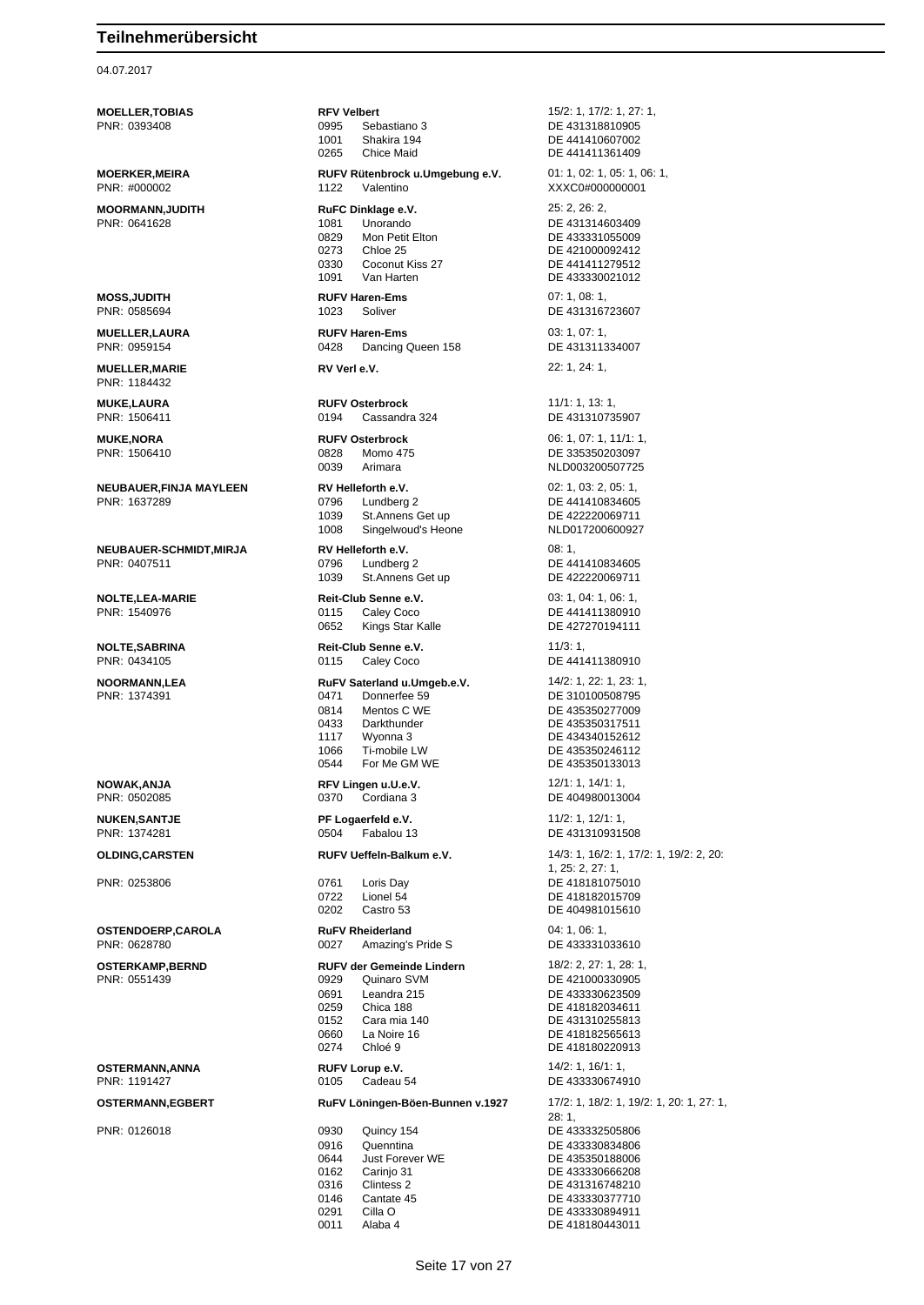## 04.07.2017

| PNR: 0126018                      | Landperle 10<br>0677<br>0008<br>Air Force One 19<br>0577<br>Gipsi 37<br>Caletta 112<br>0113                                                                                                                                                                                                                                                                                                                                                                                                                                                                                                                                                                                                                                                        | DE 433330158711<br>DE 433330158611<br>DE 431316588312<br>DE 418180562113                                                                                                                                                                                                                                                                                                                                                                                                                                                                                                                                     |
|-----------------------------------|----------------------------------------------------------------------------------------------------------------------------------------------------------------------------------------------------------------------------------------------------------------------------------------------------------------------------------------------------------------------------------------------------------------------------------------------------------------------------------------------------------------------------------------------------------------------------------------------------------------------------------------------------------------------------------------------------------------------------------------------------|--------------------------------------------------------------------------------------------------------------------------------------------------------------------------------------------------------------------------------------------------------------------------------------------------------------------------------------------------------------------------------------------------------------------------------------------------------------------------------------------------------------------------------------------------------------------------------------------------------------|
| OSTERMANN,FLORIAN<br>PNR: 0394608 | RuFV Löningen-Böen-Bunnen v.1927<br>0916<br>Quenntina<br>0162<br>Carinjo 31<br>0146<br>Cantate 45<br>0291<br>Cilla O<br>0011<br>Alaba 4<br>0677<br>Landperle 10<br>0008<br>Air Force One 19<br>0564<br>Gasper O                                                                                                                                                                                                                                                                                                                                                                                                                                                                                                                                    | 16/2: 1, 27: 2, 28: 1,<br>DE 433330834806<br>DE 433330666208<br>DE 433330377710<br>DE 433330894911<br>DE 418180443011<br>DE 433330158711<br>DE 433330158611<br>DE 433330416713                                                                                                                                                                                                                                                                                                                                                                                                                               |
| <b>OSTERMANN,HENRIKE</b>          | RuFV Löningen-Böen-Bunnen v.1927                                                                                                                                                                                                                                                                                                                                                                                                                                                                                                                                                                                                                                                                                                                   | 14/3: 1, 15/1: 1, 16/2: 1, 17/1: 1, 18/2:                                                                                                                                                                                                                                                                                                                                                                                                                                                                                                                                                                    |
| PNR: 1477656                      | 0930<br>Quincy 154<br>0916<br>Quenntina<br>0644<br>Just Forever WE<br>0162<br>Carinjo 31<br>0316<br>Clintess 2<br>0146<br>Cantate 45<br>0291<br>Cilla O<br>0011<br>Alaba 4<br>0677<br>Landperle 10<br>0008<br>Air Force One 19<br>0577<br>Gipsi 37<br>0113<br>Caletta 112                                                                                                                                                                                                                                                                                                                                                                                                                                                                          | 1, 19/2: 1, 20: 1, 27: 1, 28: 1,<br>DE 433332505806<br>DE 433330834806<br>DE 435350188006<br>DE 433330666208<br>DE 431316748210<br>DE 433330377710<br>DE 433330894911<br>DE 418180443011<br>DE 433330158711<br>DE 433330158611<br>DE 431316588312<br>DE 418180562113                                                                                                                                                                                                                                                                                                                                         |
| OTTEN,ANNE<br>PNR: 0924172        | RFR Twist u.Umgebung e.V.<br>0790                                                                                                                                                                                                                                                                                                                                                                                                                                                                                                                                                                                                                                                                                                                  | 15/1: 2, 17/1: 2,                                                                                                                                                                                                                                                                                                                                                                                                                                                                                                                                                                                            |
|                                   | Lugia 2<br>1052<br>Stella Grande                                                                                                                                                                                                                                                                                                                                                                                                                                                                                                                                                                                                                                                                                                                   | DE 431310703902<br>DE 431316730007                                                                                                                                                                                                                                                                                                                                                                                                                                                                                                                                                                           |
| OTTEN,TESSA<br>PNR: 1739153       | RFR Twist u.Umgebung e.V.<br>0790<br>Lugia 2<br>0086<br>Blümchen 123                                                                                                                                                                                                                                                                                                                                                                                                                                                                                                                                                                                                                                                                               | 11/1: 2, 13: 1,<br>DE 431310703902<br>DE 435350162202                                                                                                                                                                                                                                                                                                                                                                                                                                                                                                                                                        |
| OTTINK,LENA                       | RFV Südlohn-Oeding e. V.                                                                                                                                                                                                                                                                                                                                                                                                                                                                                                                                                                                                                                                                                                                           | 12/2: 1, 14/3: 1, 16/2: 1, 17/1: 1, 19/1:                                                                                                                                                                                                                                                                                                                                                                                                                                                                                                                                                                    |
| PNR: 0999967<br>OTTO,CLAUDIA      | 0673<br>Ladykracher 23<br>1111<br>Winshope<br>0497<br>Ernetta<br>0825<br>Mister Brown 9<br>0418<br>Culo Caliente<br>0783<br>Lucy 576<br>0035<br>Apanachi M<br>0957<br>Rien ne va plus 32<br>0954<br>Rawell 16<br>1079<br>Unico 15<br>0709<br>Lifestyle 19<br>1112<br>Wiona 46<br>0361<br>Cookie 60<br>0759<br>Loriot 356<br>0390<br>Corvin 23<br>0506<br>Faliano<br>0285<br>Chuck Norris 13<br>0517<br>Fernando 714<br>0933<br>Quiness 3<br>0381<br>Cornifesto<br>0297<br>Cinzano Rose<br>0139<br>Candida N<br>0376<br>Cornado's Little Princess<br>0310<br>Clemenza<br>0017<br>Allegra 187<br>0938<br>Quintino D<br>0482<br>Easy like a Champ<br>0071<br>Bellini 67<br>0615<br>Houlette van de Rechri<br>0598<br>Havelly<br><b>RUFV Haren-Ems</b> | 1, 27: 1,<br>DE 410100694003<br>DE 331310333398<br>DE 431310717202<br>DE 433331675401<br>DE 435350324504<br>DE 441411581005<br>DE 441410384804<br>DE 441410682105<br>DE 441411417905<br>DE 441411571103<br>DE 341412336198<br>DE 431315409507<br>DE 435350267607<br>DE 431314418508<br>DE 433330974808<br>DE 443439262307<br>DE 421000168308<br>DE 441410526808<br>DE 441410354009<br>DE 433330286710<br>DE 441411266510<br>DE 441410903810<br>DE 441411106410<br>DE 433330841311<br>DE 431310392810<br>DE 441410962711<br>DE 441410965512<br>DE 431310426811<br>BEL002P00215514<br>NLD003201203016<br>09:1, |
| PNR: 1423353<br>OTTO,JOHANNA      | 0631<br>It's Otto 11<br><b>RUFV Haren-Ems</b>                                                                                                                                                                                                                                                                                                                                                                                                                                                                                                                                                                                                                                                                                                      | DE 433332607208<br>03: 1, 04: 1, 06: 1,                                                                                                                                                                                                                                                                                                                                                                                                                                                                                                                                                                      |
| PNR: 1596182                      | 0835<br>Morning Star 37                                                                                                                                                                                                                                                                                                                                                                                                                                                                                                                                                                                                                                                                                                                            | DE 341411388599                                                                                                                                                                                                                                                                                                                                                                                                                                                                                                                                                                                              |
| OVERBERG,LAURA<br>PNR: 0718252    | RUFV Lathen u. Umgebung<br>0295<br>Cindy R<br>0762<br>Los Schachtos<br>0426<br>Cybertron 2<br>0088<br><b>Bobbie Bow Wow</b>                                                                                                                                                                                                                                                                                                                                                                                                                                                                                                                                                                                                                        | 18/1:2,<br>DE 418180185712<br>DE 418180127112<br>DE 421000024812<br>DE 431316617813                                                                                                                                                                                                                                                                                                                                                                                                                                                                                                                          |
| OVERBERG,LENA<br>PNR: 1110272     | RFV Doerpen u. Umgebung e.V.<br>Clint M<br>0314                                                                                                                                                                                                                                                                                                                                                                                                                                                                                                                                                                                                                                                                                                    | 15/1: 1, 20: 1,<br>DE 433334048010                                                                                                                                                                                                                                                                                                                                                                                                                                                                                                                                                                           |
| OWCZAREK,SIMONE<br>PNR: 0766985   | <b>RUFV Osterbrock</b><br>0134<br>Campus 33                                                                                                                                                                                                                                                                                                                                                                                                                                                                                                                                                                                                                                                                                                        | 11/3: 1, 12/2: 1,<br>DE 421000041809                                                                                                                                                                                                                                                                                                                                                                                                                                                                                                                                                                         |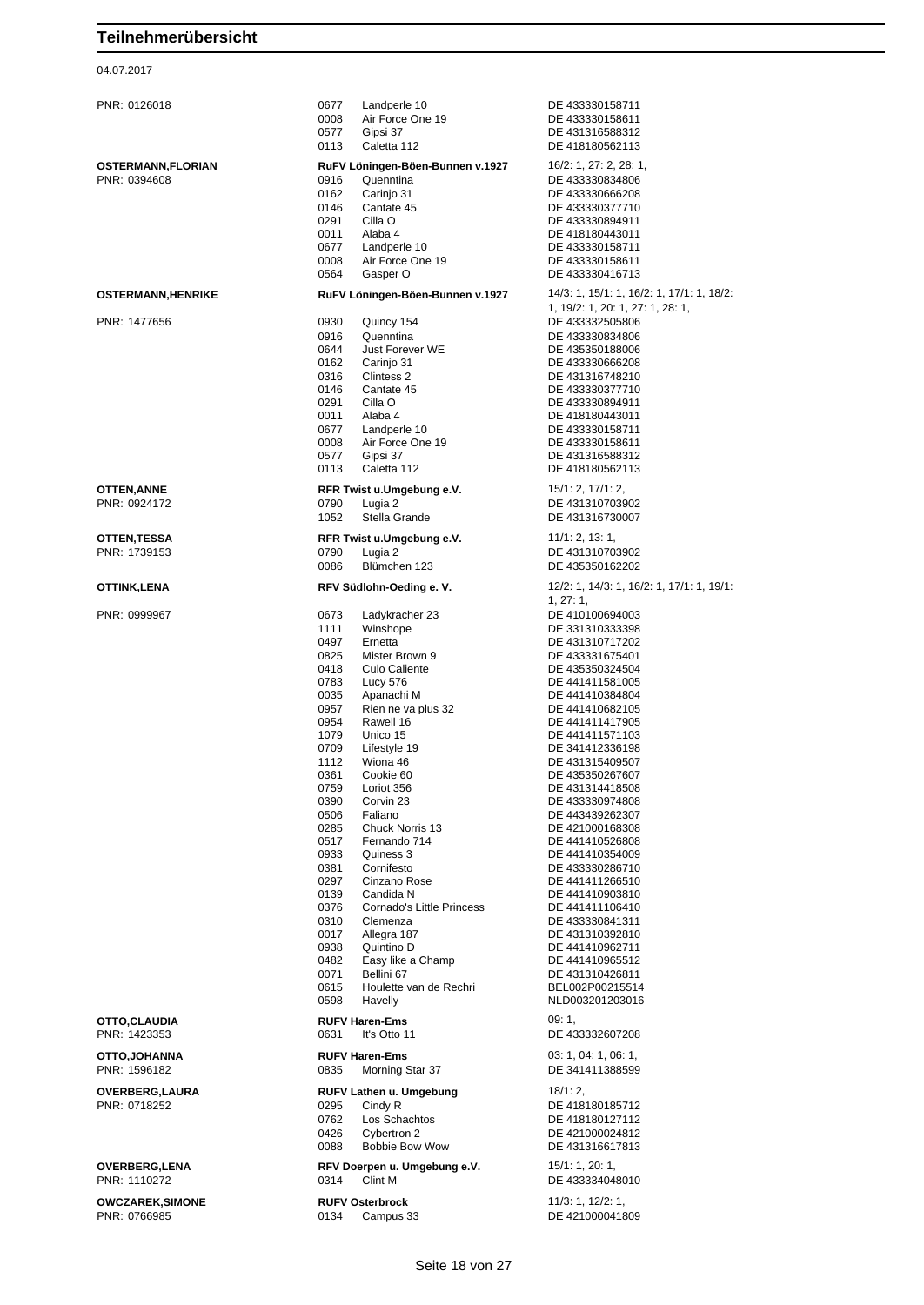04.07.2017

PNR: 0766985 0326 Coco Cantara DE 421000121813 **PACHECO,ADOLFO RUFV Schwagstorf** 15/2: 2, 17/2: 1, 18/2: 2, 19/2: 2, 20: 1, PNR: 0844692 0329 Coconella 8 DE 421000111508 0302 Clarina 11 DE 421000136308 0349 Con Leche 3 DE 431310044509 0264 Chicago's Boy DE 421000195209 0062 Baroness 363 DE 421000212209<br>0775 Lovely's Loreley DE 433331086610 0138 Canberra 59 DE 431310302911<br>0498 Escorial K DE 433332120311 0498 Escorial K DE 433332120311<br>0003 Activo 2 DE 418184006712 0003 Activo 2 DE 418184006712 0565 Gaudi de Fee NLD003201100763 **PACHECO,IMKE RUFV Schwagstorf** 18/1: 1, 19/1: 1, 20: 1, 0264 Chicago's Boy<br>0062 Baroness 363 DE 421000212209 0062 Baroness 363 DE 421000212209<br>0775 Lovely's Loreley DE 433331086610 0775 Lovely's Loreley DE 433331086610<br>0498 Escorial K DE 433332120311 0498 Escorial K DE 433332120311 0003 Activo 2 DE 418184006712<br>0565 Gaudi de Fee NLD003201100763 **PAGANETTY,NELE LZRFV Gronau e.V.** 15/1: 1, 17/1: 1, 18/2: 1, 0834 Montellino 2 DE 431316896812 0193 Caspar 237 DE 404980037306 **PANDER,THORSTEN TG Bad Zwischenahn** 25: 2, 26: 2, 27: 1, 28: 1, PNR: 0127136 0396 Costa Rica 63 DE 431312338511 1004 Shanty 37 DE 431312366612 0887 Plot Green DE 431310850612 **PECHER,YVONNE RZFV Ennigerloh-Neubeckum e. V.** 07: 1, PNR: 0432047 0436 Davina 172 DE 431318109812 **PETERS,ANNA-MARIE RUFV Niedergrafschaft e.V. Uelsen** 11/1: 1, 12/2: 1, 13: 1, 14/2: 1, PNR: 1399015 0095 Bubble Gum 16 DE 434340367006 **PETERS,SVENJA RUFV Emlichheim e.V.** 18/1: 2, 19/1: 1, PNR: 0860094 0587 Gretja Lyjanera DE 418180004812 **PETUCHOVSKI,ARON ZRUFV Salzbergen e.V.** 16/1: 2, **PILGRIM,LISA RFV Lingen u.U.e.V.** 03: 1, 04: 1, 06: 1, PNR: 1465327 1141 Janton Zinnia XXN381728006157 1139 Devils Diva **DE 435350277107** 1138 Adiago 5 DE 435350336708 1140 Diabolo Junior DE 441411586609 0028 Amber Rose 2 DE 404989252809 **PODSZUS,VANESSA RUFV Isterberg e.V.** 15/1: 1, 16/2: 1, 17/1: 1, PNR: 0864863 1016 Sky Cat DE 431318308808 0656 La Coco 5 DE 441410229610 **POHL,LISA RFV Lingen u.U.e.V.** 11/2: 1, 12/1: 1, 12/1: 1, 12/1: 1, 12/1: 1, 12/1: 1, 12/1: 1, 12/1: 1, 12/1: 1, 12/1: 1, 12/1: 1, 12/1: 1, 12/1: 1, 12/1: 1, 12/1: 1, 12/1: 1, 12/1: 1, 12/1: 1, 12/1: 1, 12/1: 1, 12/1: 1, 0103 Caballero 98 DE 418180409206 **PREKEL,RALF RUFV Haselünne u.Umgb. e.V.** 15/2: 2, 17/2: 2, 18/2: 2, 19/2: 2, 20: PNR: 0406960 0375 Corn-cord DE 433330691711 0508 Fantastic Dream 15<br>0208 Catosino 1064 Theo 160 DE 421000577212 Lotto 14 DE 431316998311 1082 Upper class H DE 441410502312 0475 Double Clear 3 DE 418180134613<br>1077 Une Star de St. Simeon FRA00108097723B Une Star de St. Simeon 0279 Chopin Chavannais BEL007000C45155 0347 Compassion 4 SWE004040801417 **PROBST,KRISTINA RV Königsbrunn Fohlenhof e.V.** 06: 1, 11/3: 1, PNR: 1244465 0850 Nevajo K DE 431318314107 **PRZYGODDA,DENISE RUFV Haselünne u.Umgb. e.V.** 14/2: 1, 16/1: 1, PNR: 1091070 0434 Darling AS DE 441411238805 **QUAING,JESSICA RUFV Wietmarschen** 11/2: 1, 13: 1, PNR: 1683728 0801 Lyn 2 DE 418181347108 0758 Lorio S GBR002006015322 **RADEMAKER,DENISE RUFV Isterberg e.V.** 11/2: 1, 12/2: 2, 13: 1, PNR: 0752491 0794 Luka 42 DE 433331286303 0445 Delaware 15 DE 431314302306<br>0654 L'Escada DE 433331503707 0654 L'Escada DE 433331503707 **RAKEL,JOHANNA RUFV Osterbrock** 07: 1, 08: 2, PNR: 0024371 0468 Donna 816 DE 433331371608 1092 Vanita 3 NLD003200202749 **RATERS,FRAUKE RuFV Löningen-Böen-Bunnen v.1927** 08: 1, 11/2: 1,

DE 433331086610 DE 431310044509 NLD003201100763 BEL002W00249593 1, 25: 3, 26: 2, DE 421000155112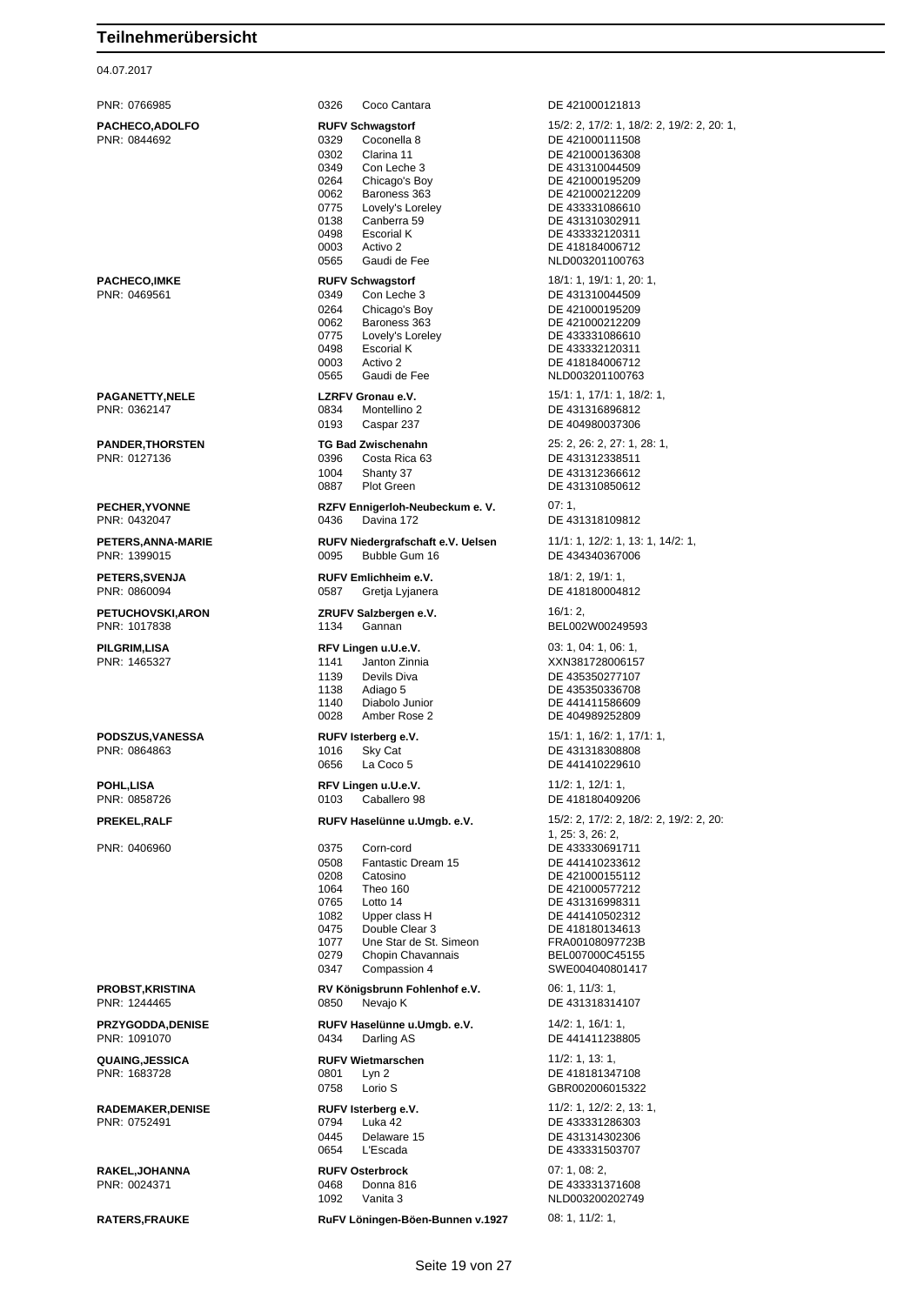### 04.07.2017

PNR: 1381793 0042 Askalon 54 DE 433330065808 0664 La Vie S DE 435350035912 **RATTIN,STEFAN RUFV Leer e.V.** 14/1: 1, 15/2: 1, 27: 1, 0292 Cinderella S 3 DE 431315417611 0171 Carlo 449 DE 431312517109 **RAVELING,INGRID RV Brookmerland e.V.** 11/3: 1, 13: 1, 21: 1, PNR: 0269409 0120 Calinca 15 DE 431310340704 **REINDERS,MARIEKE RUFV Leer e.V. CONSUMING 198: 1, 09: 1, 09: 1,** PNR: 0811086 0848 Nea's Geniale DE 433330396103 **REINEL,SOPHIA RFV Lingen u.U.e.V.** 02: 1, 03: 1, PNR: 1465322 1156 Dhiray 1156 Dhiray DE 421000232509 **REKERS-ALBER,LUDGER ZRFV Wadelheim-Rheine e. V.** 11/3: 1, 21: 1, 1007 Simba 132 DE 404980062002 PNR: 0313634 0145 Canoso DE 421000416405 0901 Quatar 3 DE 433330492410 0100 Burrita DE 441411540210 1047 Starconet DE 431310121210<br>10800 Lyjando DE 418182139012 0401 Coupe Gold DE 418180202312 0560 Galan 236 DE 418181073612 PNR: 0625628 0072 Bentley 68 NLD003200608589 **RIEGELER,ANNA RFV Nieder-Wöllstadt e.V.** 05: 1, PNR: #000005 0573 Gigolo 417 DE 304047694297 PNR: 0441117 0788 Lufino DE 441411525009 **RITTNER,ANJA RFV Doerpen u. Umgebung e.V.** 08: 1, 09: 1, 09: 1, 09: 1, 09: 1, 09: 1, 09: 1, 09: 1, 09: 1, 09: 0 0444 Del'Rose DE 431318101009 1061 Sweet little Siri DE 441410782813 PNR: 0218164 0200 Castella 53 DE 421000407906 0137 Canada T DE 433330167107 0089 Böckmanns Lord Pezi Junior DE 433330571809<br>0173 Carlo D DE 421000547011 0173 Carlo D<br>
0942 Quite Special 3 DE 431318101911 0942 Quite Special 3 DE 431318101911<br>0668 Laca 2 DE 421000406912 0668 Laca 2 DE 421000406912 0803 Lyntinus DE 418180135613<br>128 Calypso St. Barth DE 433331421411 0128 Calypso St. Barth<br>0570 Get on Top 4 0570 Get on Top 4 DE 431318806012<br>0601 Havinga's Amigo NLD00320050788 0601 Havinga's Amigo NLD003200507881 0600 Havinga's Amando<br>0602 Havinga's Balando 0602 Havinga's Balando NLD003200612305 0603 Havinga's Barco van der Valcke<br>0619 Huub 0619 Huub BEL002W00261698<br>0048 Bachy des Aucels Z FRA00109224931A 0048 Bachy des Aucels Z<br>0130 Camaro 143 0431 Daranka 3 NLD003200800952 0605 Hazelly **NLD003201209287**<br>0593 Hacarinda NI D003201209291 0620 Icarinda<br>0604 Havinga's Holland v.d. Valcken NLD003201206063 Havinga's Holland v.d. Valcken **ROLFES,KIRA RUFV Haselünne u.Umgb. e.V.** 11/1: 1, 12/1: 1, 13: 1, PNR: 1786401 0964 Rodizio 5 DE 498980037709 **ROLING,FELIX RFV Emsbueren e.V.** 04: 1, PNR: 1815778 1182 Think Twice 10 NLD027010003799 **ROTH, STELLA CHARLOTT RSC Osnabruecker Land e.V.** 10: 1, PNR: 0765435 0595 Hamilton 37 DE 441411142708 0946 Rachmaninov 10 0958 Rita K DE 443430473910 **ROTHENBURG,KEVIN RFV Doerpen u. Umgebung e.V.** 04: 1, 06: 1, 06: 1, 08: 1, 08: 1, 08: 1, 08: 1, 08: 1, 08: 1, 08: 1, 08: 1, 08: 1, 08: 1, 08: 1, 08: 1, 08: 1, 08: 1, 08: 1, 08: 1, 08: 1, 08: 1, 08: 1, 08: 1, 08: 1, 08: 0320 Close to me 3 DE 421000259110

DE 435350224510 **RENSEN,JENS RUFG Falkenberg e.V.** 15/2: 2, 16/2: 2, 17/2: 2, 18/2: 2, 19/2: 2, 20: 2, 25: 2, 26: 2, 27: 2, 28: 2, DE 418182139012 **RIBBING,KATHRIN RUFV Haren-Ems** 07: 1, 08: 1, 12/2: 1, 14/1: 1, **RIEPL,ANDREAS Ländl. RFV Kirchhellen e. V.** 11/3: 1, 12/1: 1, 14/1: 1, **RIESE,ELKE DE FURV Filsum u. Umgeb. e.V.** 08: 1, 09: 1, 11/3: 1, 13: 1, 13: 1, 19: 1, 13: 1, 13: 1, 109: 1, 11/3: 1, 13: 1, 108: 1, 11/3: 1, 13: 1, 109: 1, 11/3: 1, 13: 1, 109: 1, 109: 1, 11/3: 1, 13: 1, 109: 1, 1026 So DE 433330025209 **ROHDE,HARTWIG RUFV Lastrup e.V.** 15/2: 2, 17/2: 2, 18/2: 2, 19/2: 2, 20: 2, NLD003200712479 0593 Hacarinda NLD003201209291 **RUETER, LUISA RFV Südlohn-Oeding e. V.** 11/1: 1, 12/1: 1, 13: 1, 19: 1, 13: 1, 19: 1, 13: 1, 19: 1, 19: 1, 19: 1, 19: 1, 19: 1, 19: 1, 19: 1, 19: 1, 19: 1, 19: 1, 19: 1, 19: 1, 19: 1, 19: 1, 19: 1, 19: 1, 19: 1, 19: 1, 0310 Clemenza DE 433330841311 **SANDERS,MARINA RFV Sögel e.V.** 11/2: 1, 12/1: 1, 12/1: 1, 12/1: 1, 12/1: 1, 12/1: 1, 12/1: 1, 12/1: 1, 12/1: 1, 12/1: 1, 12/1: 1, 12/1: 1, 12/1: 1, 12/1: 1, 12/1: 1, 12/1: 1, 12/1: 1, 12/1: 1, 12/1: 1, 12/1: 1, 12/1: 1, DE 433331346404 0478 Dubler 3 POL008670084208 **SANDMANN,CARSTEN RUFV Lathen u. Umgebung** 18/2: 1, 19/2: 2, 20: 1, 25: 2, 26: 2,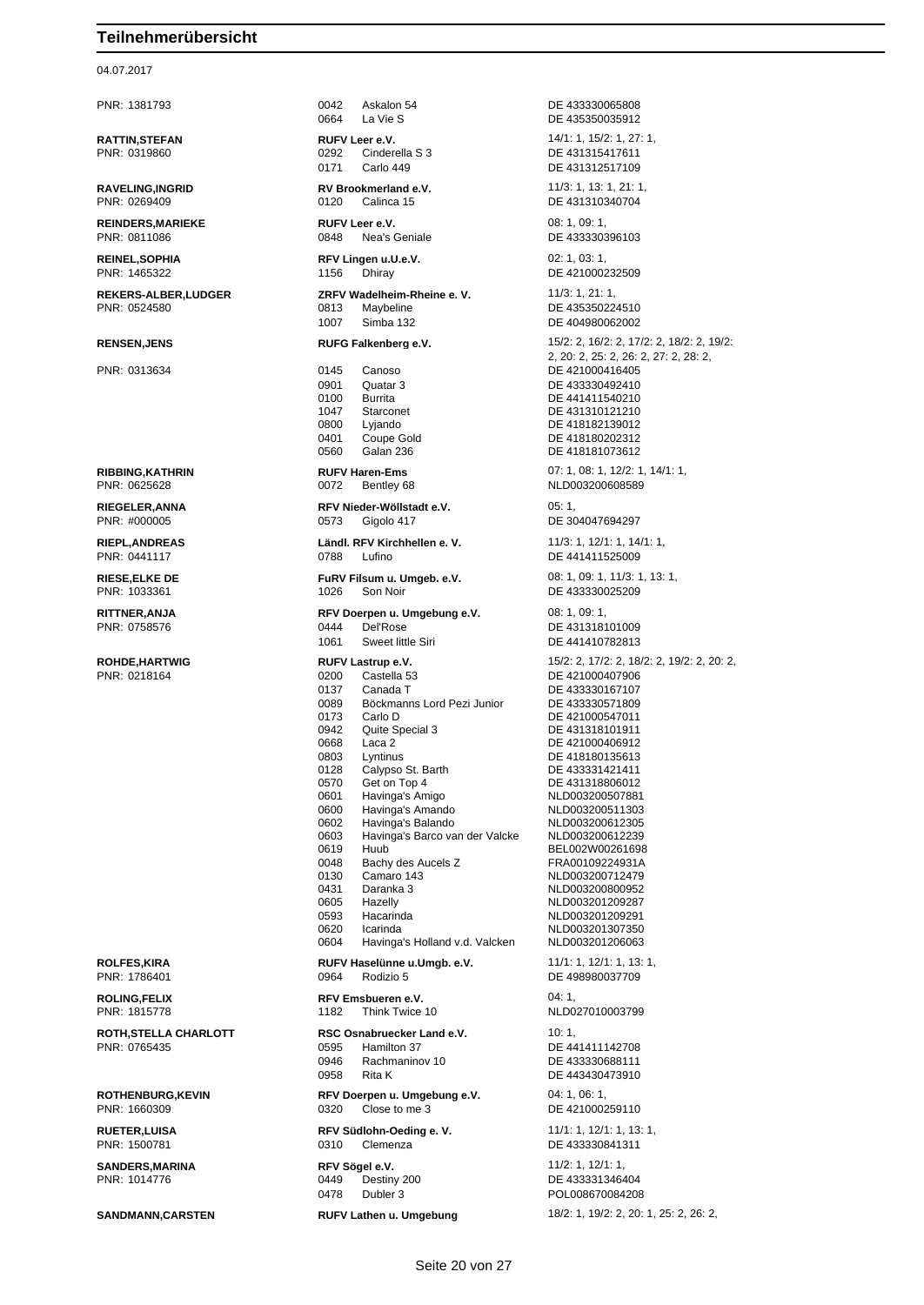## 04.07.2017

PNR: 0523025 0322 Coach 11 DE 431316909712

**SCHAAF, EVA**<br>PNR: 0012238

| SCHAAF,EVA                              | RUFV Rütenbrock u.Umgebung e.V.                    | 08: 1, 09: 1,                             |
|-----------------------------------------|----------------------------------------------------|-------------------------------------------|
| PNR: 0012238                            | 0024<br>Amaro 61                                   | NLD003201010968                           |
|                                         | 0033<br>Antary 2                                   | NLD003201105778                           |
| SCHARTMANN,ISABEAU                      | <b>RFZV Beesten e.V.</b>                           | 10: 1, 14/2: 1, 16/1: 1,                  |
| PNR: 1086339                            | 0463<br>Dolmetscher 4                              | DE 433331593904                           |
|                                         | 0704<br>Lexington 58                               | DE 433330417306                           |
| SCHEEL,CHRISTIN                         | PSV Löningen-Ehren e.V.                            | 14/2: 2, 16/1: 1, 18/1: 2, 19/1: 2,       |
| PNR: 0713612                            | 0926<br>Quidara                                    | DE 433330917306                           |
|                                         | 0985<br>Santana 891                                | DE 433330024405                           |
|                                         | 0671<br>Lady Girl                                  | DE 433330287005                           |
|                                         | Kabanatschi<br>0645<br>0904<br>Quatman             | DE 481632018301                           |
|                                         | 0827<br>Mobility's Farina                          | DE 421000058007<br>DE 435350307908        |
|                                         | 1056<br>Sugar Ray 8                                | DE 431318337908                           |
|                                         | 0970<br>Royal Swing                                | DE 433330687607                           |
|                                         | 0724<br>Liqueur 7                                  | DE 433331050108                           |
|                                         | 0907<br>Que Sera 28<br>Christof 4<br>0283          | DE 418180868609<br>DE 418181111009        |
|                                         | Chucker<br>0286                                    | DE 433330233209                           |
|                                         | 0719<br>Lindsey Vonn 2                             | DE 433330247009                           |
|                                         | 0460<br>Divertimento 12                            | DE 433330782410                           |
|                                         | 0150<br>Cape Town 19                               | DE 433331043810                           |
|                                         | 0446<br>Delizio L<br>Coradina 15<br>0367           | DE 433332104011<br>DE 421000182611        |
|                                         | 1018<br>Smokey Joe 5                               | DE 431315424111                           |
|                                         | 1089<br>Valley of Love                             | DE 435350257111                           |
|                                         | 0411<br>Cristalmé                                  | DE 441411274611                           |
|                                         | 0096<br><b>Bud Spencer B</b>                       | DE 433332015212                           |
|                                         | Barichella B<br>0061<br>0067<br><b>Bellatrix B</b> | DE 431316877812<br>DE 435350322111        |
|                                         | 0339<br>Colofonia B                                | DE 433330123812                           |
|                                         | Fritz von Ehren B<br>0550                          | DE 433330463912                           |
|                                         | 0940<br>Quisel B                                   | DE 435350325512                           |
|                                         | 0824<br>Missisippi B                               | DE 435350320412                           |
|                                         | 0913<br>Queenie B<br>0899<br>Quanto B              | DE 435350310012<br>DE 435350309912        |
|                                         | 0661<br>La Peppa                                   | DE 441411213412                           |
|                                         | 0910<br>Quedence B                                 | DE 435350087413                           |
|                                         | 0018<br>Allegro 433                                | DE 433330644213                           |
|                                         | 0874<br>Penelope L<br>Special One V<br>1033        | BEL015Z55848810<br>GBR002110875109        |
|                                         |                                                    |                                           |
| <b>SCHLUETKE,SOPHIA</b><br>PNR: 1642188 | RFV Lingen u.U.e.V.                                | 03: 1, 04: 1, 06: 1,                      |
|                                         | 1141<br>Captain Jack<br>1139<br>Devils Diva        | XXN381728006157<br>DE 435350277107        |
|                                         | 1138<br>Adiago 5                                   | DE 435350336708                           |
|                                         | 1140<br>Diabolo Junior                             | DE 441411586609                           |
|                                         | 0028<br>Amber Rose 2                               | DE 404989252809                           |
| <b>SCHMIDT,FREDERIKE</b>                | <b>RUFV Wietmarschen</b>                           | 05: 1, 06: 1, 11/1: 1,                    |
| PNR: 1688443                            | 1127<br>Piet                                       | XXN381728006622                           |
|                                         | 0628<br>Innocent 8                                 | DE 433330691501                           |
| <b>SCHMIDT,JAN</b>                      | <b>RUFV Hooksiel</b>                               | 25: 1, 26: 1, 27: 1, 28: 1,               |
| PNR: 0550171                            | 0180<br>Carrido 3                                  | DE 418186780911                           |
|                                         | 0366<br>Cora 640                                   | DE 418180188412                           |
| <b>SCHMIEDER,HEIKE</b>                  | <b>LRV Mülheim</b>                                 | 09: 2, 10: 2, 14/2: 1,                    |
| PNR: 0383445                            | 0437<br>Davino 24                                  | DE 441410353406                           |
|                                         | 0961<br>Rocklady V                                 | DE 441410663907                           |
| <b>SCHMITZ,TANJA</b>                    | Reit- u. Fahrv. Hagen St. Martinus                 | 15/1: 2, 16/2: 2, 17/1: 2, 18/2: 2, 19/2: |
|                                         |                                                    | 2, 20: 2, 25: 3, 26: 2, 27: 2, 28: 2,     |
| PNR: 0529550                            | 0034<br>Antevka                                    | DE 441411925907                           |
|                                         | 0211<br>Caythaga                                   | DE 421000569508                           |
|                                         | 0129<br>Camarero 2<br>0142<br>Canolato             | DE 421000518710<br>DE 421000520810        |
|                                         | Canillar<br>0141                                   | DE 421000521710                           |
|                                         | 0235<br>Chantilly 30                               | DE 431310062010                           |
|                                         | 0313<br>Clin D'or                                  | DE 433330656210                           |
|                                         | 0058<br>Bankimoon<br>0679<br>Lanthaga 2            | DE 418181506709<br>DE 421000547211        |
|                                         | 0214<br>Celine 254                                 | DE 418181085912                           |
|                                         | 0144<br>Canosa 2                                   | DE 418181070712                           |
|                                         | C'est petite Anni<br>0101                          | DE 441411274011                           |
|                                         | 0056<br>Banderita                                  | DE 418180216010                           |
|                                         | 0561<br>Gambrinus 94<br>Lantlord<br>0681           | DE 418181071912<br>DE 418181122311        |
|                                         | 0470<br>Donna-Bella 4                              | DE 418181073312                           |
|                                         | 0751<br>Lord Heinrich 5                            | DE 431319681313                           |
|                                         | 0373<br>Cormalico                                  | DE 441411273812                           |
|                                         | 0191<br>Cash and Fly<br>0178<br>Caroline 100       | DE 418181072312<br>DE 418180827012        |
|                                         |                                                    |                                           |

Piet le Beau DE 431312505012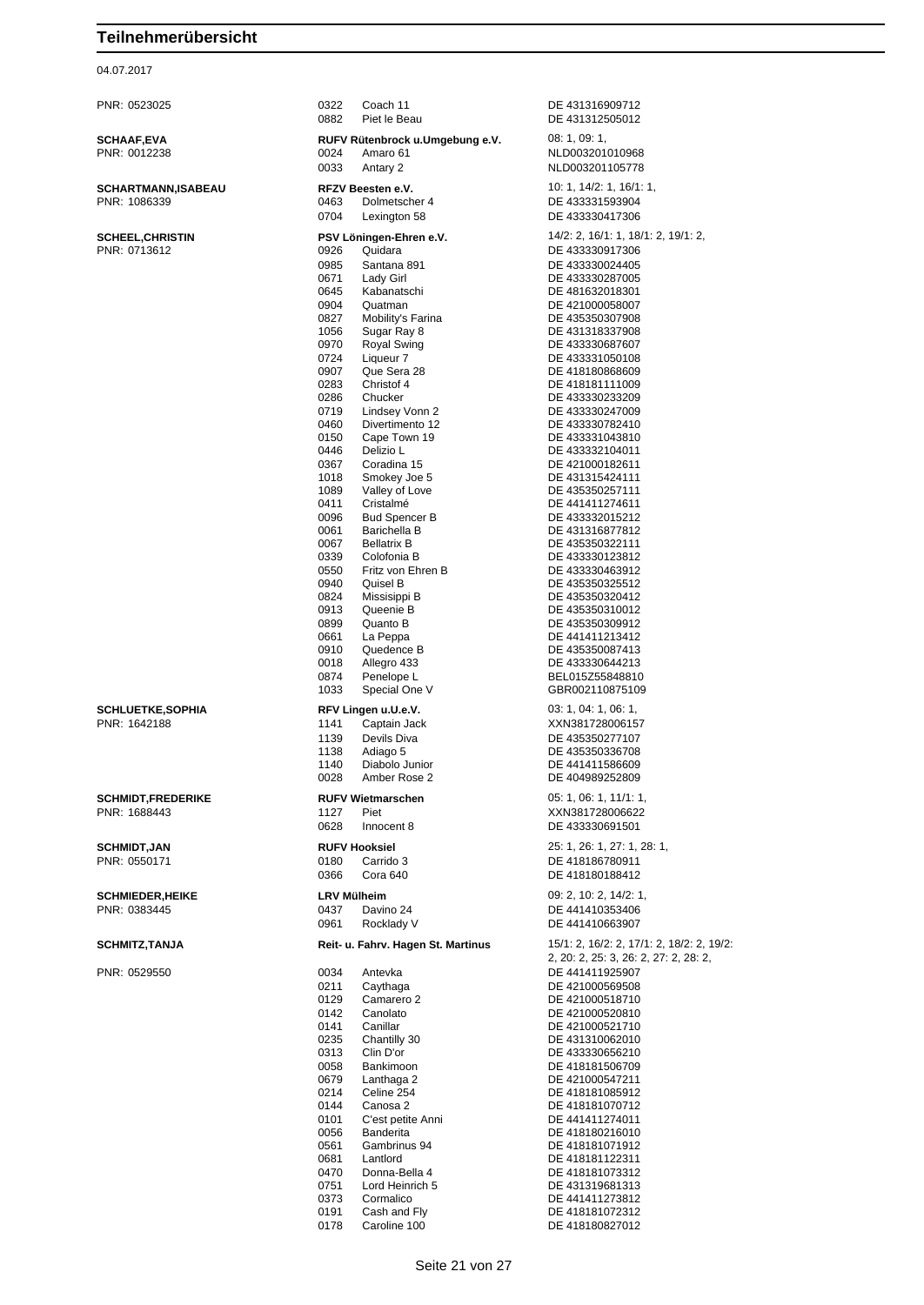## 04.07.2017

PNR: 0808644 0655 La Capana DE 421000079206

**SCHNECKENBERGER,LUISE RUFV Lathen u. Umgebung** 12/1: 1, 13: 1, PNR: 1390894 0777 Lu la Belle DE 418180158409

**SCHNEIDER,ALEXANDRA RUFV Woeschenland** 07: 2, PNR: 0307316 0525 Fiomena M DE 433330307310

PNR: 1389992

**SCHULTE-GELDERMANN,FIN RV Kranenburg u.Umg.** 22: 1, 23: 1, PNR: 1711565 0811 Marsali SGN DE 435350317812

**SCHULZE TOPPHOFF,PHILIPP RFV Roxel e.V.** 26: 1, PNR: 0881925 1189 Cayenne 244 DE 441410786812

**SCHWANKL,JUTTA RUFV Boerger** 10: 1,

**SCHWEERKE,SARAH RV Brookmerland e.V.** 04: 1, 06: 1,

PNR: #000004

PNR: 0051834 0052 Balou 606 DE 433330426004

**SOMMER,JANA RUFV Wietmarschen** 11/2: 2, 12/2: 2,

PNR: 0529550 0140 Candy Blue 2 DE 418182538412 1075 Unana<br>0826 Mobilee Jack van den Dries BEL002W00301274 0826 Mobilee Jack van den Dries BEL002W00301274 **SCHMUECKER,LINA RUFV Haselünne u.Umgb. e.V.** 10: 1,

**SCHNAU, INSA FURV Filsum u. Umgeb. e.V.** 18/1: 1, 19/1: 1, 19/1: 1, 19/1: 1, 19/1: 1, 19/1: 1, 19/1: 1, 19/1: 1, 19/1: 1, 19/1: 1, 19/1: 1, 19/1: 1, 19/1: 1, 19/1: 1, 19/1: 1, 19/1: 1, 19/1: 1, 19/1: 1, 19/1: 1, 19/1: 1 0328 Coco Jamba DE 431310766412

0541 Flo`s Love DE 433330723111

**SCHNITGER,RAINER RuFV Saterland u.Umgeb.e.V.** 18/1: 1, 19/1: 1, 19/1: 1, PNR: 0305503 1086 V-plus S DE 431319104612

> 0187 Cascada 46 DE 421000607807 0196 Cassiana 19 Quantity Quantity Quantity Quantity DE 421000553410 0163 Carissima 29 DE 421000549011

**SCHRANDT,MARCEL RUFV Cloppenburg** 15/2: 1, 17/2: 1, PNR: 1214947 0911 Queen Magic 2 DE 433330332810

**SCHROEDER,JANA RFV Doerpen u. Umgebung e.V.** 09: 1, PNR: 1473052 0014 Alice R DE 433330553103

**SCHROEER,LEONIE RUFV Osterbrock** 05: 1, PNR: 1478372 1159 Mephisto 380 DE 434340134606

**SCHUERITZ,LISA-SOPHIE RUFV Walchum -Sustrum-Moor** 12/1: 1, 13: 1, PNR: 1390048 0069 Belle Jolie 2 DE 433331055407

0087 Bob 33 DE 302980004499

**SCHUEUERMANN,NEELE DRG Aurich u.Umgebung** 07: 1,

**SCHULTE,ANNA-LENA RFV Doerpen u. Umgebung e.V.** 11/2: 1, 12/1: 1, 12/1: 1, 12/1: 1, 12/1: 1, 12/1: 1, PNR: 1389900

**SCHUMACHER,CHRISTINE RUFV Meppen u. Umgebung** 02: 1, 03: 1, PNR: 1389612 1152 Maja M DE 431318108401

PNR: 0189338 0948 Rania Christie DE 431318802505

PNR: 0887945 0441 Debora 37 POL007611050904

**SCHWERING, ADELINA RFR Twist u.Umgebung e.V.** 02: 1, 03: 1, 05: 1, PNR: 1652357 0613 Hogenhof's Hui Buh NLD018020111006

**SCHWERING,INEKE RFR Twist u.Umgebung e.V.** 01: 1,

0709 Lifestyle 19 DE 341412336198 0933 Quiness 3 DE 441410354009<br>0376 Cornado's Little Princess DE 441411106410 0376 Cornado's Little Princess<br>0938 Quintino D 0482 Easy like a Champ DE 441410965512 **SEUKEN,LEONIE RFV Hünxe** 22: 1, 23: 1, Specksbosch Tilla

**SIEVERS,LENA RUFV Boerger** 14/3: 1,<br> **PNR: 0123148 RUFV Boerger** 14/3: 1,<br>
0744 Lola Vita

0726 Lissano DE 441410223311

**SOOS,HILKE DRG Aurich u.Umgebung** 09: 1, 10: 1,<br>
PNR: 0446761 **DRG Aurich u.Umgebung** 09: 1, 10: 1,<br>
DE 4101032

**SCHRADER,JOVANNA RFV Lingen u.U.e.V.** 14/1: 1, 16/1: 1, 20: 1, **SCHUETTE,GINA RUFV Wietmarschen** 11/1: 1, 12/1: 2, 13: 1,<br> **PNR: 1389992** 0020 Ally 22 **DE 441411392011** DE 402982850301 DE 441411520911 **SCHULZ,SANDRA ZRFV Legden e.V.** 04: 1, 06: 1, 11/3: 1, 06: 1, 11/3: 1, 06: 1, 11/3: 1, 06: 1, 11/3: 1, 06: 1, 11/3: 1, 06: 1, 11/3: 1, 06: 0052 Balou 606 DE 433330426004 0266 Chico 869 DE 441410852408 **SEGGEBRUCH,MONA RFV Südlohn-Oeding e. V.** 11/2: 2, 12/2: 2, 13: 2, 18/1: 1, 19/1: 1, DE 441410962711

0744 Lola Vita **DE 433331040707** 

0566 Gecco 11 DE 431318309306<br>0175 Carlucci 24 DE 441410670809 Carlucci 24 DE 441410670809 DE 410103215010

Seite 22 von 27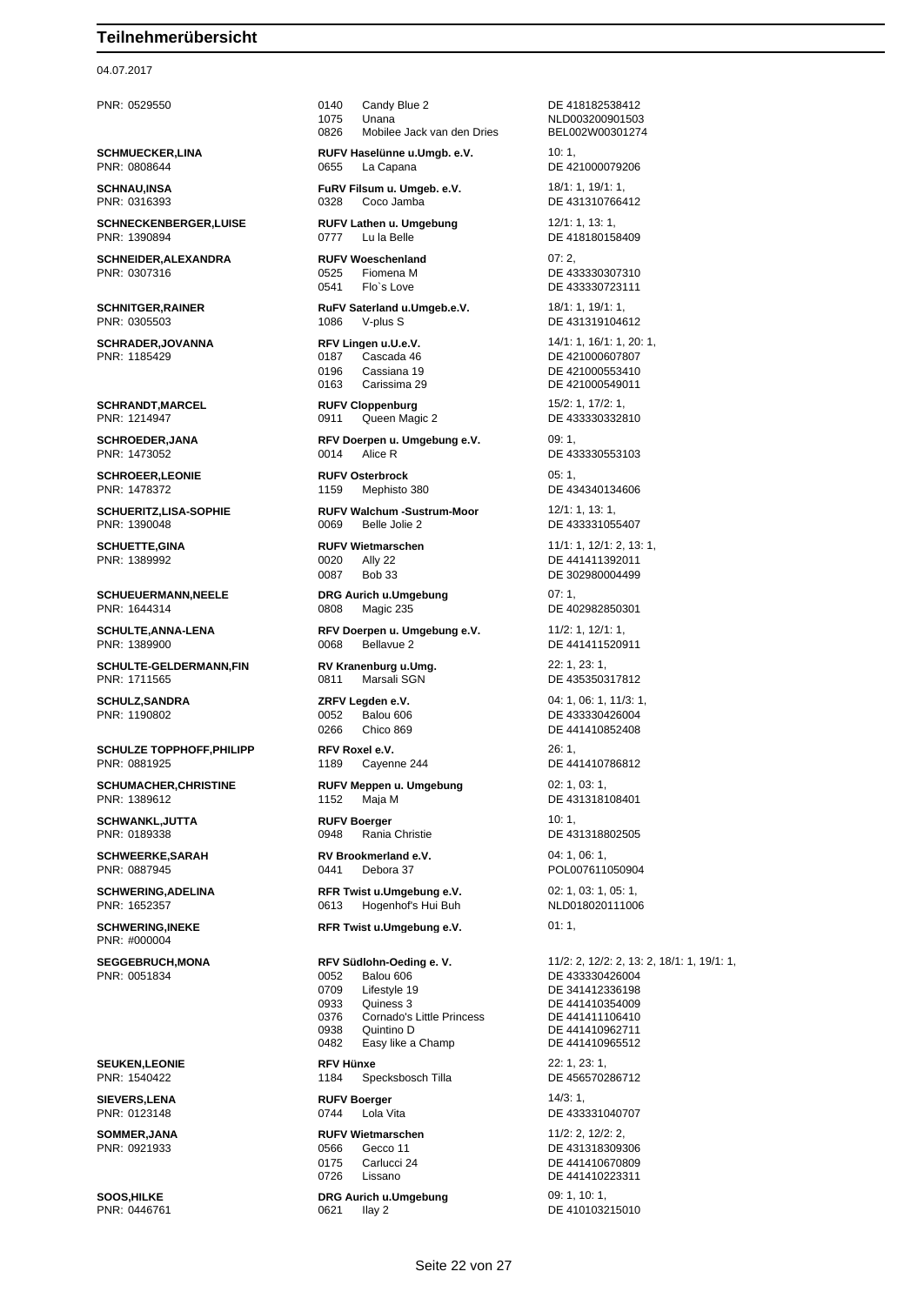### 04.07.2017

**SORGE,CAROLIN RUFV Bawinkel u. Umgebung e.V.** 02: 1, 03: 1, PNR: 1388476 0524 Fin de Semana DE 351515001798 **SORING,NADJA RUFV Rütenbrock u.Umgebung e.V.** 08: 1, 09: 1, PNR: 1346726 0670 Ladiva 6 DE 433330297204 **SPIEKER,LUZIE RFV Lingen u.U.e.V.** 12/2: 1, 13: 1, 13: 1, 13: 1, 13: 1, 13: 1, 13: 1, 13: 1, 13: 1, 13: 1, 13: 1, 13: 1, 13: 1, 13: 1, 13: 1, 13: 1, 13: 1, 13: 1, 13: 1, 13: 1, 13: 1, 13: 1, 13: 1, 13: 1, 13: 1, 13: 1, 0801 Lyn 2 DE 418181347108<br>0758 Lorio S GBR00200601532 **SPREHE,JOSEF-JONAS RUFG Falkenberg e.V.** 15/2: 1, 16/1: 1, 17/2: 1, 25: 1, 27: 1, PNR: 0728044 0697 Leonard 51 DE 418180065710 **STERN,SARA RuFV Dwergte** 12/1: 1, 14/1: 1, 16/1: 1, 19/1: 1, 16/1: 1, 16/1: 1, 16/1: 1, 16/1: 1, 19/1: 1, 16/1: 1, 16/1: 1, 19/1: 1, 16/1: 1, 16/1: 1, 16/1: 1, 16/1: 1, 16/1: 1, 16/1: 1, 16/1: 1, 16/1: 1, 16/1: 1, 16/1: PNR: 0548703 0181 Carry Girl 3 DE 441410776305 0275 Chocolate 81 DE 441410622708 1031 Special Girl **DE 418181667811 STOLTE,DOMINIQUE Ländl.ZRFV Volmarstein e.V.** 11/3: 1, 12/2: 1, 14/1: 1, 18/1: 1, 19/1: PNR: 0769522 0413 Crodon DE 437000144706 1167 Culcha Candela B **STOLTE-GRESKAMP,NANCY RUFV Herzlake u.Umgebung e.V.** 15/1: 1, 17/1: 1, 18/1: 1, 18/1: 1, 18/1: 1, 18/1: 1, 18/1: 1, 18/1: 1, 18/1: 1, 18/1: 1, 18/1: 1, 18/1: 1, 18/1: 1, 18/1: 1, 18/1: 1, 18/1: 1, 18/1: 1, 18/1: 1, 18/1 0715 Lilly Marleen S DE 433330538408 0226 ChaChaCha S DE 433330639810<br>0359 Contraire 3 DE 433331648212 0359 Contraire 3 DE 433331648212<br>1042 Stacoon S DE 433330513013 **STRACK,NATALIE RUFV Haselünne u.Umgb. e.V.** 07: 1, 08: 1, 09: 1, 08: 1, 09: 1, 08: 1, 09: 1, 09: 1, 09: 1, 09: 1, 09: 1, 09: 1, 09: 1, 09: 1, 09: 1, 09: 1, 09: 1, 09: 1, 09: 1, 09: 1, 09: 1, 09: 1, 09: 1, 09: 1, 09: 1, 0669 Lacarthargo DE 433331273100 **STRUBE,NICOLA RFV Holdorf e.V.** 25: 1, 26: 1, PNR: 0763407 0233 Chandon de Blue DE 418180193912 **STUEWE,EMILIE RUFV Osterbrock** 03: 2, 07: 2, PNR: 1681271 0435 Darth Vader 4 DE 431310943508 0778 Lucien 7 DE 421000301008 **SURMANN-BRUEGGEMANN,TANJA RUFV Meppen u. Umgebung** 07: 1, PNR: 0135685 1114 Woitila 2 DE 331311912897 **TAKMAN,YOLA RUFV Niedergrafschaft e.V. Uelsen** 03: 1, 04: 1, 06: 1, PNR: 1751142 1165 Sir Avalon DE 498982951405 **TAMMEN,KARINA RFV Doerpen u. Umgebung e.V.** 12/1: 1, PNR: 0857829 0692 Lee Georgia DE 433331201803 0338 Collattro DE 433331030310 0380 Cornie Fly **DE 433332075810 TAMMEN,MICHAELA RFV Doerpen u. Umgebung e.V.** 14/2: 1, 16/1: 1, 18/1: 1, 19/1: 1, 19/1: 1, 19/1: 1, PNR: 0857828 0338 Collattro (0338 Collattro (0338 DE 433331030310) 0379 Cornet's Sunshine DE 433330220912 **TEBBEL,JUSTINE RFV Emsbueren e.V.** 15/1: 2, 17/1: 2, 17/1: 2, 17/1: 2, 17/1: 2, 17/1: 2, 17/1: 2, 17/1: 2, 17/1: 2, 17/1: 2, 17/1: 2, 17/1: 2, 17/1: 2, 17/1: 2, 17/1: 2, 17/1: 2, 17/1: 2, 17/1: 2, 17/1: 2, 17/1: 2, 17/1 1029 Special 10 DE 433331042909 0768 Lou Lou Light DE 433330175810 **TELGEN,TANJA RFV Doerpen u. Umgebung e.V.** 15/1: 1, 17/1: 1, PNR: 0383434 0986 Santiago 219 DE 431311312306 0738 Liverpool 56 DE 418182538512 **TEMME,IMKE RUFV Niedergrafschaft e.V. Uelsen** 09: 1, 10: 1, PNR: 0614956 0731 Little Foot 77 DE 433330503008 0539 Floretta M DE 431318102809 0522 Fidelio S DE 431310556912 **TEMMEN,ROBIN WILHELM RUFV Haselünne u.Umgb. e.V.** 03: 1, 04: 1, 06: 1, 08: 1, 08: 1, 08: 1, 08: 1, 08: 1, 08: 1, 08: 1, 08: 1, 08: 1, 08: 1, 08: 1, 08: 1, 08: 1, 08: 1, 08: 1, 08: 1, 08: 1, 08: 1, 08: 1, 08: 1, 09: 1, 0 1148 El Paso 198 DE 431318515110 **TERFEHR,MARINA RFV Doerpen u. Umgebung e.V.** 11/3: 1, 12/2: 1, 14/2: 1, 16/1: 1, PNR: 0559502<br> **PNR: 0559502 RPNR: 0559502** 0487 Edition's Candet DE 421000199604 1000 Shaiquiri DE 431310353008 **THEMER,SANDRA RUFV Concordia Emden u. Umg.e.V.** 08: 1, 09: 1, PNR: 0959674 1106 Whispery Moon 2 DE 441411732203 **THEYKEN,CHRISTINA RFV Doerpen u. Umgebung e.V.** 14/2: 1, 16/1: 1, 18/1: 2, 19/1: 2, PNR: 0865964 0780 Lucky Lou 21 DE 421000252108 0392 Cosco Cablo DE 418186731212 0860 Notarius WD DE 418182529812 0182 Carshela NLD003201103227 1028 Spardoctro **NLD003201106265**<br>1028 My Casalls Calo **NLD003201201090 THEYKEN,LAURA RFV Doerpen u. Umgebung e.V.** 18/1: 1, 19/1: 2, 20: 1,

DE 433330577308 GBR002006015322 28: 1, 1, DE 433330513013 DE 433331201803 BEL015Z55518901 NLD003200708181 DE 333330318997 NLD003201201090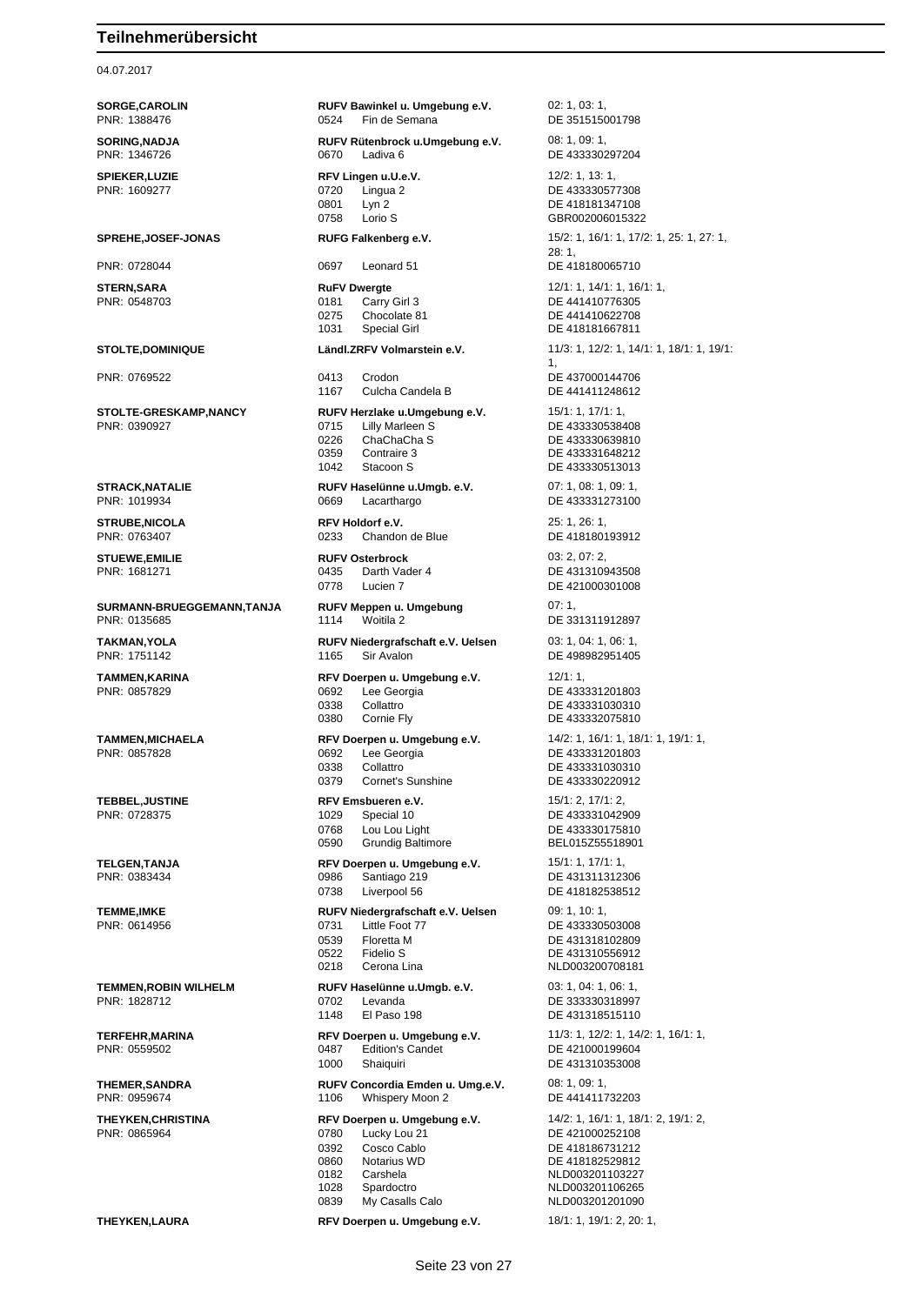#### 04.07.2017

PNR: 0934054 0780 Lucky Lou 21 DE 421000252108 0392 Cosco Cablo DE 418186731212 Notarius WD **DE 418182529812** 0182 Carshela NLD003201103227 1028 Spardoctro NLD003201106265 0839 My Casalls Calo NUD003201201090 **THEYKEN,VERA RFV Doerpen u. Umgebung e.V.** 14/2: 1, 16/1: 1, PNR: 1293290 0780 Lucky Lou 21 DE 421000252108 0392 Cosco Cablo DE 418186731212 0182 Carshela NLD003201103227 1028 Spardoctro NLD003201106265 0839 My Casalls Calo NLD003201201090 **THIEN,CARSTEN RUFV Fuerstenau e.V.** 15/2: 2, 17/2: 1, 18/2: 1, 19/2: 1, 19/2: 1, 19/2: 1, 19/2: 1, 19/2: 1, 19/2: 1, 19/2: 1, 19/2: 1, 19/2: 1, 19/2: 1, 19/2: 1, 19/2: 1, 19/2: 1, 19/2: 1, 19/2: 1, 19/2: 1, 19/2: 1, 19/ DE 433330530304 0689 Lawinia 37 DE 433330644607<br>1998 Lybelle 27 DE 433330431209 Lybelle 27 **DE 433330431209**<br>Quaterback 14 **DE 433332019012** 0902 Quaterback 14 DE 433332019012 **THIEN, LIA RSC Andervenne e.V.** 13: 1, 22: 1, 24: 1, PNR: 1568467 0852 Next Level 2 DE 410100658011 **THIEN, MINJA RSC Andervenne e.V.** 14/3: 1, PNR: 1384079 0877 Pepsi Line DE 431318506811 **THORMAEHLEN,LASSE RV Hoeven e.V.** 25: 1, 26: 1, PNR: 1383941 0228 Chalana 2 DE 421000333006 0551 Frühlingserwachen DE 421000519610 0924 QuickNick DE 421000522210<br>0459 Divalana DE 421000541411 0459 Divalana DE 421000541411<br>0469 Donna Bella 39 DE 421000586111 0469 Donna Bella 39 DE 421000586111<br>0651 Kastanienhof Gold Rosi DE 435350242011 Kastanienhof Gold Rosi<br>Quick Bob 0921 Quick Bob DE 421000577912 0083 Blue Bob DE 421000545713 **THORVALDSSON,MY RUFV der Gemeinde Lindern** 18/1: 1, PNR: 0892260 0274 Chloé 9 DE 418180220913 **TIEBEN,PETER RUFV Rütenbrock u.Umgebung e.V.** 04: 2, 06: 2, 06: 2, 08: 2, 08: 2, 08: 2, 08: 2, 08: 2, 08: 2, 08: 2, 08: 2, 08: 2, 08: 2, 08: 2, 08: 2, 08: 2, 08: 2, 08: 2, 08: 2, 08: 2, 08: 2, 08: 2, 08: 2, 08: 2, 08: 2 1133 Leporello 34 DE 331316951396 1132 Conveni's Chapeau DE 433330483006 **TOEBBEN,FELICIA RFR Twist u.Umgebung e.V.** 14/1: 1, 16/1: 1, 16/1: 1, 18/1: 1, 16/1: 1, 18/1: 1, PNR: 1029771 0867 Paola 224 **DE 441410963005 TOEBBEN,ISABELL RFR Twist u.Umgebung e.V.** 14/3: 1, 16/2: 1, PNR: 1124303 0936 Quintana 30 DE 433331089405 0867 Paola 224 DE 441410963005 **TOEBBEN,JUERGEN RUFV Lengerich u. Umgebung e.V.** 14/2: 1, 16/1: 1, PNR: 0219375 0898 Quamquam DE 433330006810 **TOEBBEN,SANNA RuFV Löningen-Böen-Bunnen v.1927** 22: 1, 23: 1, PNR: 1417984 0855 Nobilis 21 DE 455870076912 **TOENNISSEN,LARA RFV Lüdinghausen e.V.** 22: 1, 23: 1, PNR: 1581908 1179 Petrus SG DE 443435678012 **TREPOHL,MALIN RFV Emsbueren e.V.** 12/1: 1, 13: 1, 14/1: 1, PNR: 1383443 0893 Quai 4 DE 441411302607 **TRIEBSCH,CEDRIC-NIKLAS Ammerländer RC v.06 e.V.** 15/2: 1, 17/2: 1, PNR: 1115169 0999 Seven up 42 DE 443430471008 **TROJAHN,YVONNE RUFV Neu-Versen u.Umgebung e.V.** 15/1: 1, 16/2: 1, 16/2: 1, 18/2: 1, 18/2: 1, 18/2: 1, 18/2: 1, 18/2: 1, 18/2: 1, 18/2: 1, 19/2: 1, 19/2: 1, 19/2: 1, 19/2: 1, 19/2: 1, 19/2: 1, 19/2: 1, 19/2: 1, 19/2: 1, PNR: 0504499 0996 Second Luna DE 418181349908 0270 Chile M DE 421000541911 0155 Caracaz M DE 421000536212 0934 Quinsie DE 418182572012 **TROSCHKE,FREDERICK Reit- u. Fahrv. Hagen St. Martinus** 15/2: 1, 17/2: 1, PNR: 0387368 1191 Ustina 8 DE 441411420210 **TSCHESCHLOK,MARIEKE RG Dangast e.V. 22: 1, 24: 1,** PNR: 1497906 0858 Nora 512 DE 435350259311 **VASKE,HENRY ZRFV Riesenbeck e.V.** 27: 1, 28: 1, PNR: 0590772 0742 Lohengrin 92 DE 418180109511 **VASKE,OTTO RG Klein Roscharden** 25: 1, 26: 1, PNR: 0180257 1044 Stakkato Special DE 433331535406 0269 Chikkolacka DE 433334003910<br>0336 Colisco DE 418180190911 0336 Colisco DE 418180190911 0742 Lohengrin 92 DE 418180109511<br>0080 Bingo 193 DE 418184003212 0080 Bingo 193 DE 418184003212 Chicago Freestyle 0616 Hubba Bubba 2 DE 433331651312 0739 Livorno 61 DE 431316540311 0038 Arctic Light 3 DE 418180170112

DE 433331089405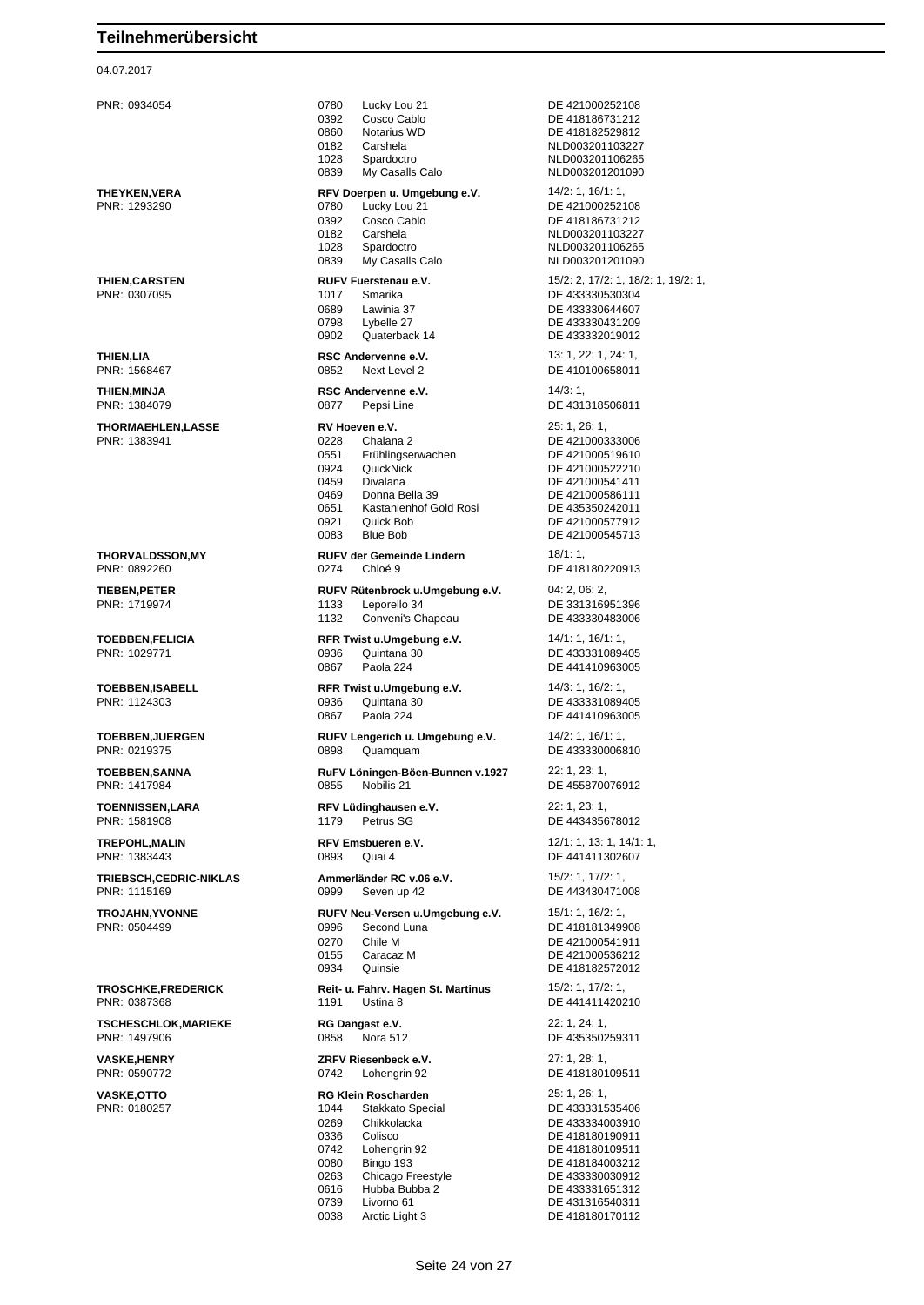### 04.07.2017

PNR: 0180257 0746 Look at me RP DE 418182019913 0399 Countrywoman DE 433330016113 1059 Sunset Strip 2 DE 431312359912 0591 Gut Neuenhofs Copyright DE 441411038412 0300 Clara 152 DE 418182548313 **VISSCHER,DIRK FuRV Filsum u. Umgeb. e.V.** 18/2: 2, 19/2: 2, 25: 2, 26: 2, PNR: 0181157 0658 La Grafina DE 431319717609 0060 Barbossa 3 DE 431310769912 0556 Gabani 5 DE 431312512612 1037 Sputnik 113 DE 431312502612 **VISSCHER,JANNE FuRV Filsum u. Umgeb. e.V.** 15/1: 2, 17/1: 2, 18/2: 1, 19/2: 1, PNR: 1478493 0357 Contessa 135 DE 431319813503 0658 La Grafina **DE 431319717609**<br>1037 Sputnik 113 DE 431312502612 1037 Sputnik 113 DE 431312502612 DE 498983186605 **VOSS,FRIEDERIKE RUFV Bawinkel u. Umgebung e.V.** 07: 1,<br>PNR: 1479364 **RUPS** 0502 Evana 3 0502 Evana 3 2 2 NLD003200902161 **WEDEL,ELLEN RUFV Lathen u. Umgebung** 12/2: 1, 18/1: 1, 19/1: 1, DE 431319400412 **WEERS,JANA RuFV Leer-Bingum e.V.** 08: 1, 09: 1, 09: 1, 09: 1, 09: 1, 09: 1, 09: 1, 09: 1, 09: 1, 09: 1, 09: 1, 09: 1, 09: 1, 09: 1, 09: 1, 09: 1, 09: 1, 09: 1, 09: 1, 09: 1, 09: 1, 09: 1, 09: 1, 09: 1, 09: 1, 09: 1, 09: 1104 Wescalina 3 DE 431318336600 1118 Zack's Diamond DE 433330868612 **WEERTS,EDDA FuRV Filsum u. Umgeb. e.V.** 04: 1, 11/3: 1, PNR: 1522243 0512 Fayola Fleur DE 431310603711 **WEINANS,CHRISTINA RUFV Rütenbrock u.Umgebung e.V.** 13: 1, PNR: 1418331 0969 Royal Lady 33 DE 433330666904 **WEINANS,MARIE RUFV Rütenbrock u.Umgebung e.V.** 13: 1, PNR: 1418312 0540 Florissa 4 DE 441411635710 **WEISS, DELIA RUFV Meppen u. Umgebung** 09: 1, 10: 1, PNR: 0879070 0518 Fernet 60 DE 433330573304 **WENKE,NINA RFV Sögel e.V. RFV Sogel e.V.** 12/2: 1, 13: 1, 13: 1, 19: 1, 19: 1, 13: 1, 19: 1, 19: 1, 19: 1, 19: 1, 19: 1, 19: 1, 19: 1, 19: 1, 19: 1, 19: 1, 19: 1, 19: 1, 19: 1, 19: 1, 19: 1, 19: 1, 19: 1, 19: 1, 19: 1 0752 Lord Lennox 27 DE 441410305410 0251 Chelsea 154 NLD003200706003 0608 Henriette 49 DE 404980013211 **WENNEKER,SINA RUFV Gildehaus- Bentheim e.V.** 11/1: 1, 13: 1, 13: 1, 19: 1, 19: 1, 19: 1, 19: 1, 19: 1, 19: 1, 19: 1, 19: 1, 19: 1, 19: 1, 19: 1, 19: 1, 19: 1, 19: 1, 19: 1, 19: 1, 19: 1, 19: 1, 19: 1, 19: 1, 19: 1, 19: 0188 Cascada 88 DE 441411285209 **WERNER,KATRIN RG Heisfelde e.V.** 11/3: 1, 12/1: 1, PNR: 0815945 0515 Feldlerche 10 DE 433330690505 **WERNER,MICHELLE RUFV Tammingaburg e.V.** 06: 1, 11/2: 1, PNR: 1753909 0393 Cosima 284 DE 433332078411 **WESSELN,VERENA RG Klein Roscharden** 14/3: 2, 15/1: 1, 17/1: 1, 19/1: 1, 20: 1, PNR: 0631068 0530 Flagrant Verde DE 418180132006 0237 Charlie 208 DE 473739045507<br>0927 Quiesel 5 DE 433330374109 0927 Quiesel 5 DE 433330374109<br>1088 Vallegra M DE 433330287909 1088 Vallegra M DE 433330287909 0965 Ronja's Ballerina DE 435350117710 0372 Corentinus DE 441413136209<br>0025 Amazing 35 DE 441410481511 0025 Amazing 35 DE 441410481511<br>0579 Good Choice W DE 433332026411 0579 Good Choice W DE 433332026411<br>0084 Blue lvy 3 DE 433334006911 0084 Blue Ivy 3 DE 433334006911<br>0585 Great W DE 433330201610 DE 433330201610 1078 Unesco 38 DE 431316875412 0571 Geyla M DE 418180098113<br>0625 Infinity W DE 433330925912 0625 Infinity W DE 433330925912 0151 Capri 112 DE 433330631712 **WESTENDORF,LEA RUFV Boerger** 12/1: 1, 13: 1, 0662 La petite Rouge **WESTER-EBBINGHAUS,MAX RUFV Rütenbrock u.Umgebung e.V.** 04: 1, 06: 1, 07: 2, 08: 1, 11/1: 1, PNR: 1762711 1177 Rubino 66 DE 431314006201 0787 Ludwig WE DE 433330054804 **WESTERHOLT,AREND RUFV Lastrup e.V.** 25: 2, 26: 2, PNR: 0855885 0743 Loki Doki DE 421000154607 1102 Watch Out 8 DE 418181517409 0701 Lester 201 DE 433330491611<br>1989 Saphira 225 DE 433330691911 0989 Saphira 225 DE 433330691911<br>0757 Lorella 9 DE 433330692011 0757 Lorella 9 DE 433330692011 0213 Celesta 23 DE 433330690911 0391 Corzet DE 433330688710 Locita **DE 433330689210** 0698 Leordanos DE 418180058610 Compagnon 12 DE 418180190811 1068 Toronto 55 DE 418180139912

0665 Labalou DE 418182500412 0994 Scarlet 142 DE 433330182112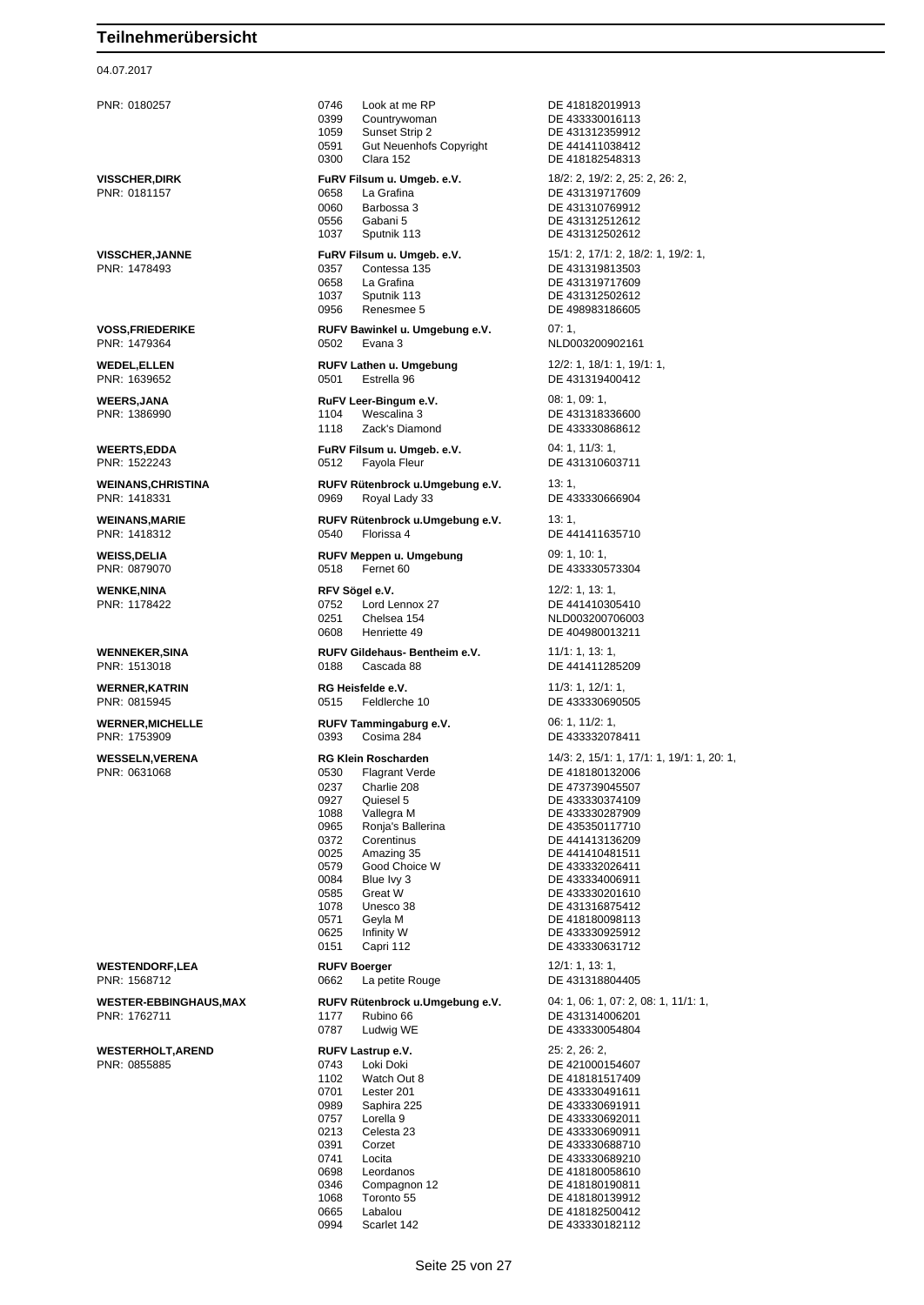### 04.07.2017

PNR: 0855885 0091 Botakara DE 433330181912 0937 Quintano 56 DE 418180019612<br>0642 Junior 152 DE 433331607212 0642 Junior 152 DE 433331607212<br>0368 Corado 113 DE 433330591613 Corado 113 DE 433330591613 0846 Naughty Boy 11 DE 431316734513 0737 Littlefoot 48 DE 433332018913 0217 Cero 4 NLD003201101603 0378 Cornet Accorado GBR002100873068 Edarco BEL002W00304455 **WIEGAND,ELENA RUFV Rütenbrock u.Umgebung e.V.** 01: 1, 02: 1, PNR: #000003 1123 Zorro XXXC0#000000002 **WIEKING DR.,MICHAEL RUFV Haren-Ems** 14/1: 1, 15/2: 1, 16/1: 1, 27: 1, PNR: 0271776 0199 Cassy 75 DE 431314906005 **WIESEMANN,NICOLE Ländl.ZRFV Volmarstein e.V.** 09: 1, PNR: 0465311 0465 Don d'esperance DE 431317223909 **WILENS,MARIELLE RUFV Meppen u. Umgebung** 18/1: 1, 19/1: 1, PNR: 0447934 0606 Heathcliff 5 NLD003201203897 **WILHARM,SANDRA RV St. Hubertus Garrel e.V.** 25: 1, 26: 1, PNR: 0502855 0317 Clinton's Son DE 418180170410 0415 Crush Boy 3 DE 418180112412 **WILL,TANJA RFV Sögel e.V.** 11/2: 1, PNR: 1385713 1109 Wieder da PL DE 443438313403 **WILLEN,LUISE PSV Löningen-Ehren e.V.** 24: 1, PNR: 1512693 0805 Mac Cain H WE 0807 Madlock H WE DE 435350163411 **WILLEN,PAULINE PSV Löningen-Ehren e.V.** 16/2: 2, PNR: 1385693 1160 La Braccesca DE 433330673304<br>0719 Lindsey Vonn 2 DE 433330247009 0719 Lindsey Vonn 2 DE 433330247009 **WILLENBORG,KERSTIN RUFV Bösel e.V.** 14/3: 2, 15/1: 2, 16/2: 2, 17/1: 1, 19/2: PNR: 0921863 0093 Brisko 20 DE 433330122703 0774 Love Affaire **DE 433330151202**<br>1073 Ultima 53 **DE 441411535009** 0219 Certo 8 DE 421000517609 0318 Clio Quidam DE 433330450310 1069 Toxic Boy DE 421000577712 0923 Quickness Girl DE 433330370511 **WILLMS,CELINA FRG Krummhörn e.V.** 04: 1, 06: 1, 11/2: 1, PNR: 1762762 0622 Ilona 122 NLD013009001262 **WILLOH,TOBIAS RFV Sögel e.V.** 11/1: 1, 12/2: 1, 14/1: 2, PNR: 1700757 0987 Santiano 37 DE 431318811009 0007 Agrano DE 433330637709 **WILMES,JOS RUFV Rütenbrock u.Umgebung e.V.** 04: 1, 06: 1, 11/1: 1,<br>PNR: 1747388 **DE 435350279104** 0815 Merlin 1474 **DE 435350279104** 0815 Merlin 1474 DE 435350279104<br>0543 For Kids Lady DE 441411585310 **WILMING,KATHRIN RFV Lingen u.U.e.V.** 07: 1, 11/3: 1, PNR: 0692473 **DE 43535023** 0607 Hennessy 115 DE 435350075111 0694 Leilani W DE 418181001212 **WISSING,ANDREA ZRFV Altenrheine e.V.** 14/2: 1, 16/1: 1, 16/1: 1, PNR: 0331427 0674 Lamonte 3 DE 433330018405 **WOHLGEMUTH, DELIA RFV Edewecht-Portsloge e.V.** 08: 2, 09: 2, 09: 2, PNR: 0926177 0890 Pretty Pandora DE 433330359708 1022 Solero BB DE 433331106310 1006 Show Man 4 DE 431314401212 **WOLKE,DANIEL RUFV Lastrup e.V.** 15/2: 1, 17/2: 1, 25: 1, 26: 1, 27: 2, 28: PNR: 0483357 0530 Flagrant Verde DE 418180132006 1003 Shannon 192 DE 433330858005 0756 Lordano 24 DE 433331362804 0237 Charlie 208 DE 473739045507<br>0343 Comeback 32 DE 418180672809 0343 Comeback 32 DE 418180672809<br>0919 Ouestion de Vitesse DE 418181530409 0919 Question de Vitesse<br>0355 Consandro 0355 Consandro DE 433330339609 All I want 5 DE 433330571509 0371 Corentin 3 DE 433330689209 0829 Mon Petit Elton DE 433331055009 0693 Legolas 190 DE 418180032010 0076 Berry 55 **DE 418181033410**<br>0242 Charlys Girl **DE 418180907110** 0332 Colas DE 433330718010<br>
0172 Carlo 454 DE 418180015311 0172 Carlo 454 DE 418180015311<br>0718 Lindor M DE 418180419211

1, 20: 2, 25: 1, 26: 1, DE 441411535009 DE 431318800210 DE 441411585310 DE 435350237610 2, DE 418180907110

DE 418180419211